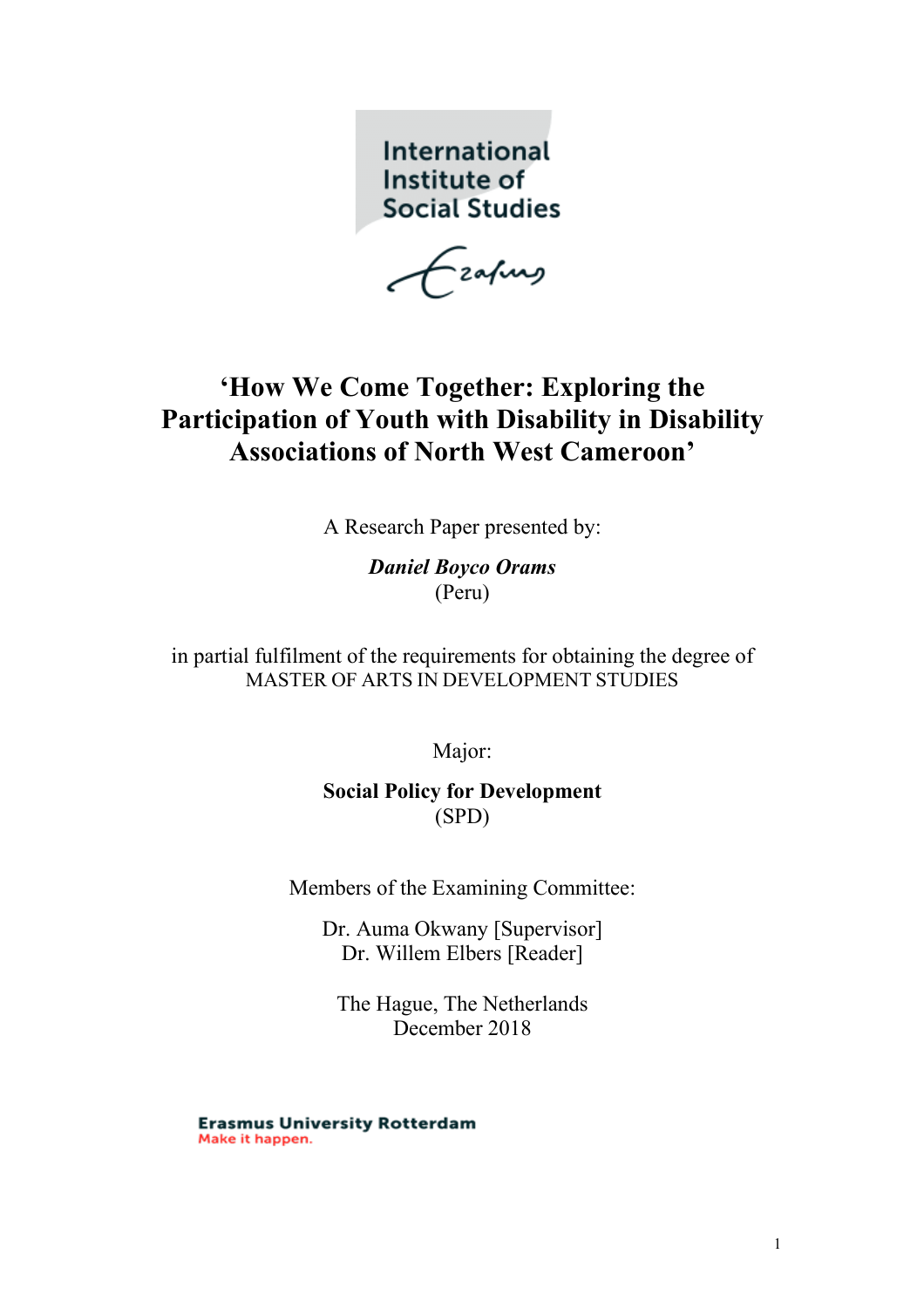## *Disclaimer:*

This document represents part of the author's study programme while at the International Institute of Social Studies. The views stated therein are those of the author and not necessarily those of the Institute.

## *Inquiries*

International Institute of Social Studies P.O. Box 29776 2502LT The Hague The Netherlands

t:  $+31\,70\,426\,04600$ e: info@iss.nl w: www.iss.nl fb: http://www.facebook.com/iss.nl twitter: @iss.nl

## *Location*

Kortenaerkade 12 2518AX The Hague The Netherlands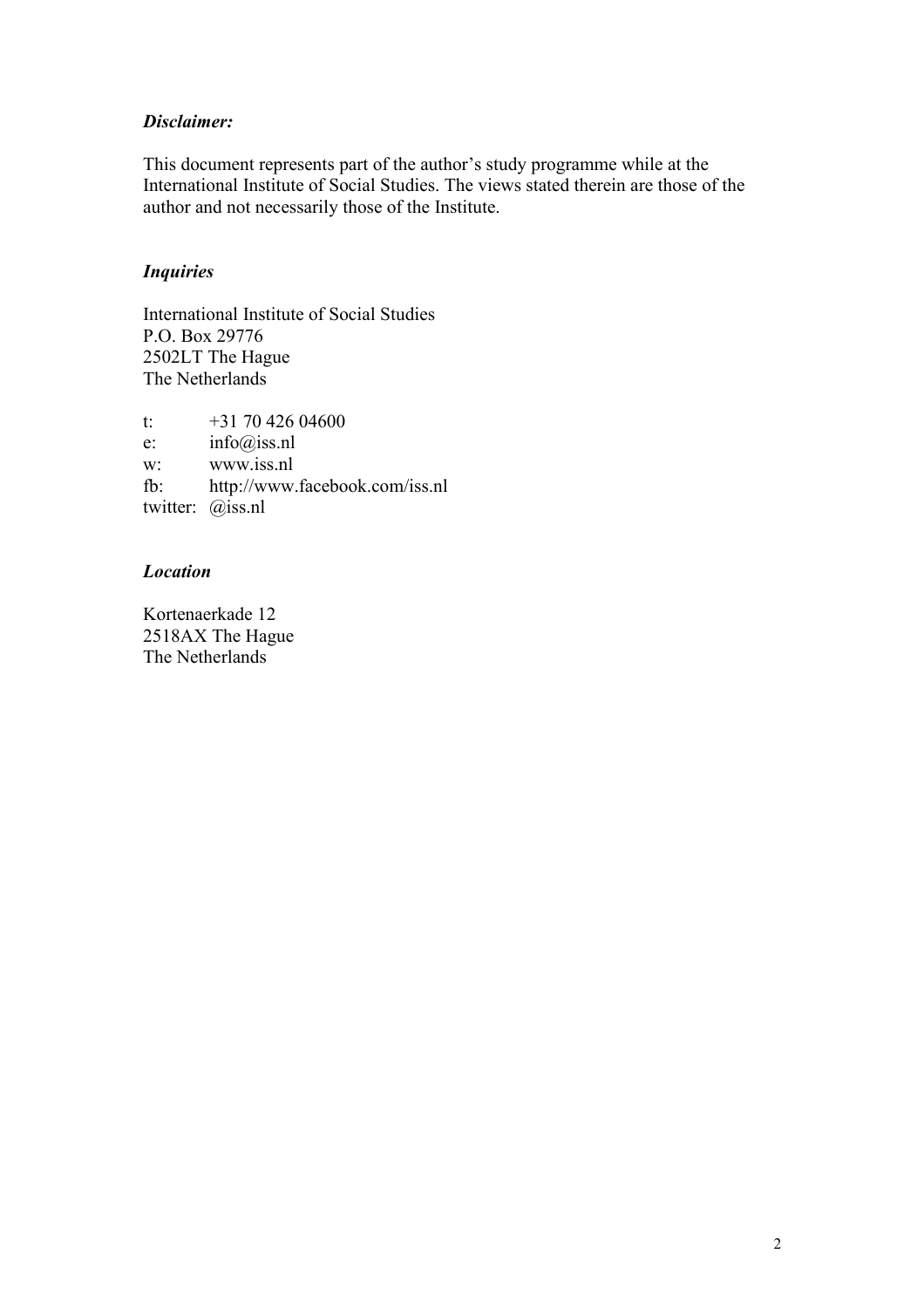## **Contents**

*Acknowledgements List of acronyms Abstract*

## **Chapter 1: Presentation**

- 1. Introduction
- 2. Research problem
- 3. Research questions

## **Chapter 2: Methodology**

- 1. Data collection
- 2. Revising my own positionality

## **Chapter 3: Analytical framework**

- 1. Youth
- 2. Disability
- 3. Participation
- 4. Intersectionality

## **Chapter 4: Contextual background**

- 1. Issues of age in Cameroon
- 2. The political climate in Bamenda
- 3. The right to participation in political and public life in Cameroon

## **Chapter 5: The network**

- 1. The associations
- 2. The CUAPWD

## **Chapter 6: The situation of youth in the network**

- 1. Youth as a minority within this network of disability associations
- 2. The presence of youth in three disability associations
- 3. Early remarks about the construction of youth in this network

## **Chapter 7: The construction of passive participation as empowering**

- 1. Characteristics of youth participation in this network
- 2. The meaning of empowerment
- 3. Motivations of young people to participate in the network
- 4. Constructing passive participation as empowering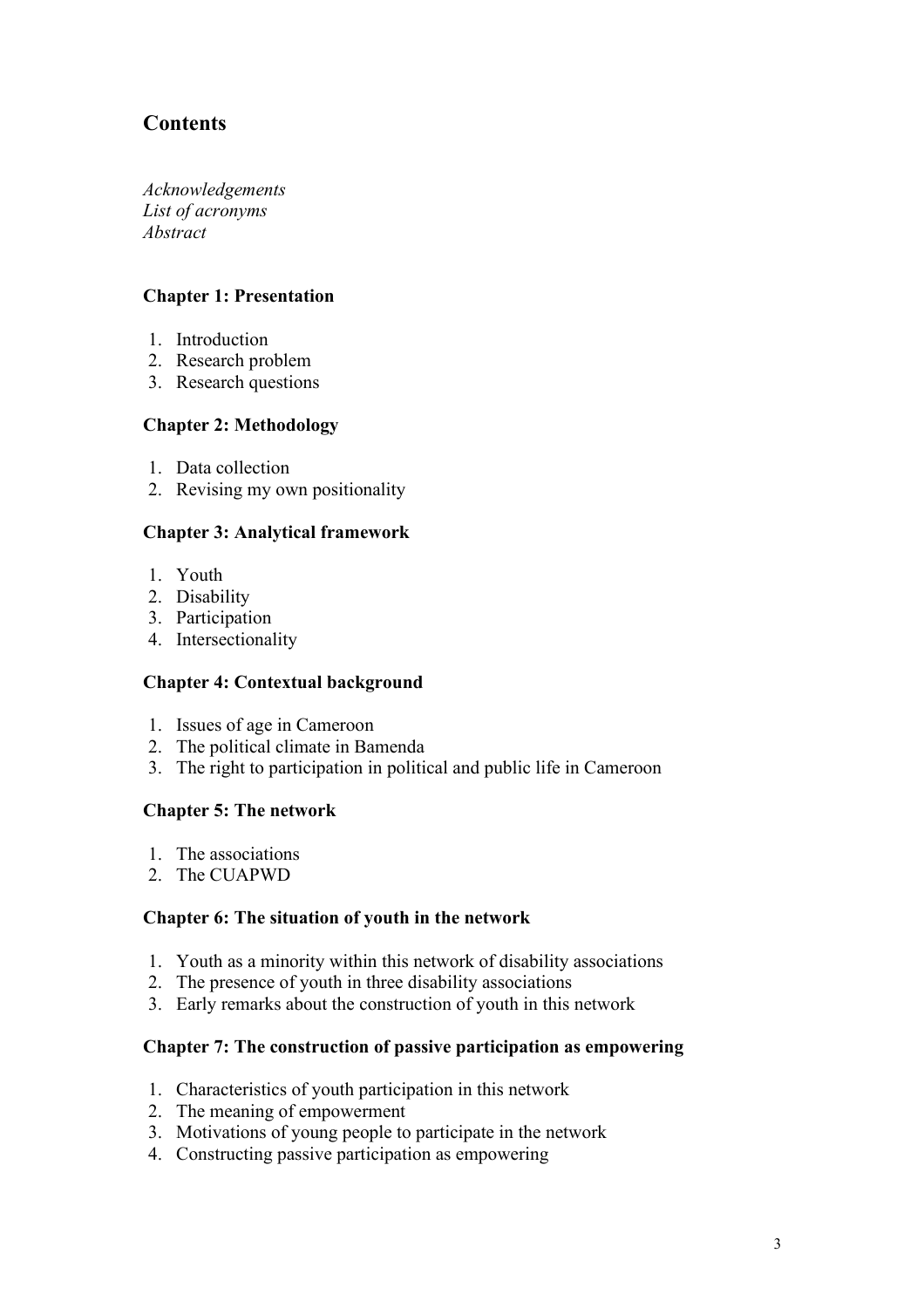## **Chapter 8: The intersectionality of youth participation**

- 1. Type of disability
- 2. Age
- 3. Gender
- 4. Religion

## **Chapter 9: Conclusions**

*List of references*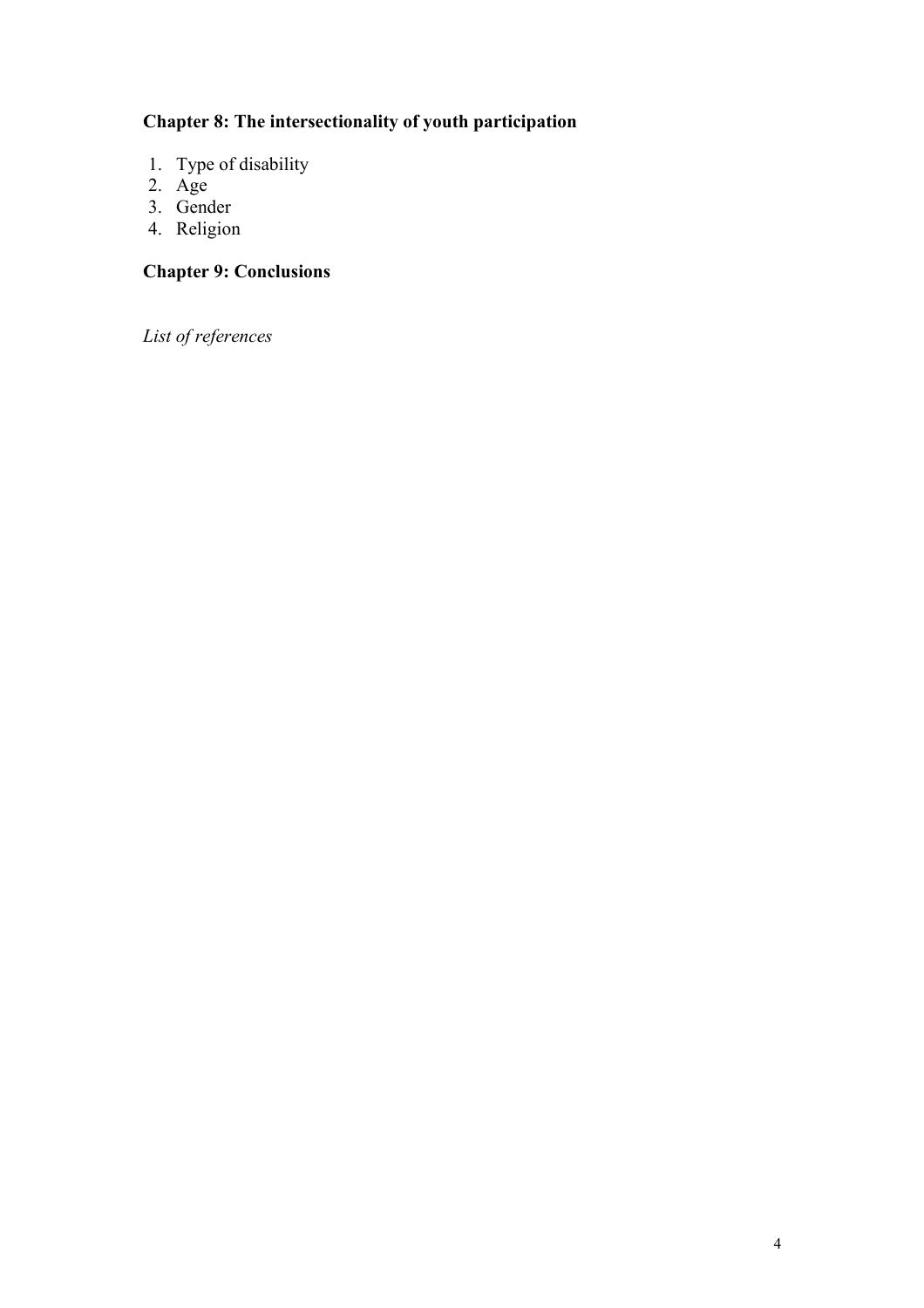#### *Acknowledgements*

This research paper would not have been possible without the constant support of Auma Okwany and Willem Elbers. Additionally, I'm in tremendous debt with all members of CUAPWD and of the disability associations of the North West, as well as with the CBCHS.

Special thanks also to Lynn Cockburn, Wendy Harcourt, Elizabeth Ngutuku and Ryan Febrianto for their comments and suggestions.

This research paper is dedicated to all the brave women and men with and without disability in the North and South regions of Cameroon who face everyday an increasing climate of violence and insecurity. It is also dedicated to those persons with disability who have perished because of the conflict, often from being caught in crossfire or in communicational misunderstandings. Their passing and suffering speaks about the special vulnerability of those with disability during armed conflict.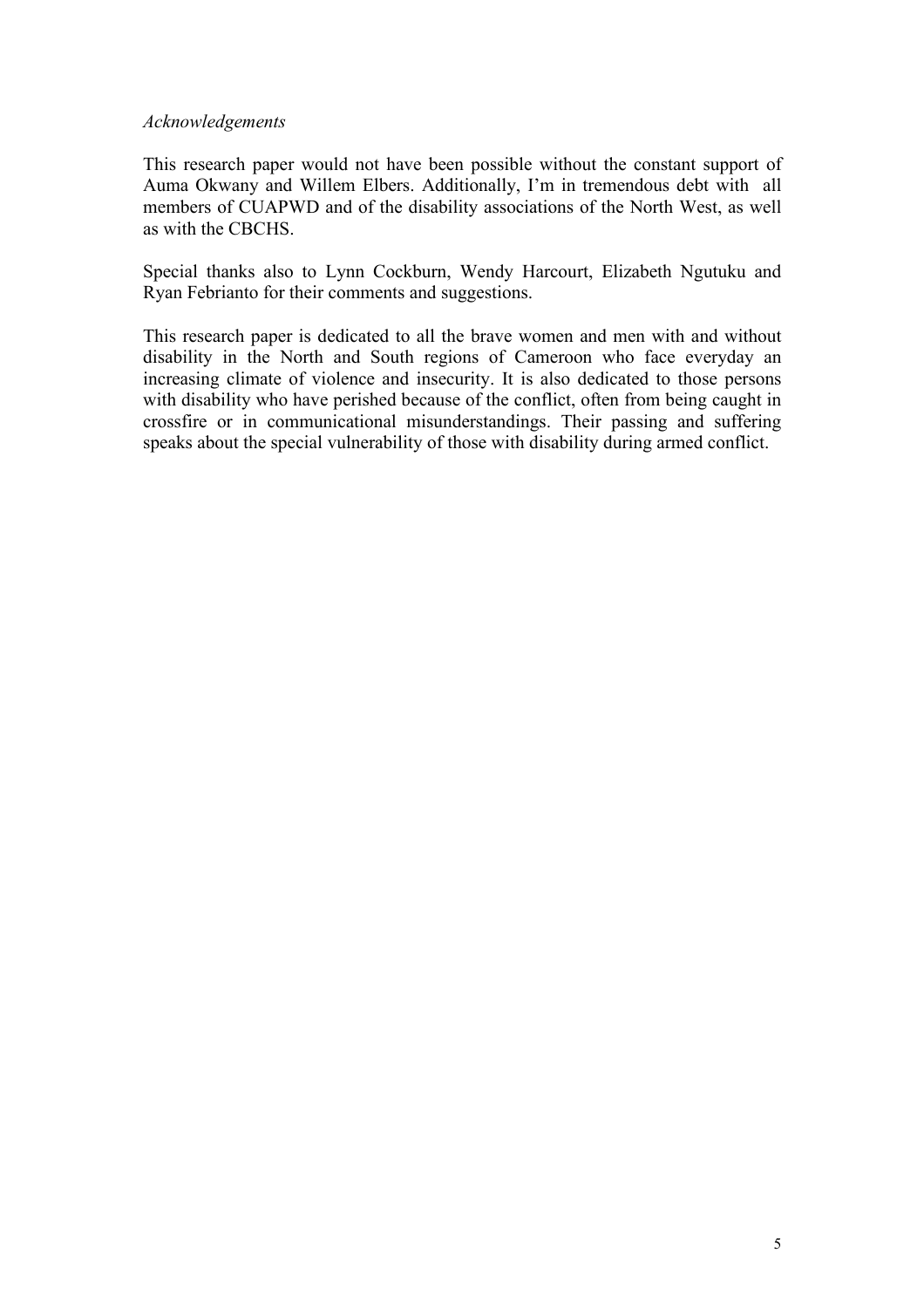## *List of acronyms*

| <b>BDB</b>    | <b>Breaking Down Barriers</b>                                |
|---------------|--------------------------------------------------------------|
| <b>CANAD</b>  | Cameroon National Association of the Deaf                    |
| <b>CBCHS</b>  | <b>Cameroon Baptist Church Health Services</b>               |
| <b>CRPD</b>   | Convention on the Rights of Persons with Disability          |
| <b>CUAPWD</b> | Coordinating Unit of Associations of Persons With Disability |
| <b>HSUVI</b>  | Hope Social Union for the Visually Impaired                  |
| <b>LSHTM</b>  | London School of Hygiene and Tropical Medicine               |
| <b>NPY</b>    | National Policy of the Youth                                 |
| <b>SNEG</b>   | Special Needs Entrepreneur Group                             |
| <b>UDHR</b>   | Universal Declaration of Human Rights                        |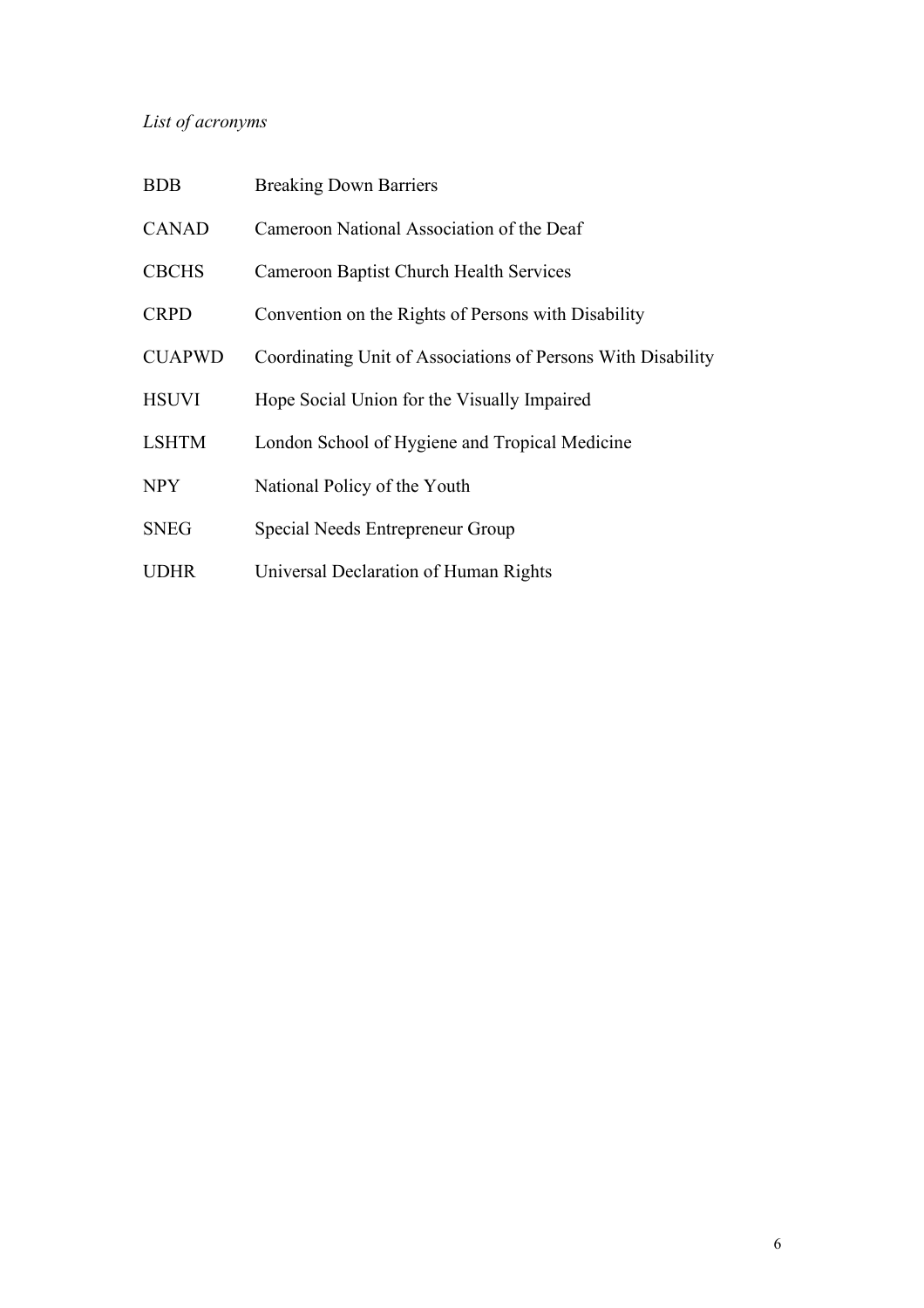## *Abstract*

Young persons with disability are a highly marginalised and vulnerable group in most societies, especially in contexts of long standing poverty and inequality, such as the North West Region in Cameroon. For this reason, it is not uncommon that young persons with disability have significant difficulties in achieving the fulfilment of their rights.

Young persons with disability, as people with disability in general, have the opportunity to fight for their rights by participating in political and public life. However, in contexts of high vulnerability and exclusion, the barriers faced to accomplish this can be multiple and multi-dimensional.

That is why this research paper seeks to examine how participation of young people with disability in a network of disability associations in the North West Region in Cameroon is constructed through a discourse of empowerment, but at the same time is recreating larger structures of exclusion in which the network is embedded in.

For this purpose, it sets to understand how notions such as 'youth', 'disability' and 'participation' are constructed and negotiated through social interaction. Through an intersectionality lens, this paper will examine how these issues relate to the reproduction of social inequality.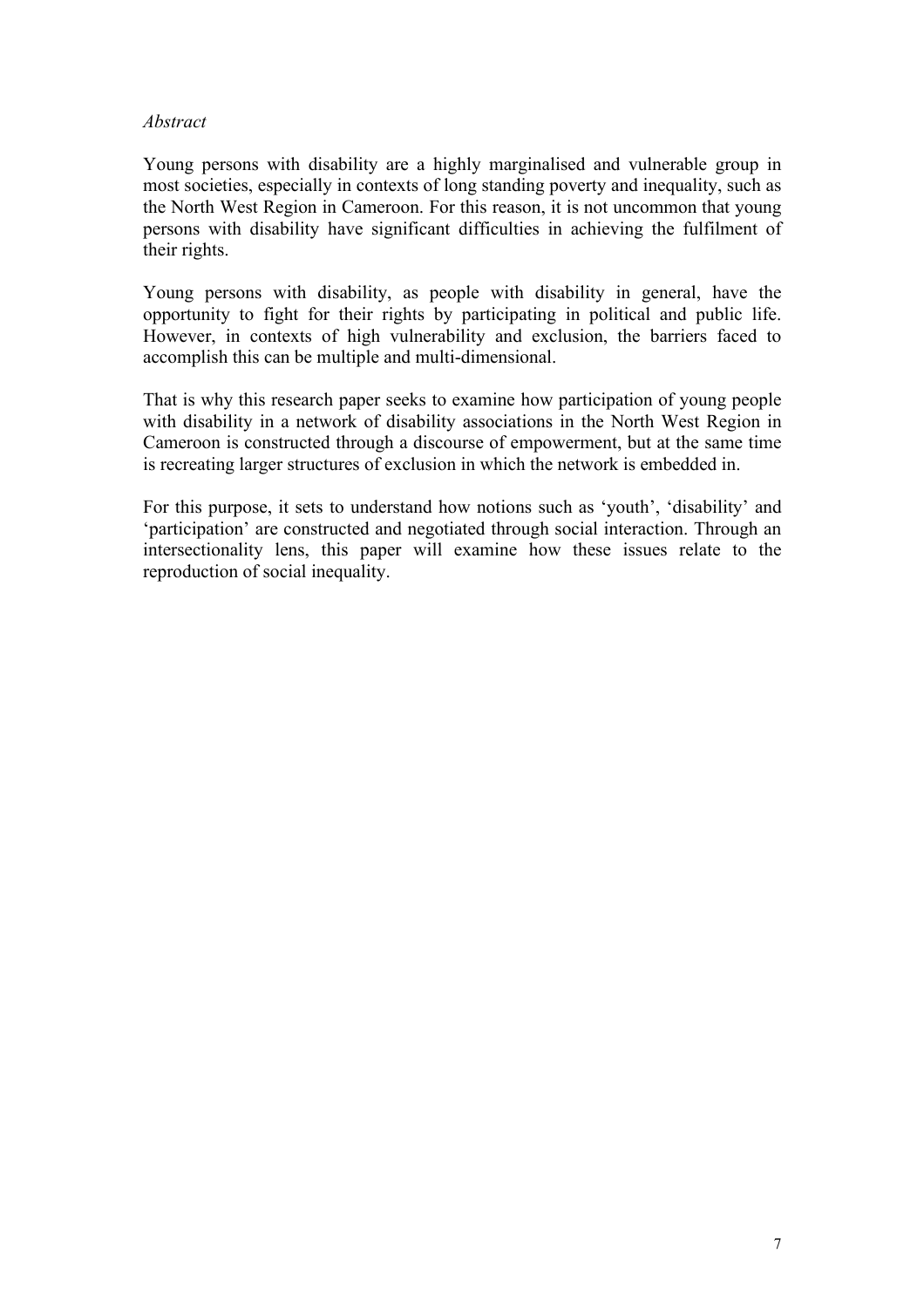### **CHAPTER 1:**

#### **PRESENTATION**

#### **1. Introduction**

Young persons with disability are a highly marginalised and vulnerable group in most societies, especially in contexts of long standing poverty and inequality, such as the North West Region in Cameroon. Firstly, as persons with disability, they face multiple physical and social barriers to participate fully in society (United Nations 2006, Berressem et al 2017, Nixon et al 2015, Diez Canseco 2002, Siebers 2001, Corker and French 1999, Diez Canseco n.d.). Then, as young people, they are formed in subjugated relations to adults, which often means that decisions which affect their lives are taken for them and without them (Okwany forthcoming, Boggis 2018, Honwana 2012, Richter and Panday 2007, Shroff et al 2006, Ngutuku et al n.d., Wyn and White 1997).

For this reason, it is not uncommon that young persons with disability have significant difficulties in achieving the fulfilment of their rights, including their right to participation. Young persons with disability, as people with disability in general, have the opportunity to fight for their rights by taking part in collective action (United Nations 2006: 21-22). Participating in political and public life presents an opportunity for persons with disability to fight for their rights.

Being a human right makes participation of vital importance to development studies. It commonly accepted that certain forms of participation can lead to the empowerment of participants (Sotkasiira et al 2010, Sinclair 2004, White 1996). However, this means that participation has to be observed in context in order to examine if it is empowering.

Through an intersectionality lens we can see that what is understood by concepts such as 'youth', 'disability' and 'participation' are not universal, but rather constructed socially through institutionalised systems of knowledge (Yuval Davis 2016, Hankivsky et al 2014, Marx Ferree 2009). And so, there is the need to contextualize this meanings in order to understand how this participation is occurring, by which forms, and which structures of inequality it may be reproducing.

For this reason, this paper seeks to examine the participation, however its being understood, of young persons with disability, however they are being constructed by themselves and others, in the disability associations that they are part of. This will be done using an intersectionality lens.

#### **2. Research problem**

Because of all the abovementioned, this research paper seeks to examine how participation of young people with disability in a network of disability associations in the North West Region in Cameroon is constructed through a discourse of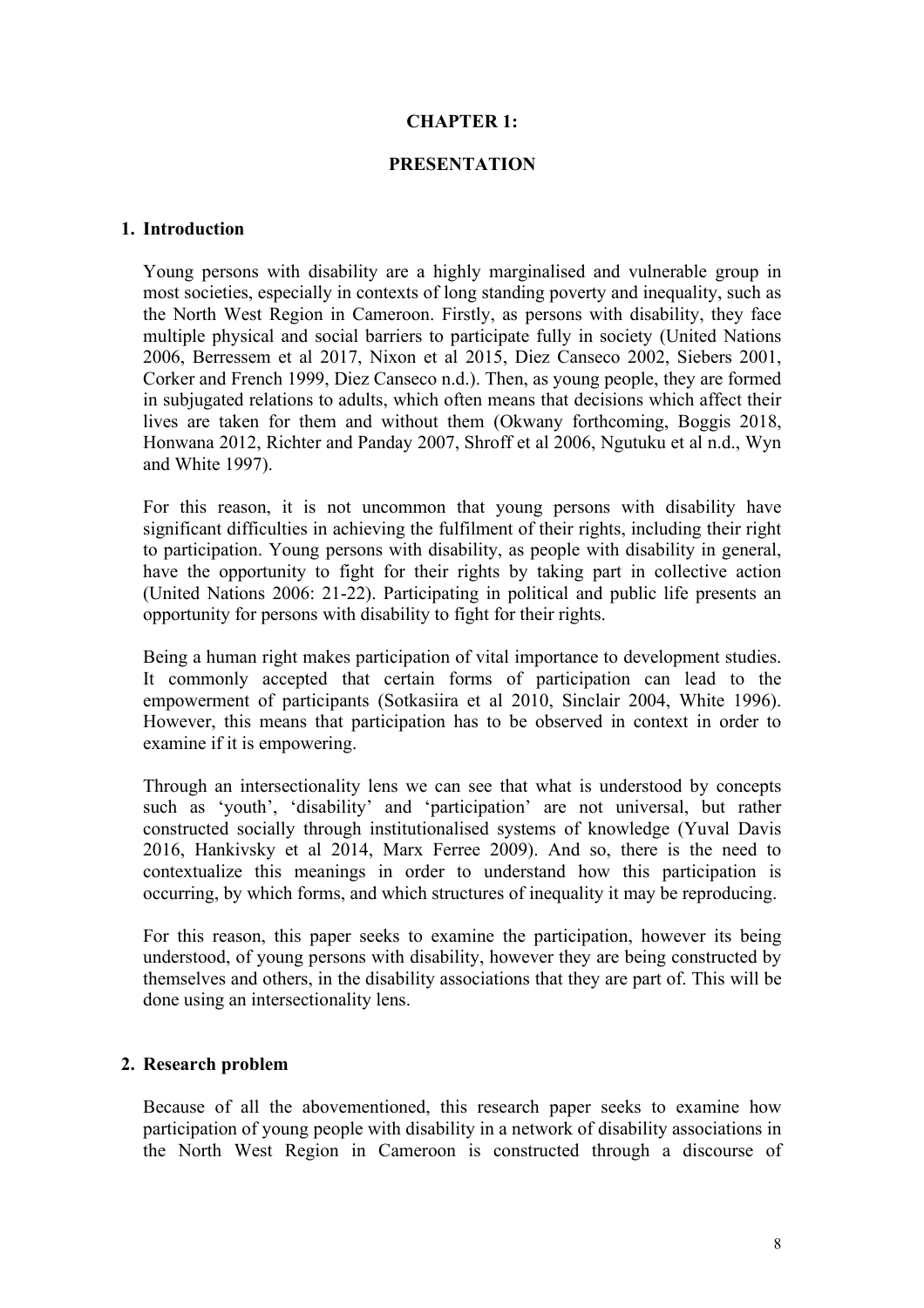empowerment, but at the same time is recreating larger structures of exclusion in which the network is embedded in.

This will be done by observing, interviewing and conducting focus groups and having informal conversations with the members of these disability associations, both young and non-young, about the meanings surrounding young people's participation in the associations.

This research is part of the Breaking Down Barriers (BDB) project. The BDB project uses academic research to provide a base of evidence in building capacity for effective disability advocacy in different contexts. BDB is a joint project between the African Studies Centre of Leiden University and the Liliane Foundation.

As part of BDB, a partner of the Liliane Foundation, this study will contribute to understanding the factors which enable or constrain effective advocacy for persons with disability in contexts of poverty and inequality, as advocating for persons with disability also entails understanding "the role of networks and alliances in promoting the rights of people with disabilities" (Elbers 2015).

For this, the aim of this research project will be to provide academic evidence for effective advocacy in favour of young people with disability and their participation in the disability movement. It also aims to serve as evidence for informed policymaking that is inclusive and respectful of the heterogeneity of this group.

## **3. Research questions**

#### *Main research question*

How is the participation of young people with disability in a network of disability associations in the North West Region in Cameroon constructed through a discourse of empowerment while at the same time is recreating an internal structure of exclusion?

#### *Research sub-questions*

- How are young people with disability participating in their associations?
- How is passive participation of youth with disability being constructed through a discourse of empowerment?
- How is social participation young people with disability reproducing structures of inequality?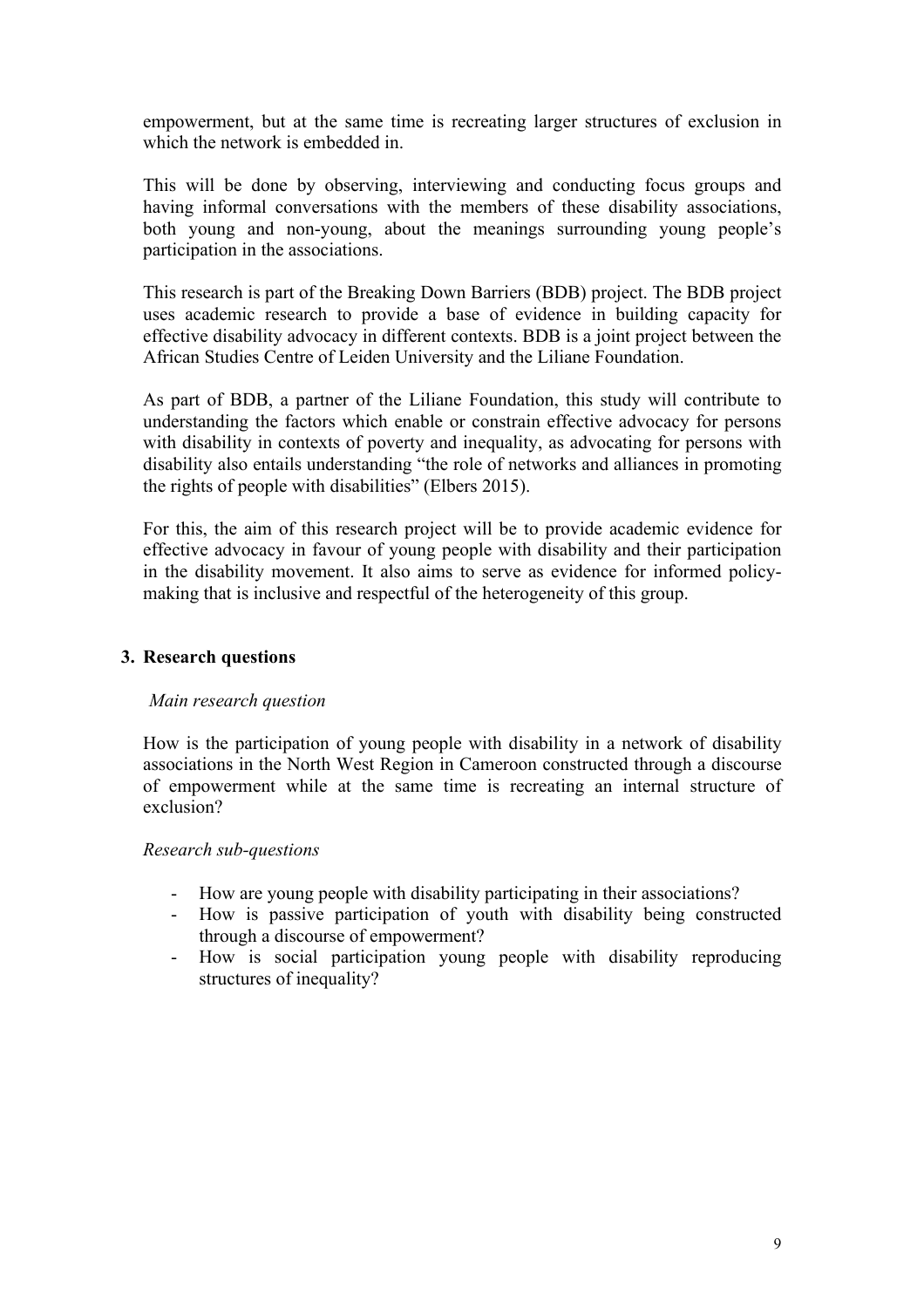## **CHAPTER 2:**

## **METHODOLOGY**

For the purpose of this research, I visited Bamenda, the main city of the North West Region of Cameroon from July  $4<sup>th</sup>$  until August 19<sup>th</sup> of 2018. All interviews and focus groups discussions presented in this paper where conducted for this investigation during this time frame.

My fieldwork was possible thanks to the support of the Cameroon Baptist Church Health Services (CBCHS), which hosted me in Bamenda, and the Coordinating Unit of Associations of Persons With Disability (CUAPWD), which showed me their work and assisted me in contacting a range of stakeholders and different members of the associations of persons with disability. Through CUAPWD, I was connected with most of the young and non-young persons with disability I talked to during my fieldwork.

## **1. Data collection**

During my time in the Bamenda, I conducted interviews and focus groups, observed meeting of associations, and had plenty of informal conversations with young and non young persons with disability related to this network. I also accompanied members of CUAPWD in their advocacy activities and spent time in their office observing their daily functioning.

#### *Interviews*

I conducted a total of 29 interviews, which were distributed as follows:

- 9 with young persons with disability (mostly of visual and physical impairment, but also hearing impairment); all but one were members of the various associations of the network
- 5 with non-young persons with physical disability, members of different associations of persons with disability
- 2 with mothers of children with intellectual impairment, members of associations of persons with disability
- All 5 members of CUAPWD were interviewed, some on more than one occasion
- 4 with professionals of the Cameroon Baptist Church who worked on disability issues
- 2 with Sign language interpreters for the hearing impaired
- 1 with a government official from the Ministry of Social Affairs
- 1 with a professional from a local NGO working in development issues

Interviews are quoted in this text using the following code:

(Man=M/Woman=W) (Type of disability) (Age)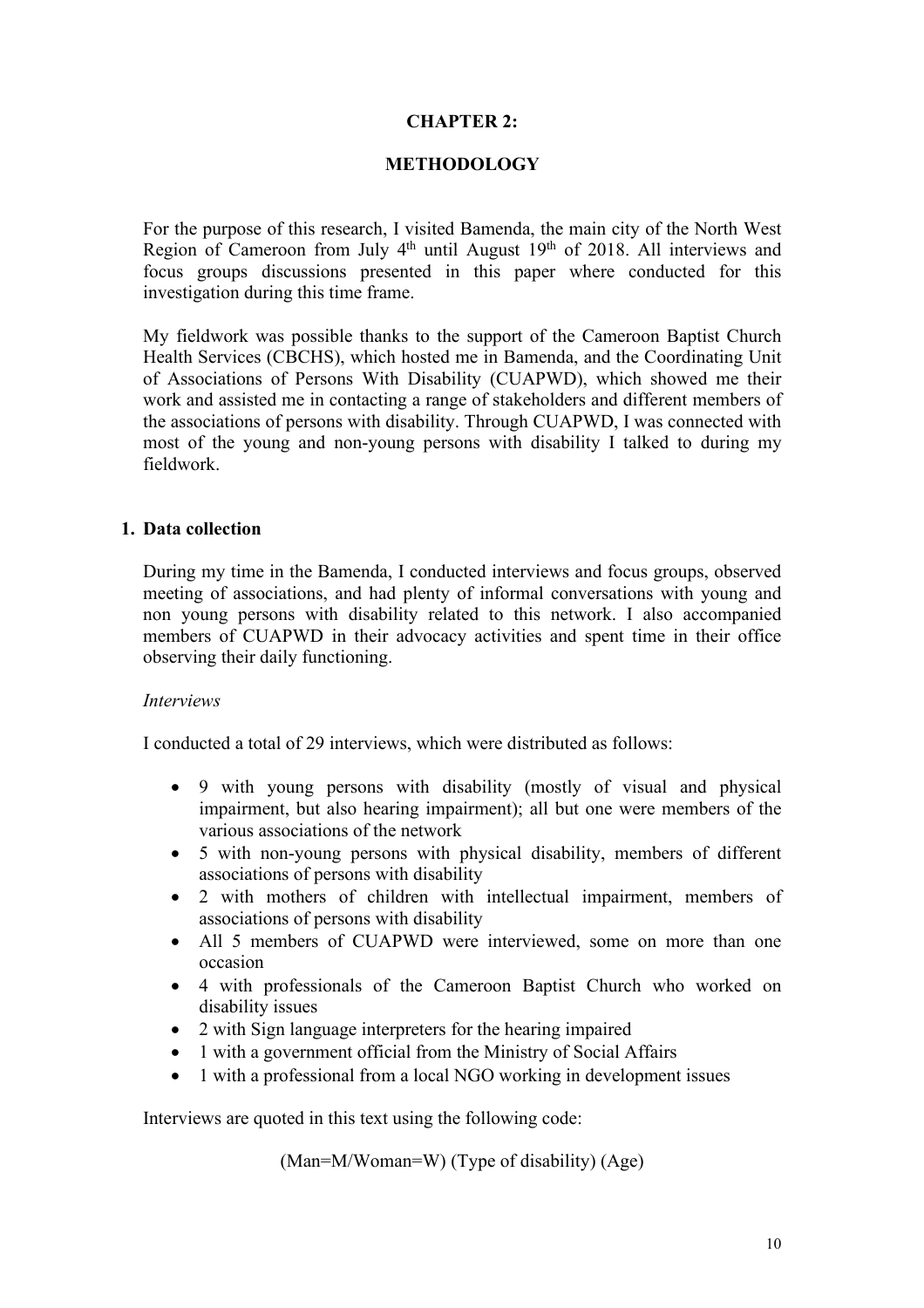Type of disability has three categories: Visual impairment=V, Physical impairment=P and Hearing impairment=H.

In some cases, interviewees are signalled by their role in an associations. This has been done with their permission and only in instance where it was necessary for the research purpose.

## *Focus groups*

I also conducted 6 focus group discussions, which were distributed as follows:

| FG code         | <b>Number of</b><br>participants | <b>Type of disability</b>                                                                                                                                    | Gender | Ages                                         |
|-----------------|----------------------------------|--------------------------------------------------------------------------------------------------------------------------------------------------------------|--------|----------------------------------------------|
| FG1             | 6                                | Mixed, mostly parents of<br>children with intellectual<br>impairments                                                                                        | Mixed  | All above 40                                 |
| FG <sub>2</sub> | 6                                | 3 with visual impairment, 2<br>with hearing impairment, and 1<br>with physical impairment; a<br>Sign language interpreter was<br>present for this discussion | Women  | 19, 24, 25, 25,<br>25 and 27                 |
| FG3             | $\overline{4}$                   | 2 with hearing impairment, 1<br>with visual impairment, and 1<br>with physical impairment; a<br>Sign language interpreter was<br>present for this discussion | Men    | 24, 25, 36 and<br>unspecified                |
| FG4             | 3                                | All with visual impairment                                                                                                                                   | Men    | 22, 22 and 27                                |
| FG5             | 5                                | All with hearing impairment; a<br>Sign language interpreter was<br>present for this discussion                                                               | Mixed  | 20, 21, 23, 25<br>and 39                     |
| FG6             | 7                                | 5 with visual impairment and 2<br>with physical impairment                                                                                                   | Mixed  | 13, 21, 26, 25,<br>27, 42 and<br>unspecified |

#### *Observations*

Additionally, I observed 8 meetings held by different associations of persons with disabilities.

Finally, I accompanied the General Coordinator and other members of CUAPWD in several advocacy activities directed at religious organisations, government officials and others.

## **2. Revising my own positionality**

Conducting research with persons with disability in contexts of extreme poverty can present significant ethical challenges for research (Bamu et al 2016).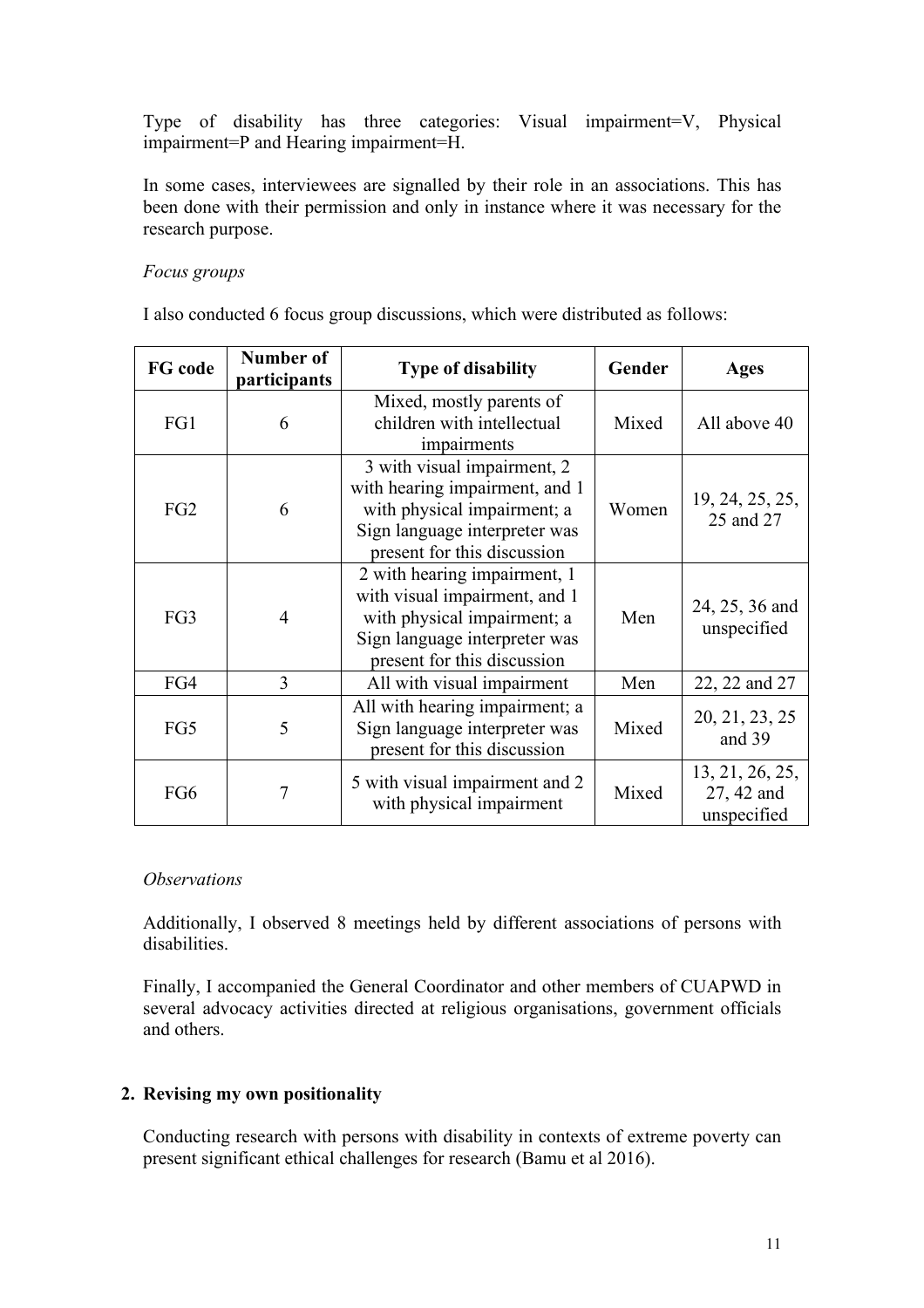At the same time, from literature we learn that responses in fieldwork are narratives, or "contingent articulations" mediated by the interpreted image the respondents may have of the researcher and his or her objectives. This means that narratives that emerge in fieldwork "unfold through the implicit negotiation process between a researcher and a research participant", as this relation is "embedded in broader sociomaterial relationalities" (Lesutis 2018: 510).

In order to follow the 'do no harm' principle, I conducted, in collaboration with my supervisor and second reader, a reflexive revision of my own positionality might affect the research process. Now, upon writing, I can sum it up in two ways.

Firstly, because of my own intersectionality as a non-African, non-disabled, nonreligious adult male. As a non-disabled person, I also faced important barriers of communication, such as not speaking Sign language, and required an interpreter in certain scenarios. I tried to mitigate this by taking Sing language classes while in Bamenda.

Secondly, during fieldwork it became evident that not only my positionality as an outsider was important, but also my linkage to the partners of the BDB project. Through this project, I was given access to the field. At the same time, this meant that all but one of the associations of persons with disability which I interacted with were associated to the CUAPWD. Even more, the recruitment of all but one of my focus group discussions was conducted by the General Coordinator of CUAPWD. For this reason, my findings are circumscribed to this network of individuals and associations.

Also, as part of the BDB project, I was also recognised as being linked to the Liliane Foundation, a donor for both the CBCHS and the CUAPWD. This gave an aura of formality to my presence and my questionings. In a way, this was productive, as this enabled the research to be conducted without problems. But at the same time, it might have meant that my research was interpreted by some as an evaluation of their activities, in which I were to establish if they were doing a good job or not based on the amount of young people participating in them.

I tried to mitigate this by making explicit that my research did not have any evaluative component, that none of my findings would ever disempower the disability movement or the work of these associations.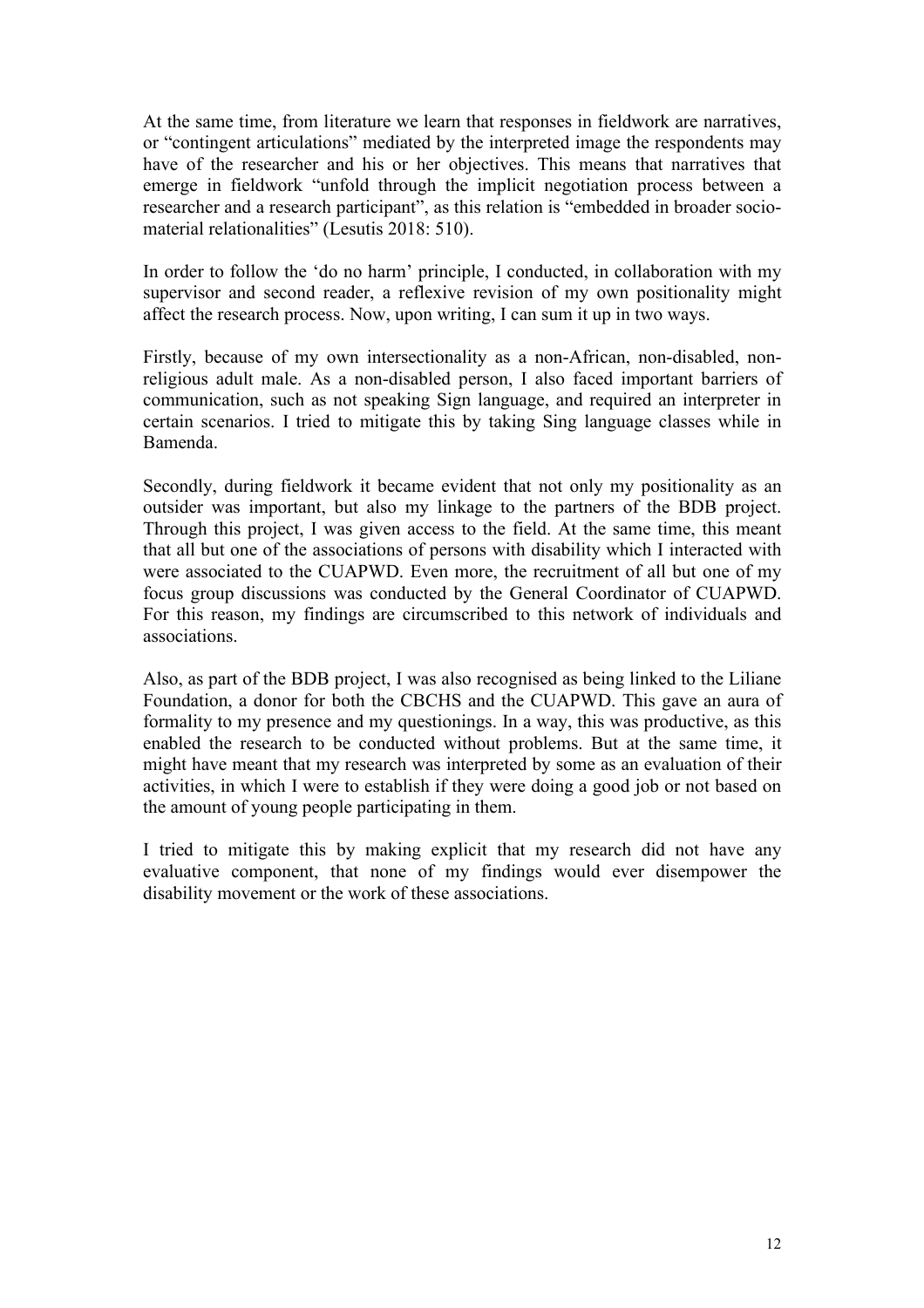## **CHAPTER 3:**

## **ANALYTICAL FRAMEWORK**

This research paper sets out to analyse the participation of youth with disability through an intersectionality lens. For that reason, the academic debates surrounding these four concepts are presented below.

#### **1. Youth**

The importance of youth participation in Africa has been widely recognised and it has become a recurrent topic of discussion in development studies (Honwana 2012, Shroff et al 2006). As the recognition of children and youth as active rather than passive social actors advances in academia, there is a growing interest in the role children and young people as active actors of social change (Percy-Smith and Thomas 2010).

However, the definition of youth is often elusive. Youth is commonly understood as the life-stage people go through following childhood and preceding adulthood. Although this sounds pretty straight forward, the truth is that the diversity of lifeexperiences of young people across the globe make it hard to actually talk about youth as a homogenous, easy to define concept (Wyn and White 1997).

Even the age brackets in which young people are supposed to be located are not universal. Age categorization often differ between organizations, and even governments (Ngutuku et al n.d.).

Because of this, I understand youth as a relational social construction. This means that, as a person goes through life, the biological changes he or she experiences are "mediated predominantly by the society and culture" in which he or she lives (Boggis 2018: 5).

Understanding youth as relational means seeing it as "a product of the relations that adults have with young people" (Okwany forthcoming: 2) or a "comparative selfperception, arising within a social, economic and cultural context" (Richter and Panday 2007: 293). Therefore, the notion of youth is constructed as comparative selfperception in relation to other actors, which means it can be negotiated depending on context.

Furthermore, I understand the relations that youth have with adults are embedded in relations of power. This is because the youth are often seen as 'transitioning' from childhood to adulthood, which creates a hierarchy of status between them (Jones 2009). That is why, youth are usually subjugated to adults in social relations (Okwany forthcoming).

#### **2. Disability**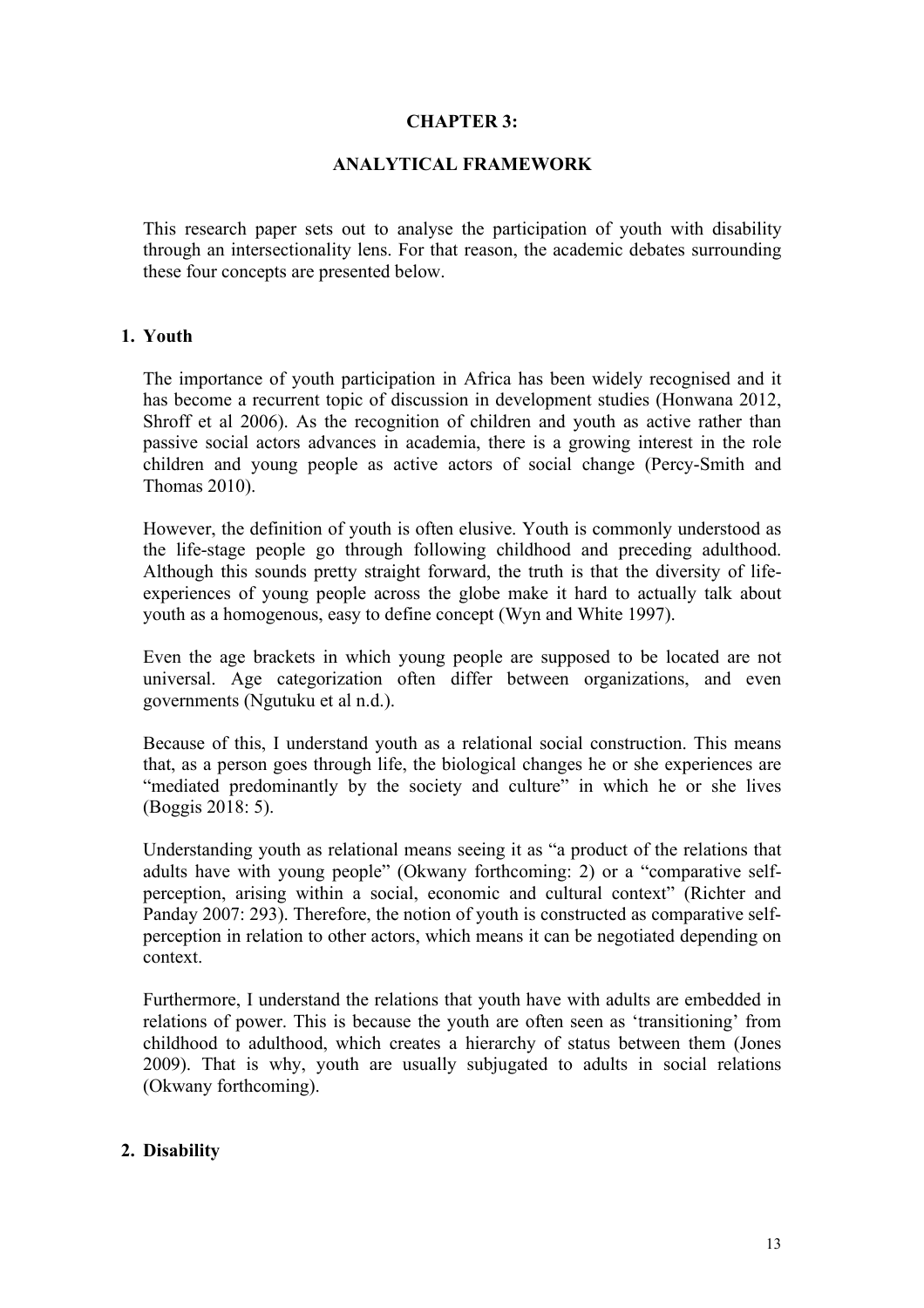I understand disability as a "historical, social and cultural construction" that has strong "interrelation between power and symbolic meanings" and creates a "phenomenon of embodied difference" (Berressem et al 2017: Editorial). This means I understand disability as an evolving social discourse of exclusion.

The construction of disability as a social discourse claims that disability can take on many forms, but that they all share a common exclusion from participating in society (United Nations 2006; Nixon et al 2015; Cortez Segura 2016). That is why a common thread among all these "heterogeneous forms of disability" is that they all "involve discourses of 'normality' from which all disabled people are excluded" (Yuval-Davis 2006: 200).

This common exclusion means viewing disability as the "effect of an environment hostile to some bodies and not to others", which means thinking about the issue in terms of "social justice rather than medicine" (Siebers 2001: 738). This environment is both physical and social, and can be affected through policy to make it more enabling for persons with disability (United Nations 2006, Diez Canseco n.d.).

## *The intersectionality of disability*

The intersection of disability with gender, age, class and other social categories tells about complexity of the process of social exclusion experienced by different persons with disability. This is because, as a social category, disability cuts through all other social categories. Anybody, regardless of their gender, race, religion, nationality, class, etc. can obtain a disability at some point in life, which becomes more true if approaching old age (Diez Canseco 2002, Diez Canseco n.d.). This means that those who are considered 'with disability' are an immensely diverse group of people (Corker and French 1999).

Even within the category of 'with disability' we find groups facing very different sorts of challenges. The variance between those with different 'types of disability' can be drastic, and can result in very different life experiences. Furthermore, within each type of disability, we will find people of multiple genders, ages, class positions, and so on, which will inevitably also create variability in the life chances of persons that share the same type of disability.

## **3. Participation**

In development practice, participation can be seen to have an unarguably positive connotation, something to be achieved in order to tackle inequality. It is often a word used by development initiatives as part of their main goals.

International organisations of the UN system, for example, propose addressing participation through policy in order to promote health equity (WHO 2018), achieve gender equality (UNDP 2018) or promote youth empowerment (United Nations 2018).

Other powerful development stakeholders, such as governments, international organisations, NGOs and private corporations also talk about participation. Often,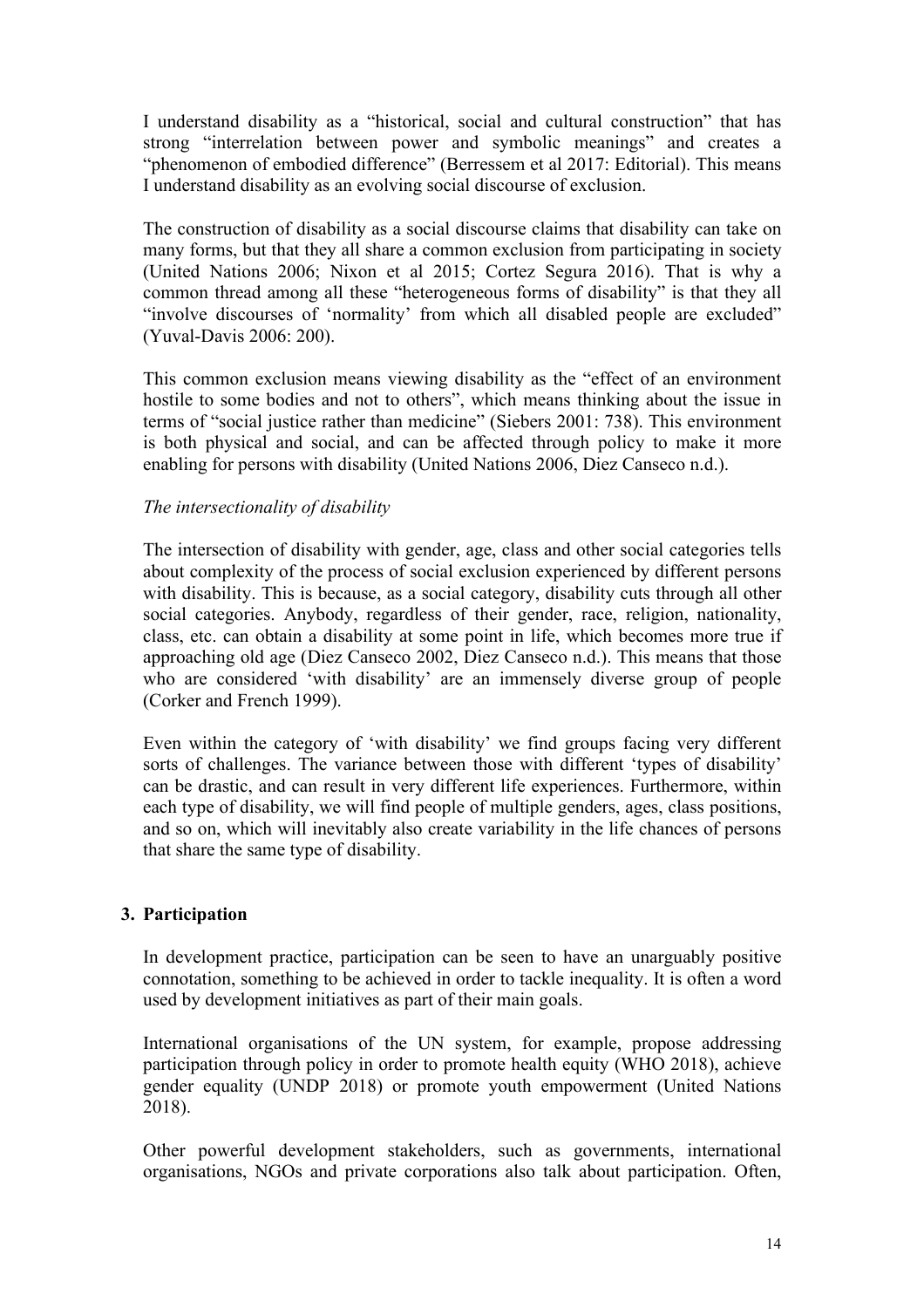they have conflicting views of what participation is (and what it is not). Some even talk about the notion of participation as being "co-opted" by neo-liberal discourses (see Cornwall n.d.). Because of this, the term is being coined today as 'buzzword' of development practice, meaning a widely used concept that can often confer different meanings (Cornwall and Eade 2010; Sacks 1992).

## *How did participation became a global developmental aspiration?*

Participation for members of all societies becomes globally accepted as a human right with the Universal Declaration of Human Rights (UDHR) in 1948. It has since been ratified and further explained in numerous other international treaties, such as the 2006 Convention on the Rights of Persons with Disability (CRPD).

The CRPD recognises different dimensions where people participate in society, such as the cultural, political and economic life (United Nations 2006).

In the specifications of the right of persons with disability to participation in political and public life, the CRPD specifically mentions the "freedom" to participate in public affairs, which can mean "participation in non-governmental organizations and associations concerned with the public and political life of the country", such as "political parties", and also "forming and joining organizations of persons with disabilities to represent persons with disabilities at international, national, regional and local levels" (United Nations 2006: 21-22).

## *Examining participation in context*

Human rights are aspirations. Hence the importance of understanding how they are turned into practice by individuals in their context. This is because there can be different forms of participation, which can carry different meanings and produce different outcomes.

For example, Sinclair notes that participation can be passive or active; passive in the sense of someone being "listened to" or "consulted", versus active, where involvement is expected to "make a difference" for those participating, presuming some sort of empowerment and involvement in decision-making (Sinclair 2004: 110- 1).

## At the same time, Sotkasiira et al make the distinction "between *participation as social activity* and *participation as influencing or creating change* in political or societal processes" (Sotkasiira et al 2010: 176).

When participation is linked to decision-making, influencing, producing change with one's actions, it can be read as "transformative action" that leads to "structural empowerment" of participants. However, participation can also be understood as "nominal" or "instrumental", where the presence of someone is exploited by others and in no way does it lead to their transformative empowerment (White 1996).

Taking all this into account, I shall recognize that participation can take many forms, and that these can be distinguished as either active and passive. I will understand active participation as linked to decision-making processes, creating change and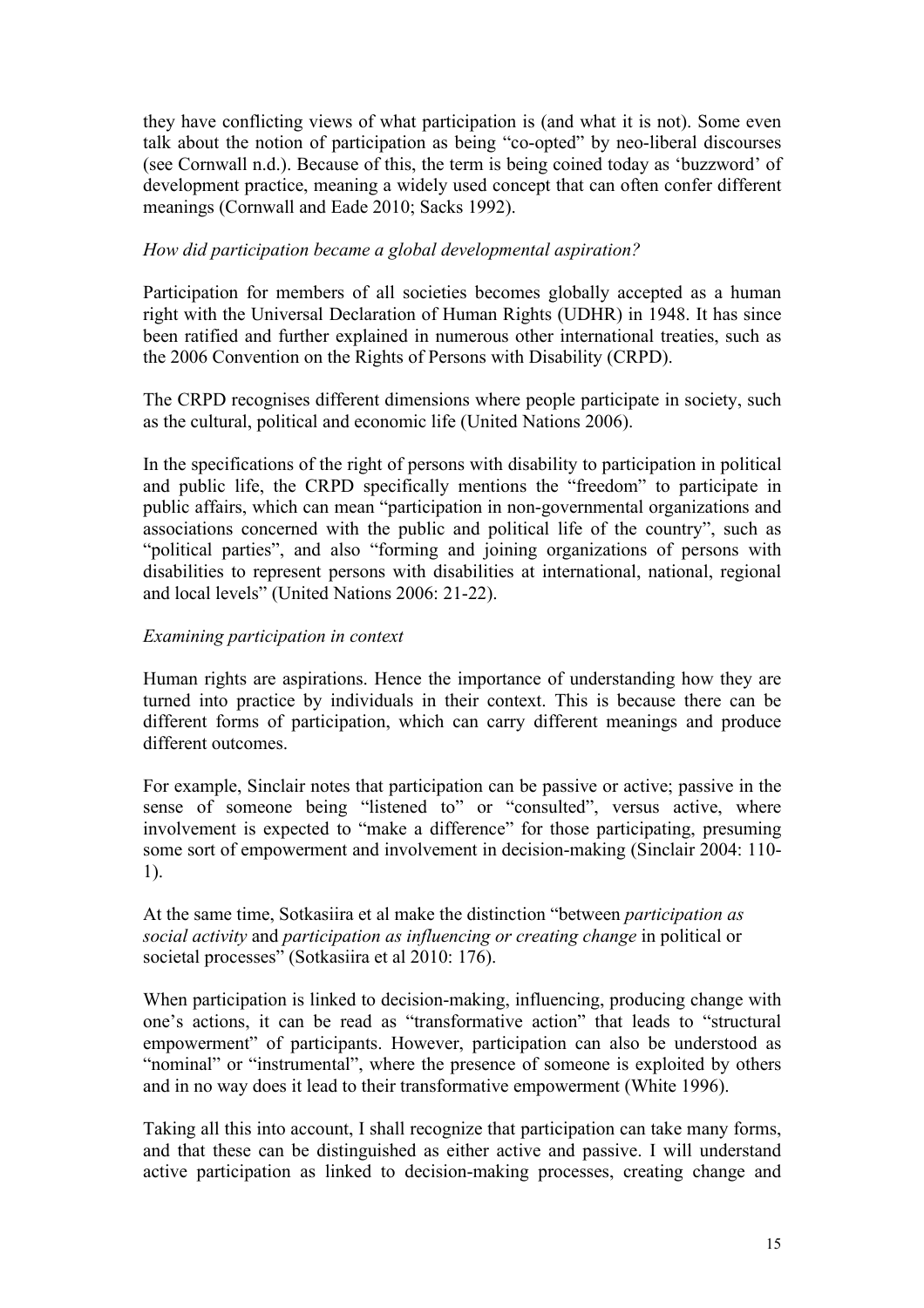making a difference. Passive participation refers to merely being present, even being listened to, but not taking part in making decisions or affecting collective change.

Furthermore, because of the variability of what is understood by participation and its effects, I will take a deeper look at what is being understood as participation and empowerment in the context we set to observe.

## **4. Intersectionality**

This paper uses an intersectionality lens to examine the participation of young persons with disability.

Intersectionality is a social theory that explains the complexity of social inequality by acknowledging the interdependence of different socially constructed systems, or 'locations' or 'categories', in a person's identity, such as gender or race, and how they manifest differently to empower or disempower that person in changing social and physical environments (Marx Ferree 2009)

A central idea of intersectionality is that our identity can be partitioned into distinguishable 'institutional systems' that are socially constructed and evolve through time. These systems are formed by narratives of social life that are embedded in unequal relations of power. Examples of these systems are gender, age, ability, religion, and others (Yuval-Davis 2006).

What's more, although we perceive these 'systems' or 'locations' as separate, they are in fact completely interrelated, part of a major structural narrative that naturalizes the inequality of our relations, and therefore is embedded with major power structures. As explained by Hankivsky and others:

"Social locations are inseparable and shaped by interacting and *mutually constituting* social processes and structures, which, in turn, are shaped by power and influenced by both time and place" (Hankivsky et al 2014, my own emphasis)

In this sense, "an intersectional analysis can do justice to the actual complexity of political power and social inequality" (Marx Ferree 2009: 85) because it allows us to look more closely at the processes by which this discourses are constructed and reproduced, and how they often build up to time-resistant structures of exclusion and marginalization for different groups of people (Yuval Davis 2006).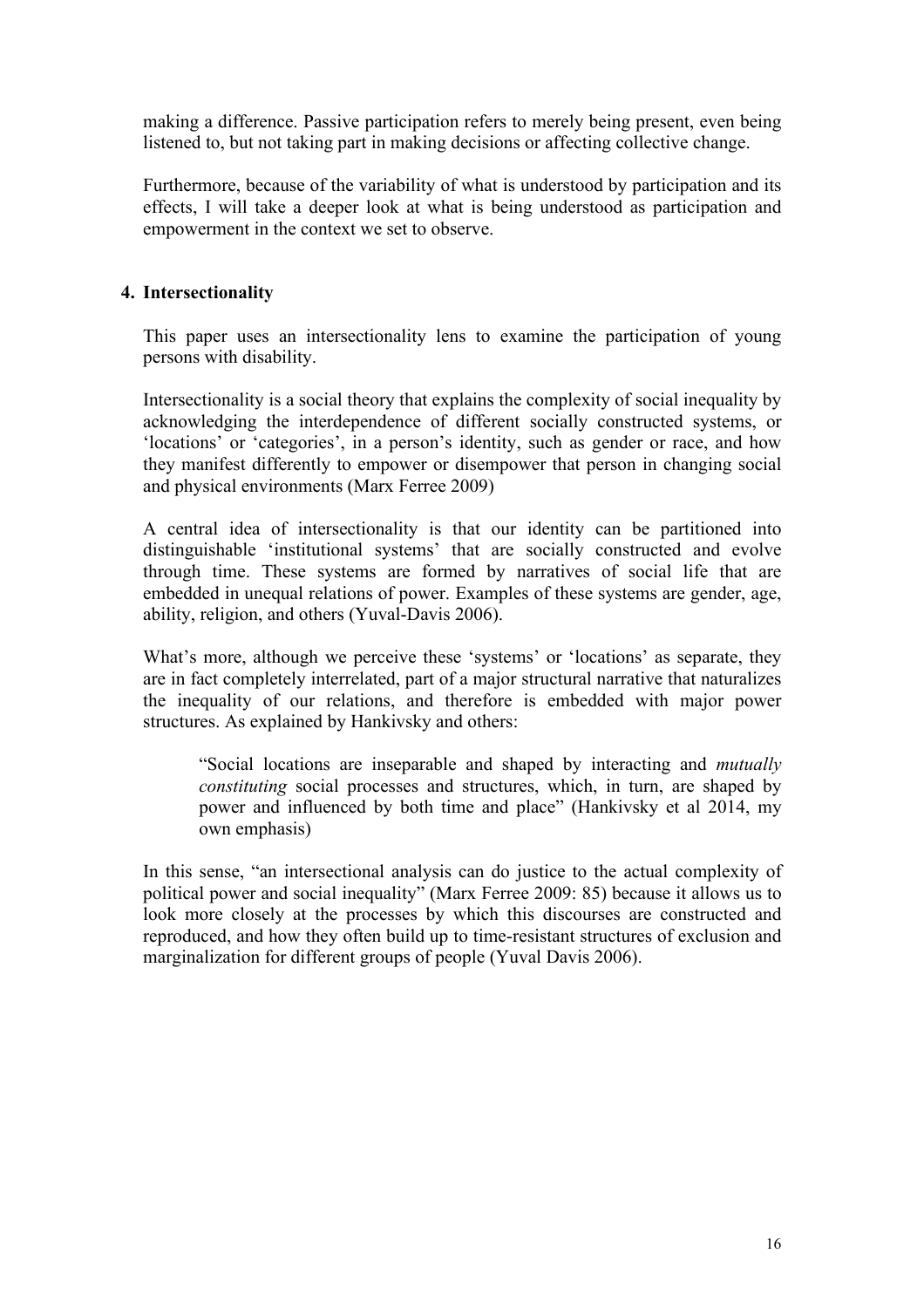### **CHAPTER 4:**

#### **CONTEXTUAL BACKGROUND**

The young women and men I talked to were in the city of Bamenda and its surrounding villages and neighbouring districts. A few important contextual points have to be made about the current political and social climate in this the area.

#### **1. Issues of age in Cameroon**

Cameroon, like many other African countries, has a predominantly a young population. In 2017, 35.4% of its population was between 15 and 35 years of age, while 41.8% was below 15 ('Population Pyramids of the World from 1950 to 2100: Cameroon 2018).

At the same time, today Cameroon's leadership remains in the hands of people of old age. Paul Biya, whose held office since 1985, is an octogenarian authoritative ruler surrounded by an "ageing inner circle" (Anonymous 2018).

This makes issues of age and youth participation a critical issue in Cameroonian society.

#### *The official definition of youth in Cameroon*

For policy related issues regarding the youth, the main document informing the Cameroonian Government is the National Policy of the Youth (NPY), established in 2015. There, youth is defined as "all persons between 15 and 35 years old" (Ministére de la Jeunesse et de l'Education Civique 2005: 45).

Overall, the NPY has a homogenizing and subjugating view of the youth. Firstly, it only recognising ethnic, cultural and linguistic diversity, leaving out gender and other categories. Seconfly, the NPY problematizes youth as in need of "education and formation" (Ministére de la Jeunesse et de l'Education Civique 2005: 22).

#### *Youth in social movements in Cameroon*

Formal youth groups have been involved in Cameroonian civil society since the process of political liberalization in the 1990s. Formal youth groups have been part of the political arena, both as supporters of Paul Biya's autocratic rule as well as from the opposition (Fokwang 2007, Fokwang 2003).

Fokwang argues that, although these groups have had varied objectives and strategy, the common thread among them has been a search for recognition of young people as relevant social actors (Fokwang 2007: 309). It also concludes that "the concerns of young people in Cameroon have frequently been driven, not by hunger or disease, but by economic and socio-political issues that affect their lives in various ways" (Fokwang 2007: 321). However, in none of these youth groups the topic of disability seems to have been present.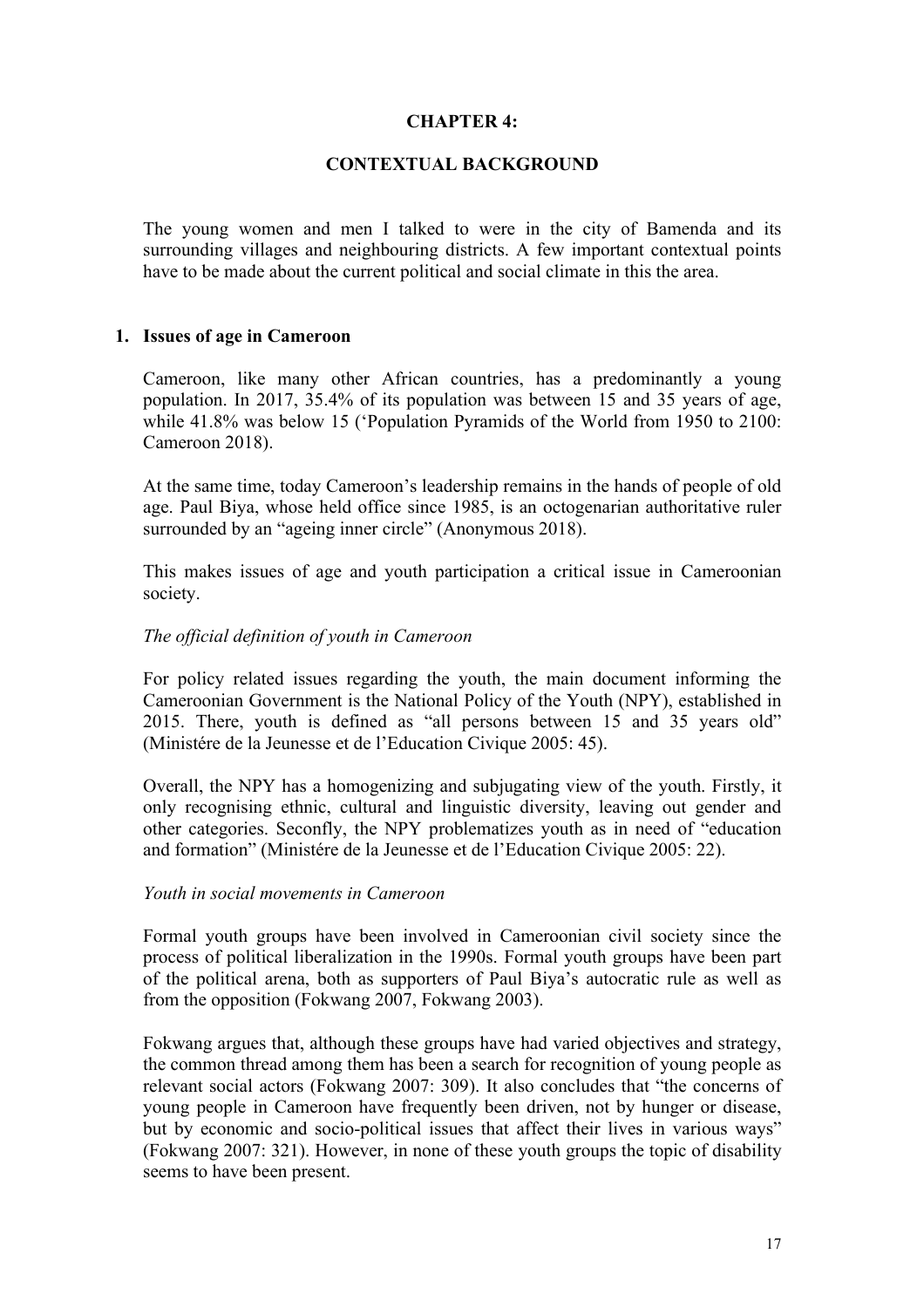#### *Youth with disability in Cameroon*

The NPY specifically mentions "young people with disabilities", among a large group of others marginalized groups, as it recognises their continuos "suffering" due to "insufficient social protection" (Ministére de la Jeunesse et de l'Education Civique 2005: 38).

Studies regarding the situation of persons with disability are not uncommon in the North West region of Cameroon (see, for example, Nixon et al 2015 or Mbibeh 2013). However, I could find no studies related to the prevalence of disability among young persons, only general estimates for those between 18 and 49.

The London School of Hygiene and Tropical Medicine (LSHTM) estimated in 2014 that the prevalence of disability in the North West Region of Cameroon was 10.5% of the total population. It found disability "to be strongly associated with age", as disability was more prevalent among older ages (LSHTM 2014: 29). Although it does not specify the prevalence of disability of persons between 18 and 35, it does mention that for those between 18 and 49, the prevalence of disability is of 6.9%.

This mean that issues of youth and issues of disability in the North West Region of Cameroon are of recognised importance, but have often been disassociated from each other.

## **2. The political climate in Bamenda**

The North West and South West Anglophone regions in Cameroon are currently undergoing a period of political crisis where insurgent groups are attempting to independence from Central Government using violent means (UNHRC 2018, Amnesty International 2018, Shaban 2018, Anonymous 2018). Bamenda, being the capital of the North West region, is at the heart of this crisis.

Several national and international media have been reporting on the effects that this crisis is having on civilians, who are being caught in the crossfire of the rebel and government forces. Reports of murder, torture, kidnap, rape, mass killings, burning down villages and general harassment towards the population have been very common (Amnesty International 2018; 'Burning Cameroon: Images you're not meant to see' 2018; ' 'This is a genocide': villages burn as war rages in blood-soaked Cameroon' 2018; ' "Anglophone crisis" : 258 articles' 2018; among many others).

Africa News reported that on 7 March 2018 the United Nations Human Rights chief, Zeid Ra'ad Al Hussein, said to the 37th session of the Human Rights Council that:

"Allegations of summary executions of civilians by members of the security forces have been reported, and are generating widespread resentment. I regret that my Office has not been given access to verify these allegations." (Shaban 2018)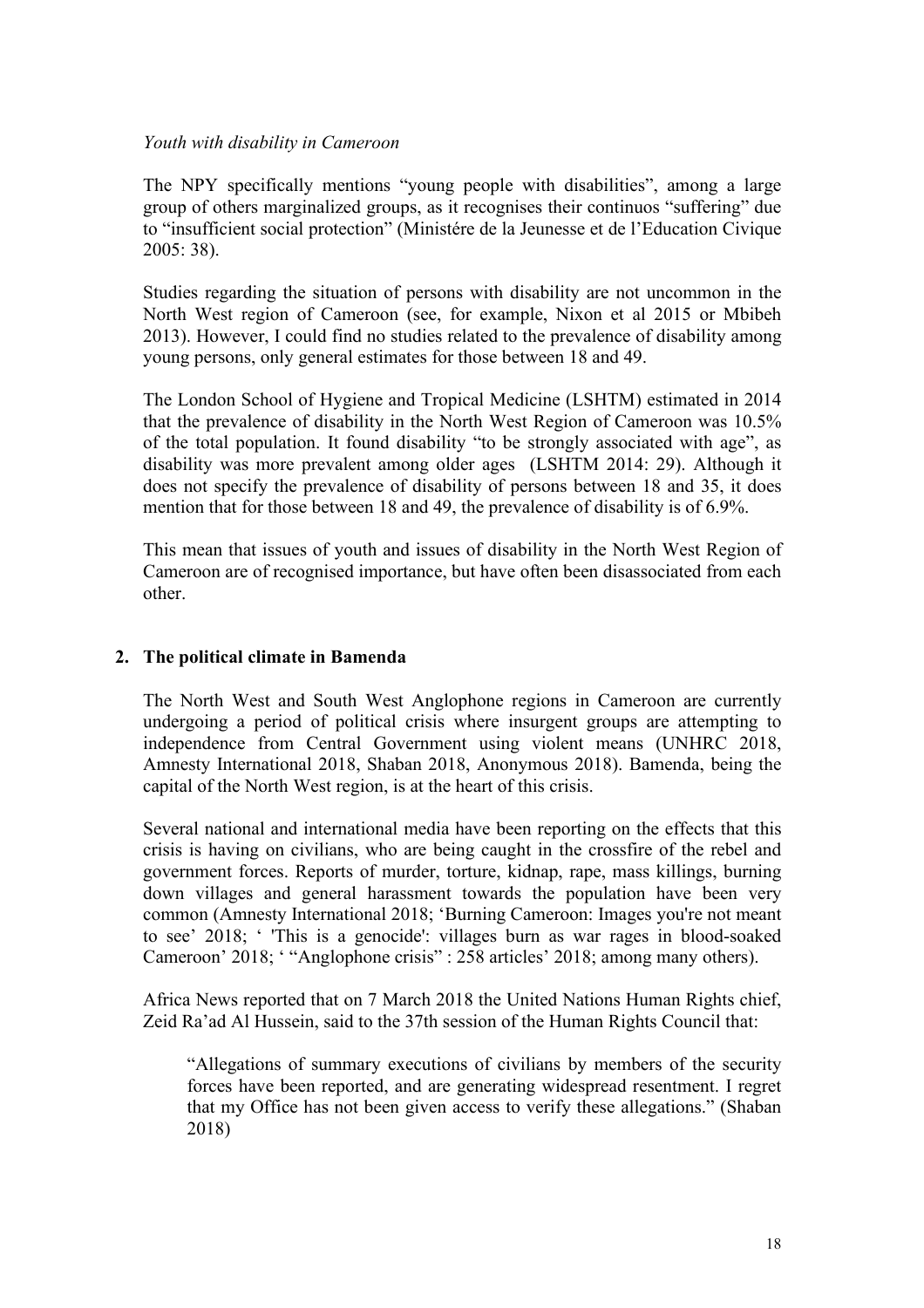Amnesty International reports that, as a consequence of the violence in this regions, "over 150,000 people became internally displaced" (Amnesty international 2018: 5). The UNHRC, on the other hand, registered that in March 2018 over 20,000 Cameroonians had fled the North and South West to become refugees in Nigeria, a group mostly consisting of women and children (Kitidi 2018).

This climate of insecurity and political violence has profound implications on the lives and work of these young and non young persons with disability, as it creates substantive additional barriers to an already hostile environment.

## **3. The right to participation in political and public life in Cameroon**

Cameroon signed the CRPD in 2008, but has yet to ratify it ('15. Convention on the Rights of Persons with Disabilities' 2018). As explained by the General Coordinator of CUAPWD, this has substantial consequences to the type of policies that can be implemented in Cameroon to defend the rights of persons with disability:

"When a country just signs, it is just an indication that it agrees to these terms. When you ratify, it is that I have accepted to implement all the articles and I will report to the international community, whatever limitations you have." (General Coordinator of CUAPWD 2018, personal interview)

In this sense, the Cameroonian government is currently not bound by what's stipulated in the CRPD, but merely has a non-binding compromise to produce legislation inspired by it. As such, in April 13 of 2010, the Cameroonian Government approved the Law N°2010/002 of on the Protection and Promotion of persons with Disabilities (Ministere des Affaires Sociales 2010).

As of the time of my fieldwork, this law remained without a text of application. This means that it has no assigned budget or mechanism of enforcement. In this sense, "the law is not yet applicable; it depends on the whims and purposes of an individual to favour or not to favour you" (General Coordinator of CUAPWD 2018, personal interview).

The right of persons with disability to form associations and to participate in public life is not protected by the Cameroonian Law N°2010/002. Only Article 27 mentions that the "integration of the person with disability concerns all social and economic measures *ensuring the full participation* of persons with disabilities in society", with no specification of what 'full participation' means (Ministere des Affaires Sociales 2010: 6, my own translation and emphasis), and Article 40 states that "the state, local authorities and civil society encourage persons with disabilities to establish individual enterprises and cooperatives", relating it to the access of employment opportunities (Ministere des Affaires Sociales 2010: 8, my own translation).

This means that no Article of the Cameroonian Law on the Protection and Promotion of persons with Disabilities is set to protect their participation in the political and public life of persons with disability. At the same time, in such an authoritative political climate, associations need a certification from government to exist. All this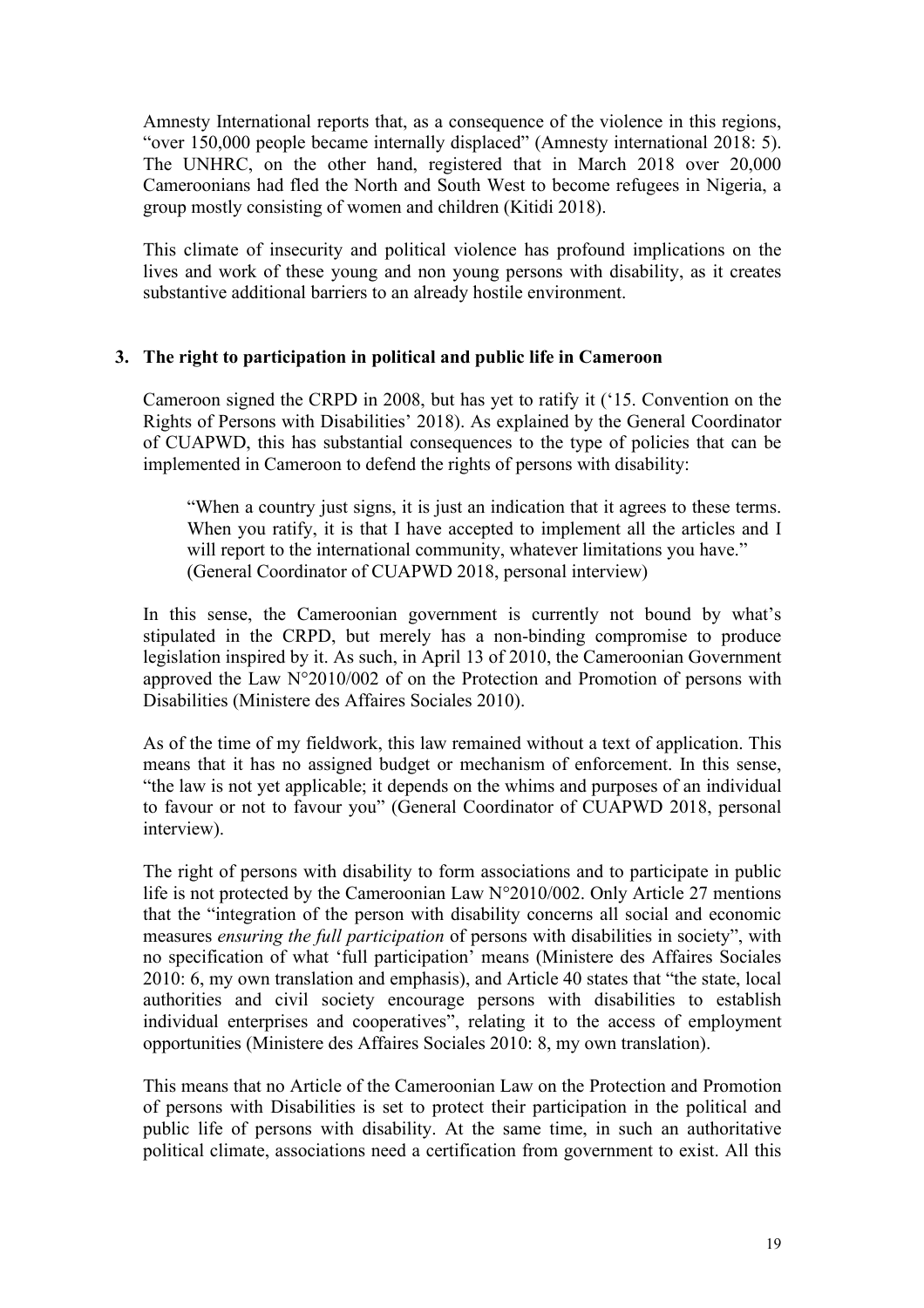means that, in their registration with the local council, the associations are registered without the particularity of being for persons with disability.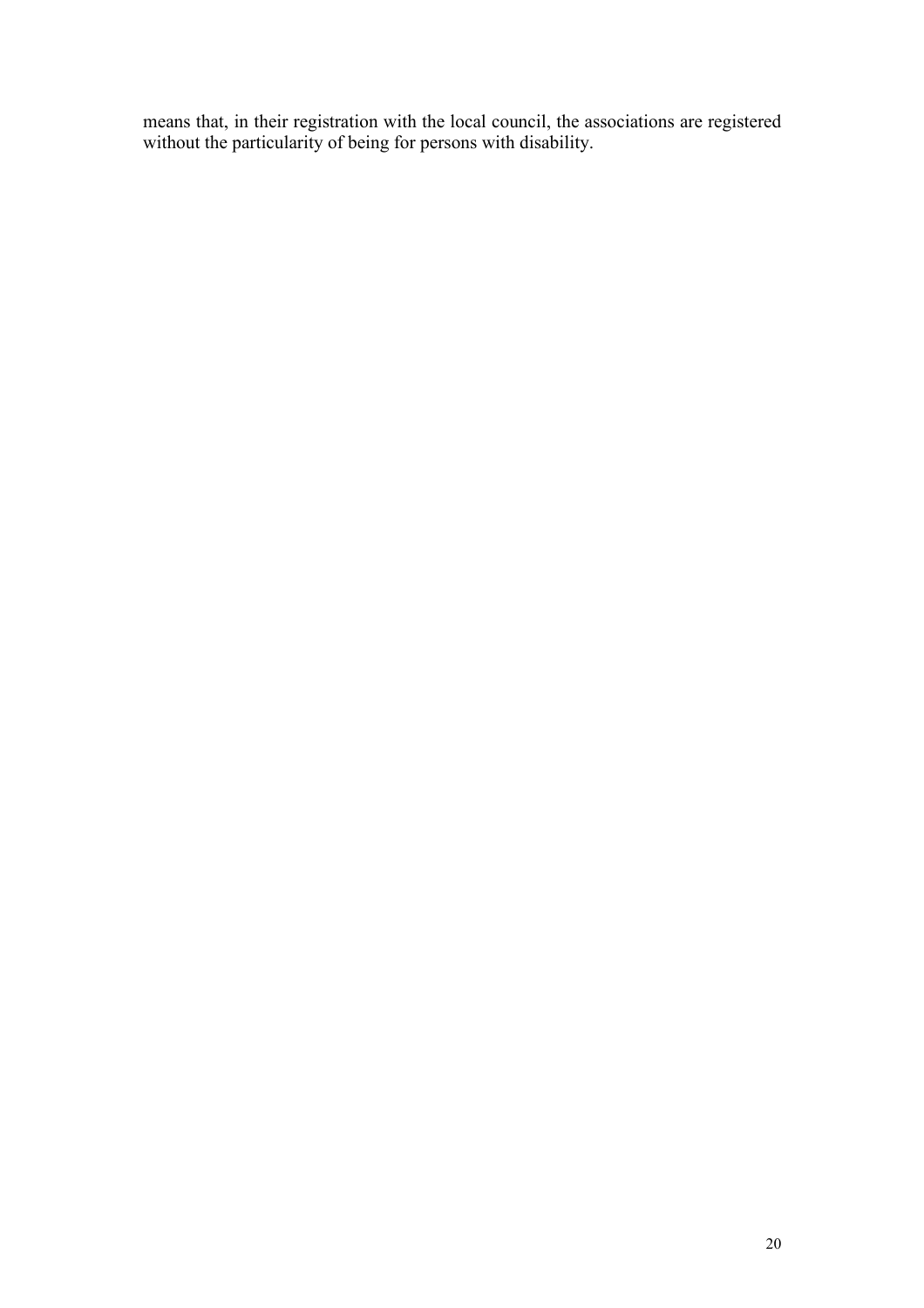## **CHAPTER 5:**

### **THE NETWORK**

The social movement of persons with disability in the North West Cameroon, as I got to experience it, is comprised of a network of Government recognised associations of persons with disability, linked together through the CUAPWD.

#### **1. The associations**

The associations that are registered with CUAPWD vary in how many members they have, on how long they have existed for, and on how active they are. In my observation of their meetings, I was able to see this diversity (author's field notes). Some where very robust, well managed and had been running smoothly for many years. Others were encountering different sorts of problems and had temporarily disbanded, for different reasons.

The meetings I observed would usually have between 5 to 20 members (author's field notes). It was common for the meetings to be cancelled abruptly, either because of weather conditions or insecurity due to the political climate.

Most of these associations are open to different types of disability. Only 2 associations linked to the CUAPWD are closed for a specific type of disability (one for the visually impaired and the other for the hearing impaired). However, I observed that those who were open to different types of disability would often mostly congregate or would be lead by persons of physical disability (author's field notes).

At the same time, I observed that the associations would tend to congregate people of similar age.

I believe this homogeneity within the associations is related to issues of recruitment. Most respondents told me that they had become involved in their associations through the linkage of friends and peers. This means that these associations tend to grow organically, through people's personal networks. This would explain why existing members tend to share many characteristics, such as age and type of disability.

All these associations have 4 positions of leadership: President, Vice-president, Secretary and Financial Secretary. This positions of leadership are held for two years and are appointed by general elections among members.

## **2. The CUAPWD**

In their own words, the CUAPWD acts as an "umbrella organisation" for all these associations. As such, it constitutes an official linkage for government officials who want to address issues of persons with disability with the disability movement. It also provides technical support for these associations, offering help in issues like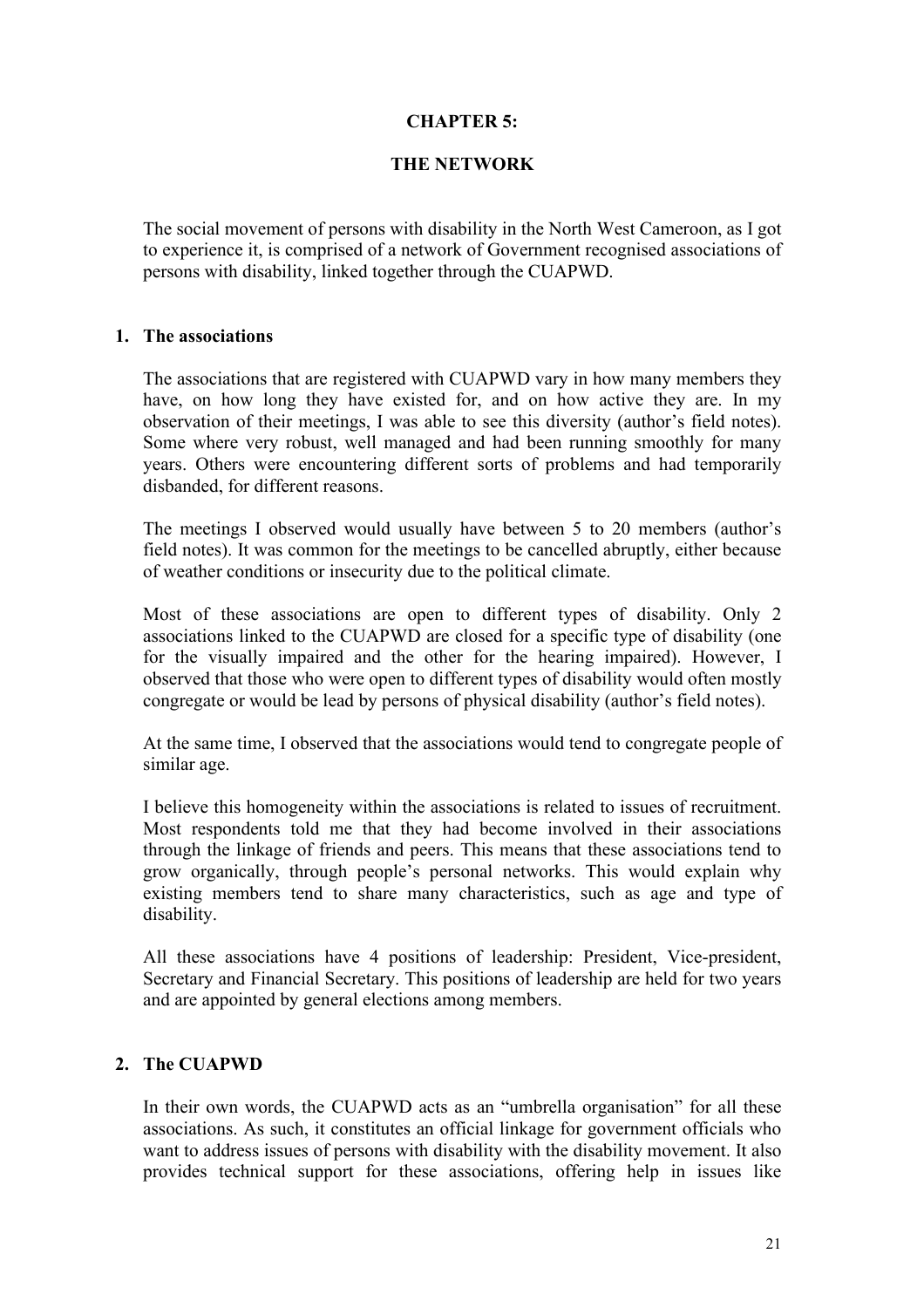registering in the local council and information of other sorts (General Coordinator of CUAPWD 2018, personal interview; President of CUAPWD 2018, personal interview; Program Manager of CUAPWD 2018, personal interview).

Officials of the CUAPWD also conduct activities of sensitization on disability issues, such as giving lectures at religious gatherings or conversing with government officials, to talk about the nuances of the inclusion of persons with disability (author's field notes).

*The vision of the CUAPWD*

In the words of the General Coordinator, the vision of CUAPWD is informed by a "model of social inclusion" that is "moving to rights-based approach" (General Coordinator of CUAPWD 2008, personal interview). Explicitly, he mentioned the WHO's Community-Based Rehabilitation approach to disability, where persons with disability develop their capacity while at the same time "the community is adapting to the basic needs that can give that person productivity and participation" (General Coordinator of CUAPWD 2018, personal interview).

This is also known as the social model of disability. The emphasis on the social barriers as the source of exclusion means that disability is not an inherent problem of persons holding the disability, but rather a societal problem. It also means that, in order to grant persons with disability access to their rights, these barriers have to be addressed through social policy (United Nations 2006, Callus and Farrugia 2016, Cortez Segura 2016).

At the same time, members of CUAPWD mentioned the struggle of having to push for a change of "mind set" among persons with disability, who are still focused on what is known as the charity approach:

"The unfortunate thing on the field is that we also have some people with disabilities who are betraying the cause. (…) People [who] still think that we need just be a charitable set of people. So immediately we see the next thing we are thinking about… if we see Dan around, because he is from out of the country, the next thing we need is Dan should give is 5000." (President of CUAPWD 2018, personal interview)

The charity model of disability assumes the limitations of persons with disability as inherent and unmovable. This means it is not expected of them to produce anything of value or take care of their own well-being. So, persons with disability have to be taken care of by the rest of society (Block and Somers 2003).

I witnessed this struggle during a presentation of the Manager of CUAPWD's Cooperative Credit Union, during a presentation of their new credit-loan program. A visually impaired young man stated that in his view, they should fight to receive assistance from government, to which she replied:

"Persons with disability have the mind-set of thinking that help will come. Zero. You don't need none of that. You have a disability to do one thing. But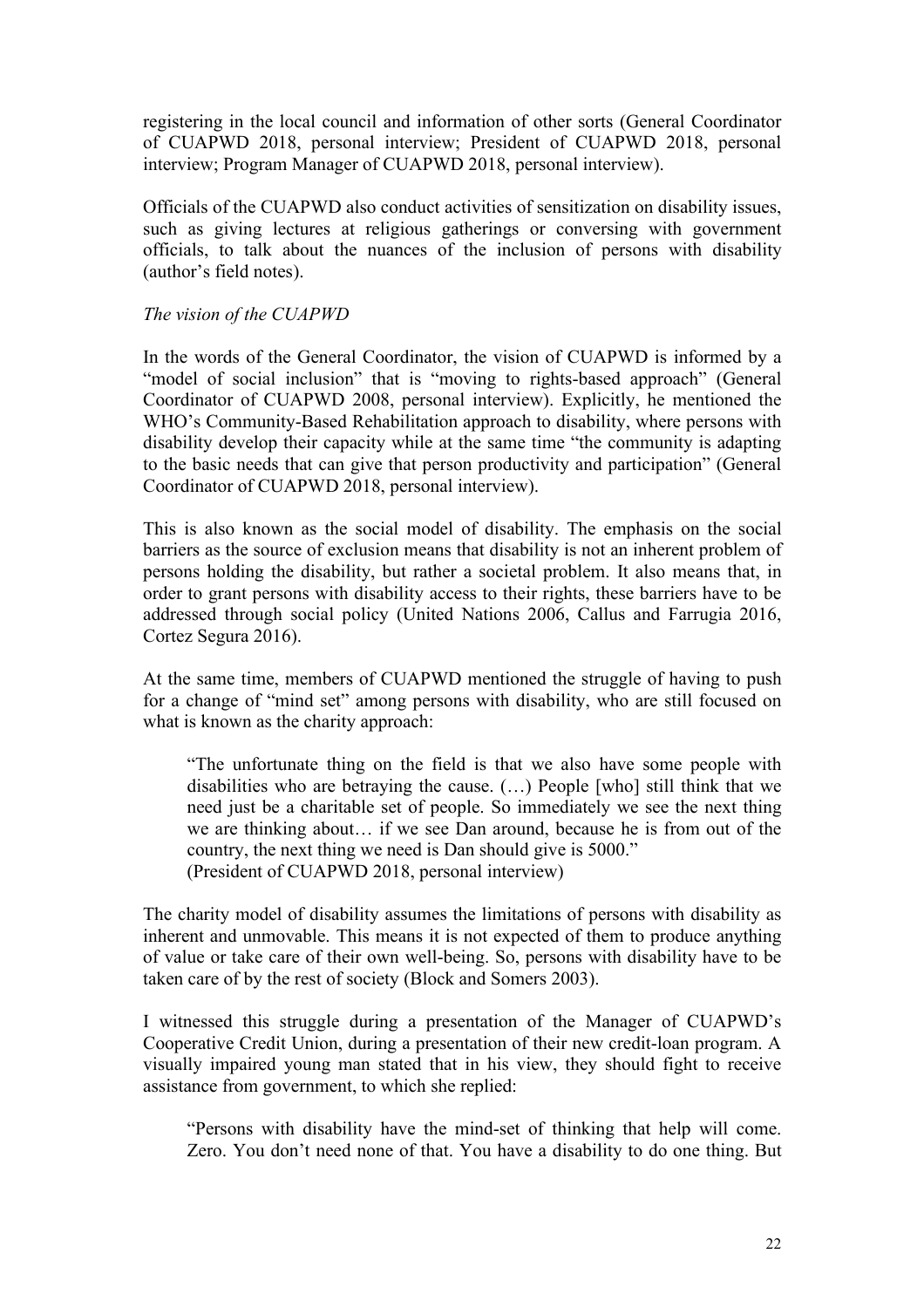you don't have a disability to do everything. You have the same mind to think, just as I have the same mind to think." (Manager of CUAPWD's Cooperative Credit Union 2018, author's field notes)

## *Advocacy activities of CUAPWD*

I observed two lectures given by the General Coordinator of CUAPWD in Christian ceremonies, where, in my view, he explained how the Human Rights approach could be reconciled with Christianity. I also observed visits conducted by CUAPWD officials to Government offices to talk about inclusion of persons with disability in their programs. Finally, in more than one occasion I accompanied officials of the CUAPWD to talk in radio shows about their activities and about what it means to view disability through a rights-based approach (author's field notes).

The CUAPWD as well provides technical support for the financial activities of the associations of persons with disability. It is common for these associations to hold credit programs for its members, offering loans at special rates for income generating activities. However, these programs can also prove to be a double edge sword. In my observations, I saw more than one association that had lost an important number of their members because they had run a credit program and, as their members had been unable to repay their loans, they had stopped coming to the meetings for fear of retaliation (author's field notes).

For such purpose, the CUAPWD introduced recently a permanent member to its team as manager of their Cooperative Credit Union, a financial institution that offers loans at special rates for persons with disability, with official backing from banking institutions, as a way to give better access to finance to persons with disability (Manager of CUAPWD's Cooperative Credit Union 2018, personal interview). This is intended to replace the informal credit programs the associations maintain which, as mentioned before, can have the unwanted consequence of pushing members away.

This CUAPWD also provides counselling to the associations in their daily functioning. As an example of this, I observed a meeting between members of CUAPWD, including the President and the Manager of the Cooperative Credit Union, with the remaining members of an association that had lost most of its members due to financial disagreements. The CUAPWD members were offering counselling on how to move forward in order to rebuild the association rather than distributing blame among the remaining members (author's field notes).

Finally, the CUAPWD also conducts educational activities for persons with disability. I observed one workshop on the use of Internet for young persons with visual impairment arranged, organised and conducted by CUAPWD (author's field notes).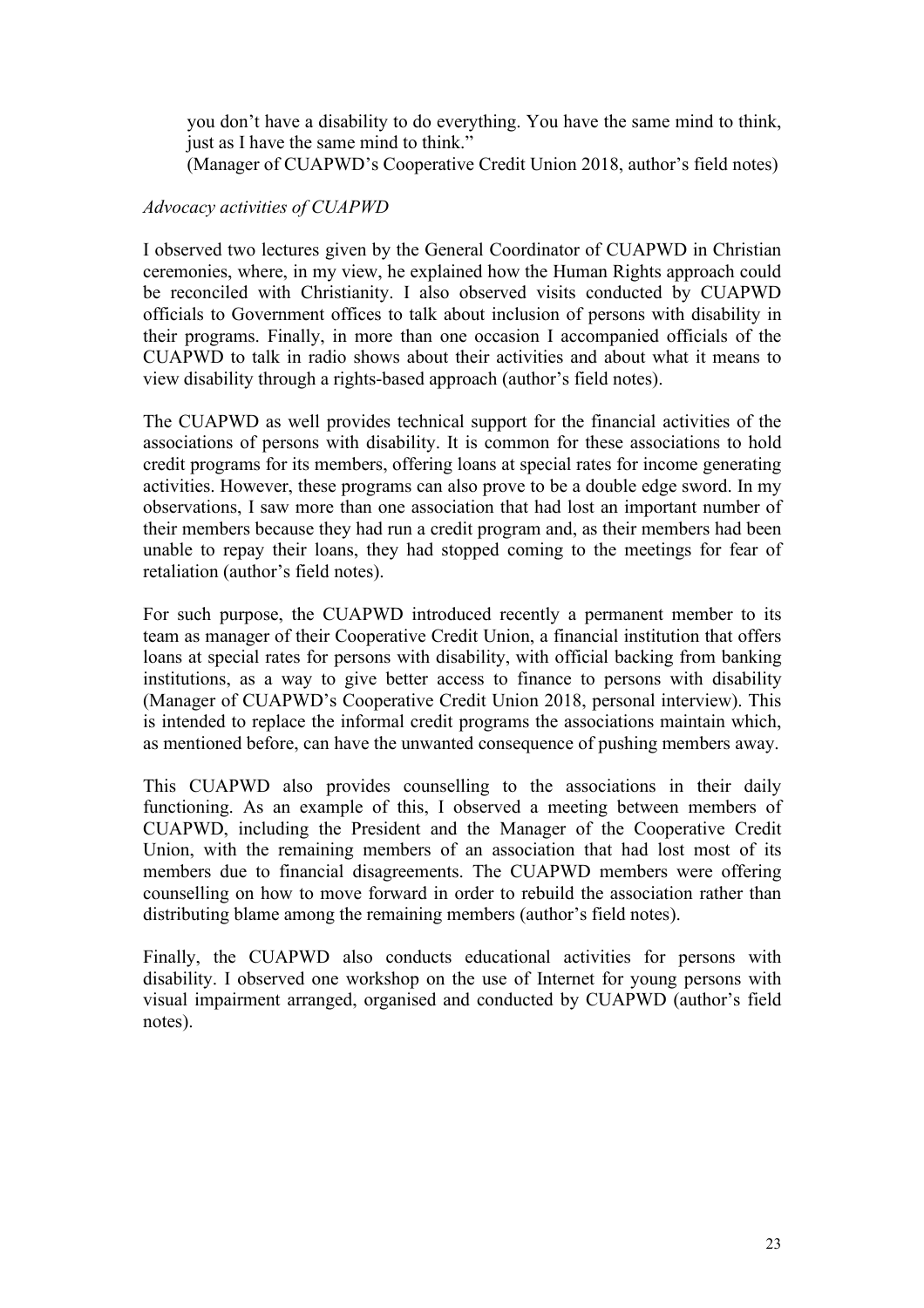### **CHAPTER 6:**

#### **THE SITUATION OF YOUTH IN THE NETWORK**

#### **1. Youth as a minority within this network**

#### *The definition of youth*

Participants to my interviews and focus groups discussions, upon being questioned about the definition of youth, would commonly relate to the age parameter stated by the National Policy of Youth:

"In the context of Cameroon they say a young person is between 15 and 35. That's the range we have here." (President of CUAPWD 2018, personal interview)

"- Moderator: When does a young person turn into an adult? - WV27: I don't know if its about age. - MV25: It is from 17 to 35, I think so. That is within that range. - Moderator: But you said maybe its not about age? - WV27: I said if its about age, then a youth is someone from 35 and below. If

its not about age, then is about mind set." (FG6)

At the same time, this age bracket was beneficial to the purposes of CUAPWD, in order for it to be categorized as a 'youth' organisation, at least informally:

"The fortunate thing about the CUAPWD is that the vision bearer at the time [referring to himself] was a young person. I was 33 years old when the Coordinating Unit was created. And the current President, who has taken over from me, is within that age [he is 34]. So you see how young people are involved and inspiring in the organisation."

(General Coordinator of CUAPWD 2018, personal interview)

There is a recognition in their words that youth is a relational category that can be negotiated. Firstly, when the young woman with visual impairment relates youth to a certain 'mind-set', rather than an age parameter. Secondly, when the General Coordinator chooses to adhere to the government-stated age bracket, because it allows him to say the youth are involved in the work of CUAPWD.

#### *Youth as a minority*

In my observations of the associations' meetings, I saw that young people were a minority. People of older age would tend to dominate in most associations. In some, I saw no young people participating. In others, there were only a few, but they didn't raise their voice (author's field notes). Two associations were an exception to this, as we will see.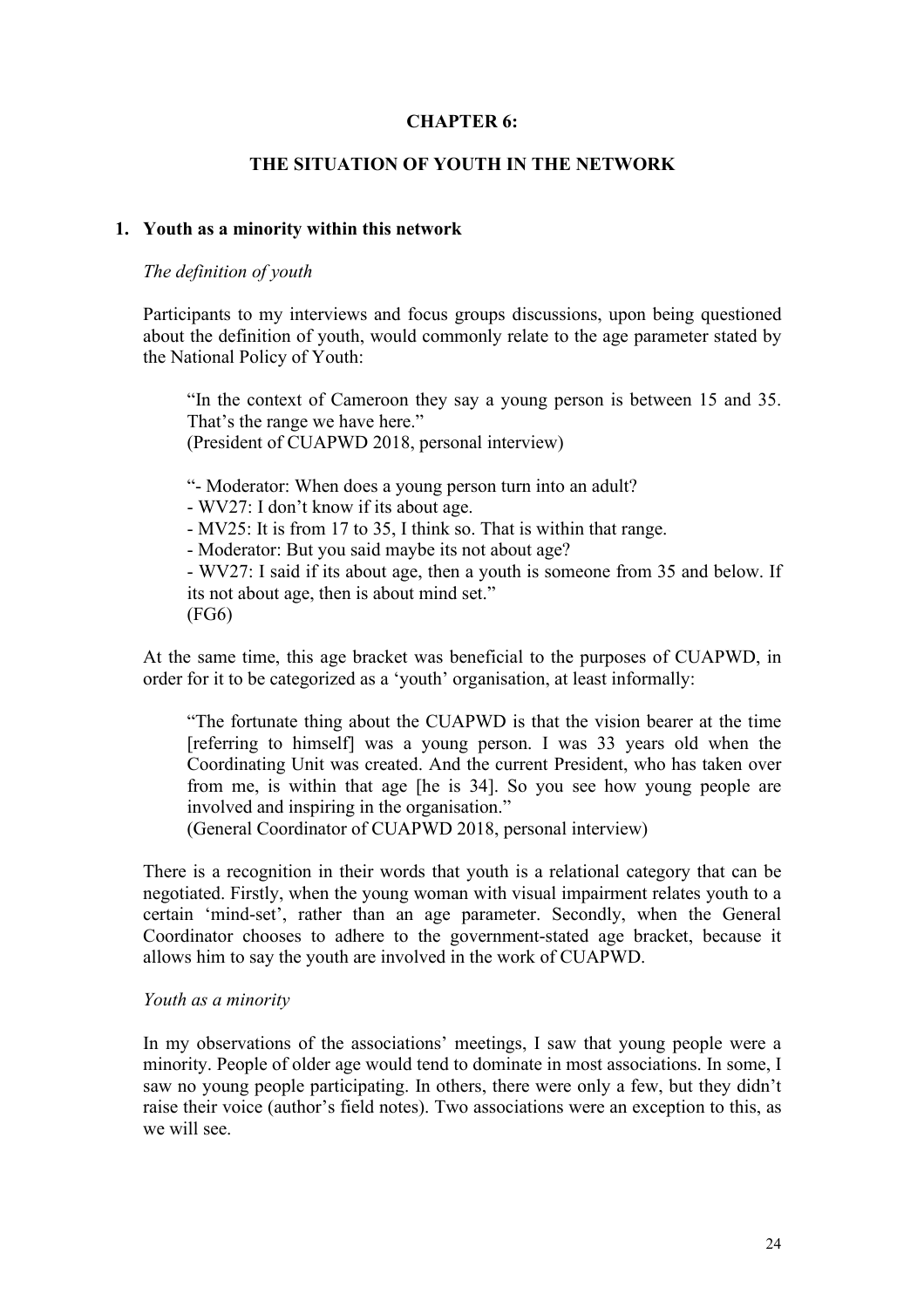The President and General Coordinator of CUAPWD corroborated that youth were a minority and recognized that the issue had not been part of their agenda:

"Young persons, I will say, actively speaking, they are not really represented. If I can say that, in the sense that, I cannot show you any document that says that, particularly, this youth must be present here.  $(...)$  So, we don't have any legal framework that sais particularly, like we may have for gender." (President of CUAPWD 2018, personal interview)

"We don't have a particular organisation of their own as young people." (General Coordinator of CUAPWD 2018, personal interview)

During informal conversations, they were both keen on stating that this omission was unintentional, simply because it hadn't occurred to them before my research:

"I think when we got your research proposal, we started [to think] that it may be of some advantage to us, but we said lets hold on to what can be the outcome of your research and see where we have to put the focus." (President of CUAPWD 2018, personal interview)

#### *Scarcity of youth in leadership positions*

I observed that in most associations, leadership roles were held by older age men (author's field notes). This was backed by the President of CUAPWD:

"I cannot easily put my finger on the group that has a leader under 35. But within the executive, you can find one or two persons below 25." (President of CUAPWD 2018, personal interview)

This was explained by two factors: lack of educational opportunities and cultural barriers, according to their responses.

Firstly, persons with disability face barriers to achieve education. This means they take longer time to transition successfully through the educational system. According to the President of CUAPWD, while they are in youth-hood, below 35, they still haven't acquired enough "leadership skills" (President of CUAPWD 2018, personal interview).

At the same time, it was also explained that cultural factors also play a role. In Cameroonian culture, the notion of rights has yet to permeate fully in society:

"Our society is not yet embedded to the rights of children to a higher level, so decisions are taken without considering or soliciting the opinion of the young people. And specially for young persons with disability, [they are asked] 'what do you have to offer?'"

(General Coordinator of CUAPWD 2018, personal interview)

Despite this adverse scenario, two associations that broke this norm. This were the Hope Social Union for the Visually Impaired (HSUVI) and the Cameroon National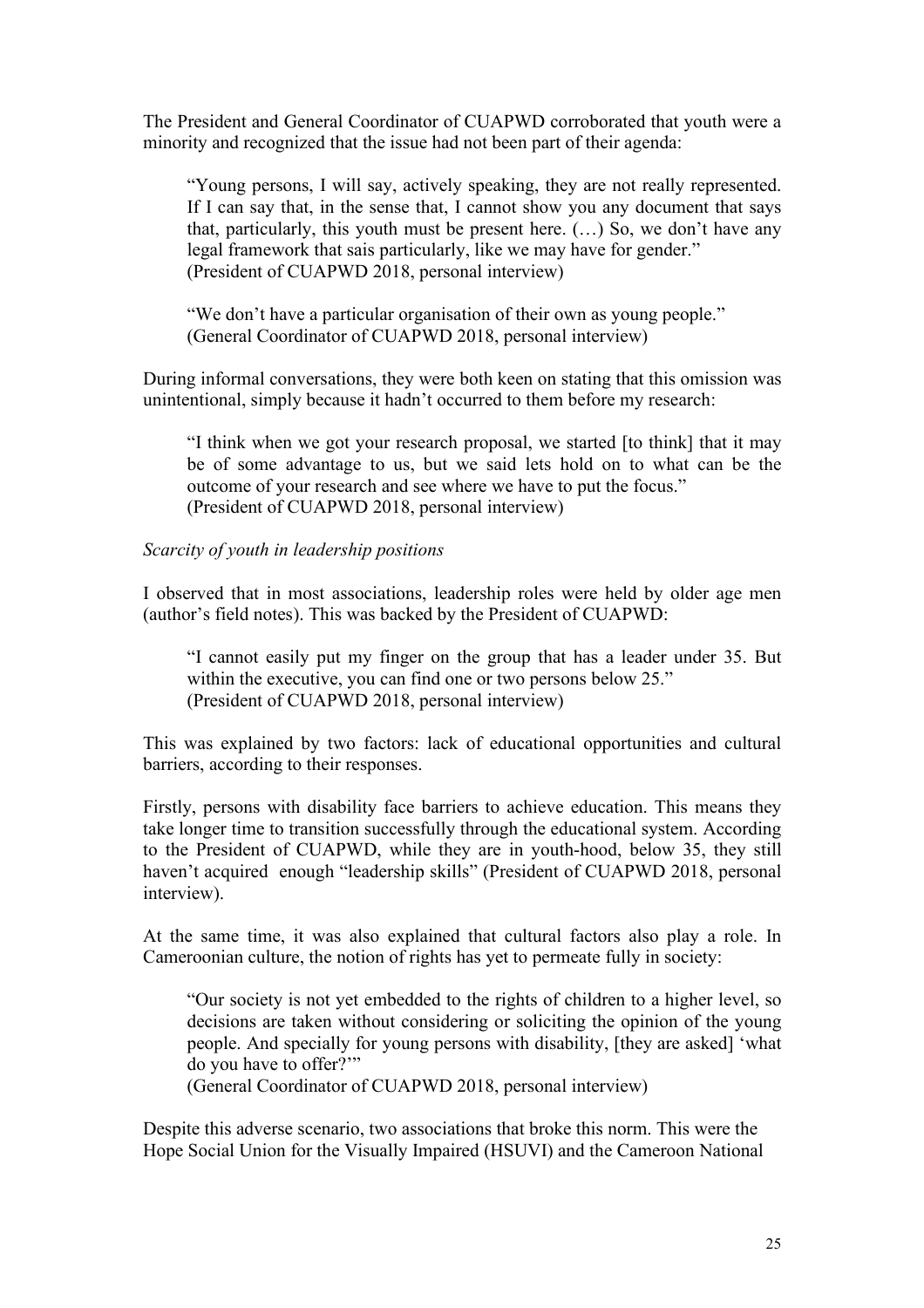Association of the Deaf (CANAD). Both had extensive participation of young persons, mostly of young men.

## **2. The presence of youth in three disability associations**

### *The case of HSUVI*

HSUVI is a well established association, made up entirely of visually impaired persons. It has existed since 2005 (General Coordinator of CUAPWD 2018, personal interview). Of the five permanent members of CUAPWD I interacted with, three were members of HSUVI.

It was explained to me that HSUVI openly advocates for the participation of youth (General Coordinator of CUAPWD, personal interview).

Young members of HSUVI where keen on mentioning during interviews and focus groups that there were no barriers for their participation in the association, and that youth could easily reach leadership positions:

"Most of the key posts are mostly handed to young people, for example the president, the treasurer, the secretary, the vice secretary, the social organiser, most of these key positions are handed over to young persons which train them to have good leadership skills" (WV24 2018, personal interview)

I corroborated this in my attendance to one of their monthly meetings. Most of the young, visually impaired persons attending HSUVI's meeting were university students (author's field notes).

Perhaps because of this, the idea that the youth are stigmatized or subjugated was strongly rejected during a focus group discussion by members of HSUVI in the following way:

"- WV21: Maybe when we are old people will respect us.

- MV25: Even if you are older, as far as being stigmatized as a level of a youth, you will still be stigmatized when you are behind your breath. That is when people will be crying…

- MV26: The very stigma that you face when you are young is still there when you are older. That lack of respect is still there from the youth. The lack of support."

(FG6)

My impression is that, because there is scarcity of spaces for young persons with disability to participate other associations, members of HSUVI appreciate the space granted for them. This could even explain why they are thankful, as described by another HSUVI member:

"We also gave a lot of thanks to our elders who made it possible that a young man who has a lot of skills should come up."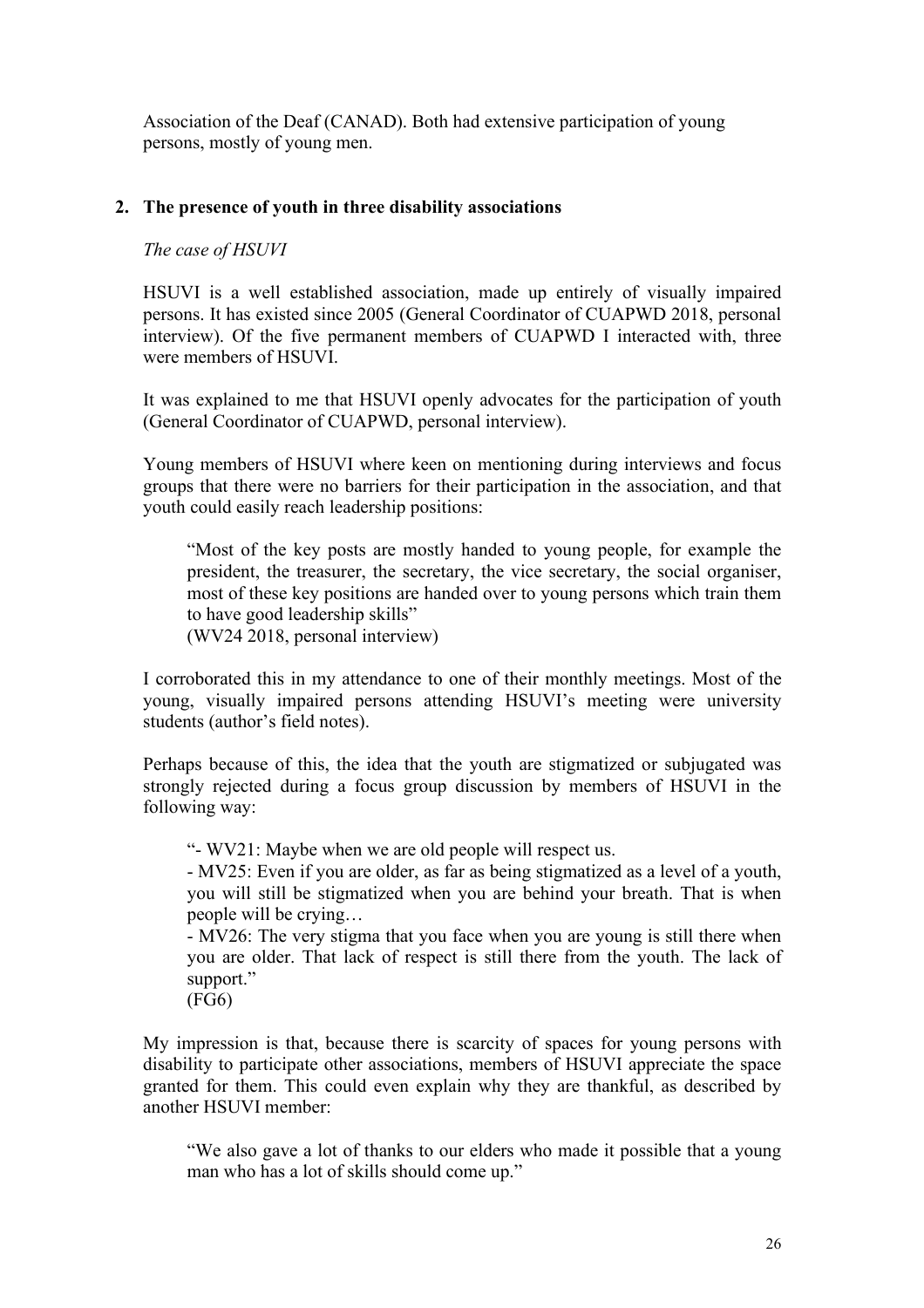(MV26 2018, personal interview)

*The case of CANAD and the hearing impaired*

The other exception was the case of the CANAD, an association only for persons with hearing impairment.

The situation of CANAD can be described as precarious (author's field notes). According to informal conversations I had with different stakeholders, the hearing impaired associations where facing organisational problems, related to leadership disputes (author's field notes). I conversed with some of them, and corroborated this (FG5; President of CANAD 2018, personal interview).

I visited them in two occasions. The first time, the meeting was concurred by 5 young members, who had been summoned because of me, and I conducted a focus group with them. In the second meeting I attended, only their President, who is 39 years old, showed up.

Also, two young women of a different association for the hearing impaired participated in FG2. One of them mentioned she was the President of her organisations. However, their meetings weren't happening as she had assumed the role right after a crisis that dispersed all members.

I can conclude from this that there is a movement of young persons with hearing impairment trying to organise itself and act collectively, but that it is facing important barriers to achieve it. Furthermore, as will be explained, the ability of CUAPWD to provide assistance in this process is limited, due to communicational barriers.

## *The case of SNEG*

The Special Needs Entrepreneur Group (SNEG) is one of the oldest associations of persons with disability in Bamenda. They received support in the past from an Italian donor, and are now in control of a modest property in the city, which they use to conduct meetings, activities, workshops and others. The office of the CUAPWD's Cooperative Credit Union, is located in this premise (author's field notes).

SNEG is a pioneer member of CUAPWD's network (CUAPWD internal document). It is also an example of an association with very few young people participating in it. I attended one of their meetings, where I observed that most members present, including leadership positions, had physical impairments and could be considered elders.

## **3. Early remarks about the construction of youth in this network**

From all of this, I perceive there is a recognition that people below 35 are not well recognised in the associations, with HSUVI and CANAD being two important exceptions. Therefore, young persons with disability can be considered a marginalized minority within this network.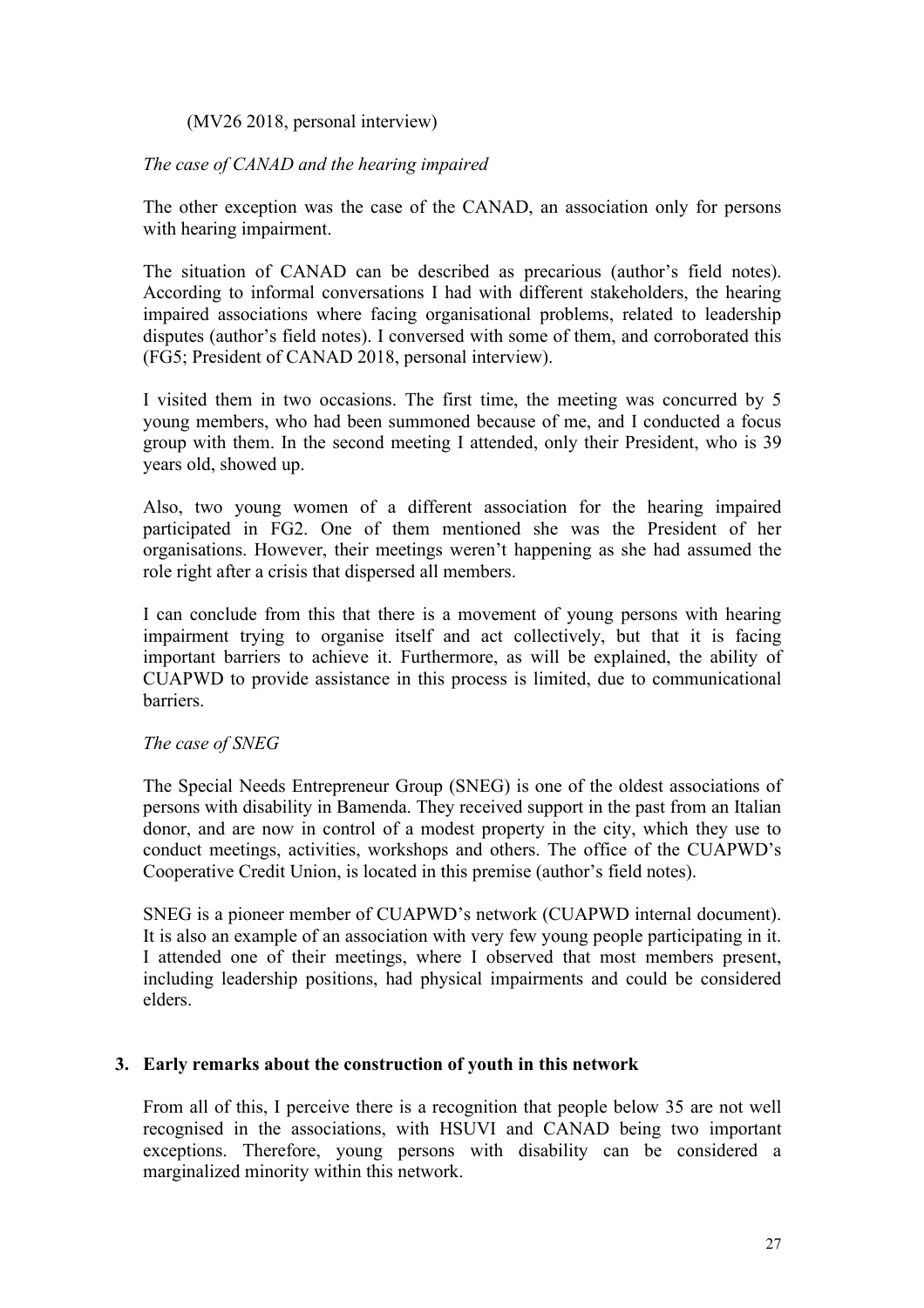At the same time, the participation of youth was highly gendered. I observed important differences in the type of assertiveness and capability to raise their voice between young men and women. This would often convert into young men being more present and more active in the spaces that were open for young people in the associations.

In HSUVI, the support from adults has been explicit, and young persons have gained spaces to participate. In CANAD, the spaces for young persons are there, but their resources are much more precarious and they are facing internal quarrelling. The different experiences of these two associations speaks about the diversity of the challenges faced within this network.

Further on I will explain that this difference is based on a more structural divide among persons with disability, which is type of disability. For now, I take notice of how the opening of spaces for young people in HSUVI was the result of a conscious decision by adult members. This reminded me of the remarks of Sotkasiira et al, where youth participation is also seen as being granted by adults:

"As young people also seem to yearn for adult contacts, grown-ups, and especially professionals, should improve the platforms and tools with which young people can express themselves and generate their own outcomes" (Sotkasiira et al 2010: 182).

Finally, it stands out to me that there is a recognition that youth is a relational category. Interviewees refer to the standardized age parameter set by the government, but also negotiate with it. For example, CUAPWD's members defining their associations as youth-led thanks to this parameter. However, they themselves recognise a younger generation of youth who, unlike them, lack leadership skills. By doing this, they are moving away from defining their youth based on age, but rather on skill. In the same way, MV27 2018 mentioned being young could also be about 'mind-set'.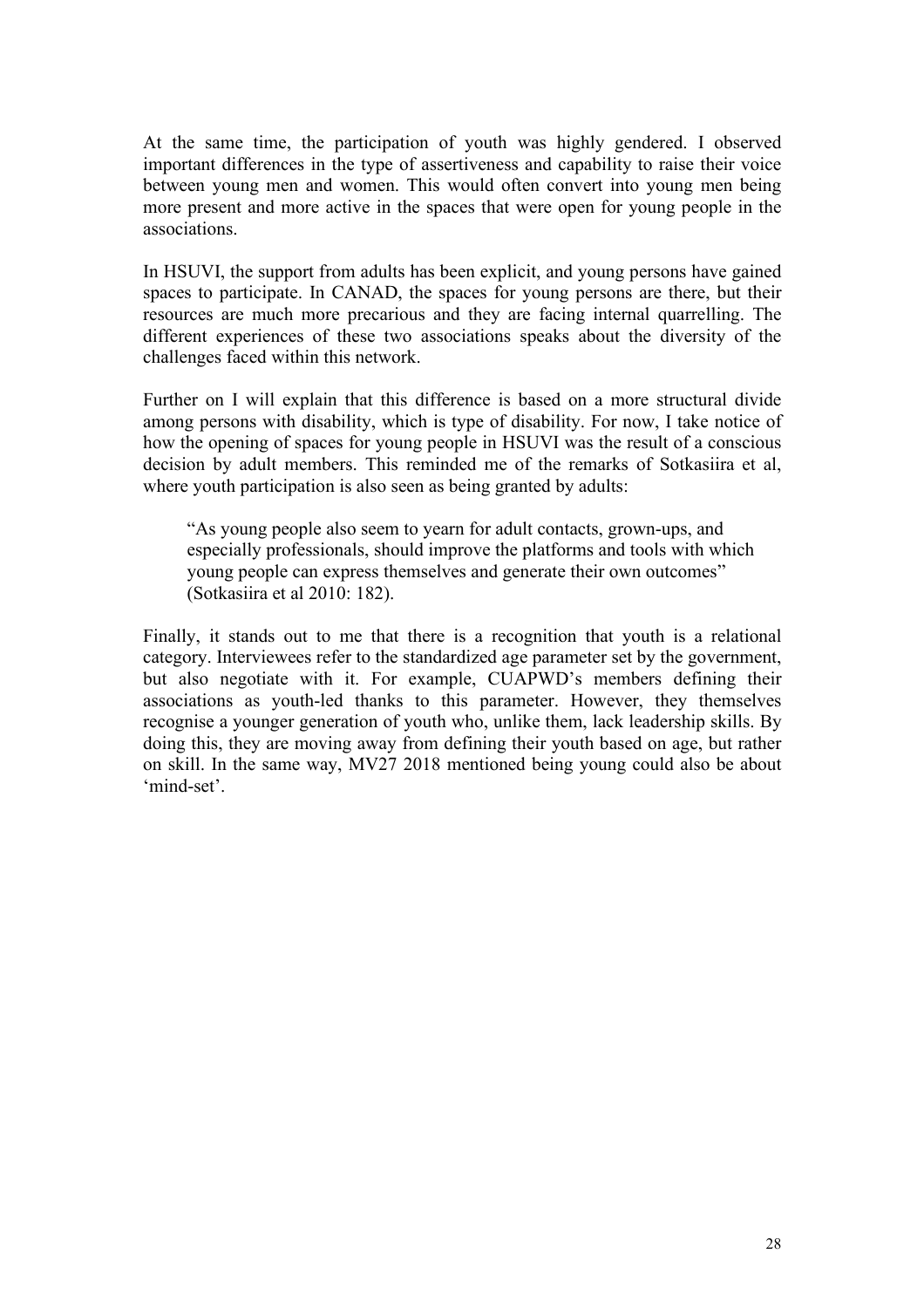## **CHAPTER 7:**

### **THE CONSTRUCTION OF PASSIVE PARTICIPATION AS EMPOWERING**

#### **1. Characteristics of youth participation in this network**

In my observations, I set to examine how was youth participation being constructed. Part of this meant asking myself what were the observable actions that could lead me to conclude that a young person was participating in a disability association?

Firstly, I conclude that to be participating in an association of the disability movement in the North West Region, a necessary requirement is to attend the monthly meetings these associations have. These meetings are, in a way, the materialization of the existence of the association. By participating in the meetings, therefore, a young person can be considered to be taking part in the association and, therefore, in the network.

Participating in the monthly meetings also requires a financial compromise. All of these associations require its members to pay a monthly and yearly fee for their maintenance. By paying this fee, young persons with disability are understood to be taking part in the associations. At the same time, this can effectively create a barrier to participation, as many young persons with disability, as well as non-young persons, who live in a situation of high vulnerability and marginalisation, might not be able to pay any fee, however small it may be.

Attending the meetings and paying the financial compromise can be described as passive forms of participation, not necessarily linked to decision-making processes. However, participating in discussions and debates during the meeting, can be active forms of participation.

Taking part in the election of the leadership positions of the associations is also a way to participate in these associations. As mentioned, these positions are rotated every two years among members. More so, being a candidate and being elected is also a way in which a young person with disability can be understood to be participating in the association. Voting and being elected are both active forms of participation.

Finally, by taking part and benefiting from the financial activities conducted by the associations, members can be understood to participate in them. This is a passive form of participation, as the person is benefiting personally but not actively influencing any process of the association.

As we saw in the last chapter, the youth involved in leadership roles are a minority in this network of associations. This is because there are few spaces which are open for them to occupy. Furthermore, now we se that the few spaces that open up for youth in this network, usually only allow passive participation. The associations where young people are encouraged to actively participate are a minority.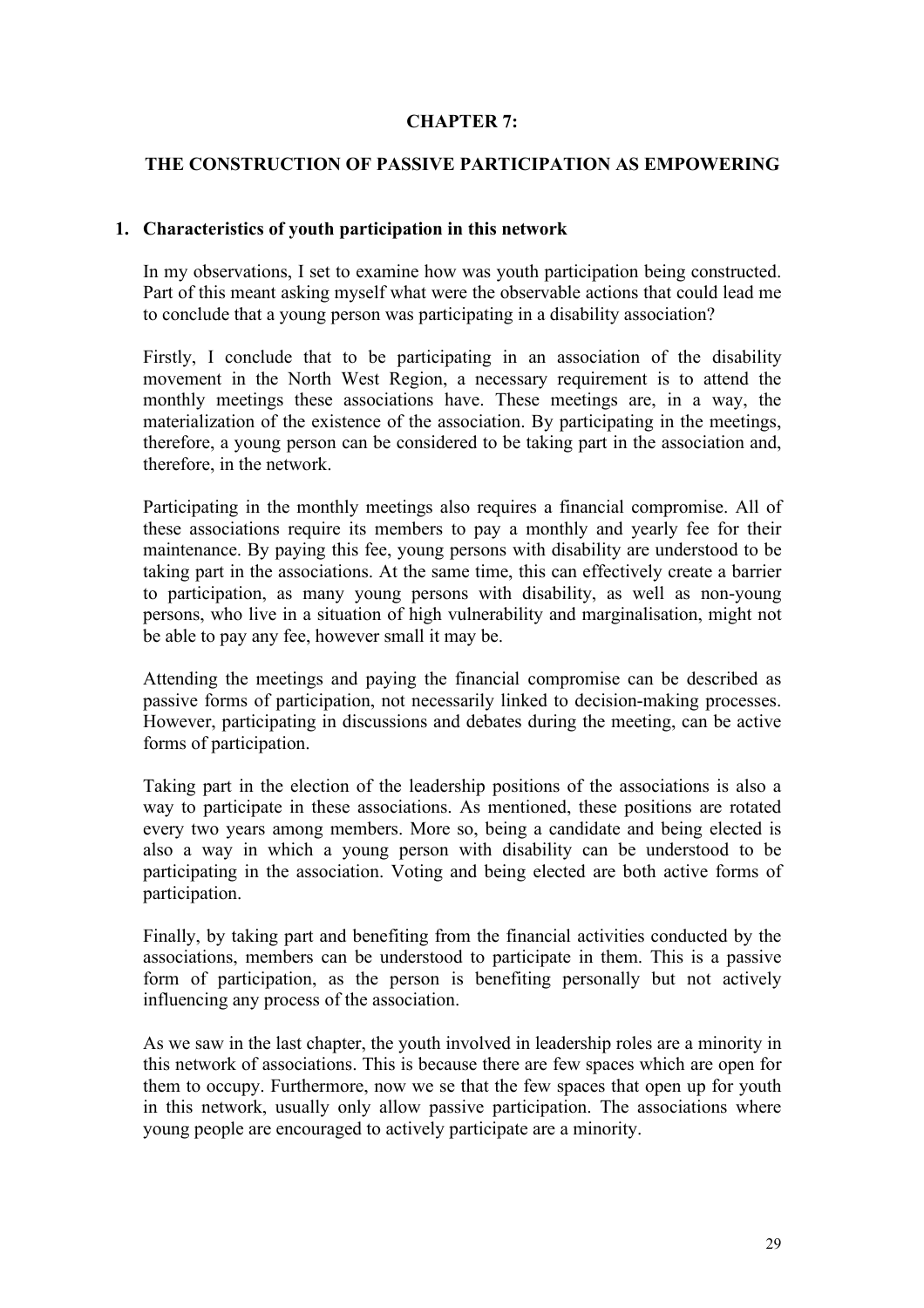## **2. The meaning of empowerment**

I chose to explore the meaning of empowerment because the term was constantly being used by my respondents. At the same time, we have seen how the literature links empowerment to participation. That is why I find it important to explain how participation and empowerment are being constructed together here.

Firstly, I saw empowerment be defined as general self-improvement. Examples of this would be "improving or emphasising [the] individual" (WV24, FG2), or "upgrading", or "giving yourself some meaning" (WP19, FG2).

At the same time, it was also commonly linked to performing tasks or carrying out activities. Some examples would be to "engage with something" (MV25, FG3). To empower would be "to pursue somebody to do something", "encouraging [them] to do something" (WV25, FG2), or "learning things we know we can do better, then learn from others, and keep on moving and keep consistently" (WP19, FG2). It was also described as "to exploit" what a person has inside, to "give" a person some "ability", like carrying and moving a table (MP36, FG3).

Finally, it was also often linked to achieving personal autonomy:

"Equipping someone in the know-how in order to render that person go about his activities normally. So this empowerment could be financial, professional, or academic. But it just refers to equipping someone to make that person more autonomous." (MV27, FG4)

To me, these three views of empowerment are strongly linked together. Together they speak about the level of exclusion and vulnerability that persons with disability face in this region. I see this view of empowering as very humble and oriented towards individual improvement. This will be developed further ahead. To sum up, empowerment here was defined as improving oneself by learning skills in order to achieve more autonomy.

## **3. Motivations of young people to participate in the network**

A question that I asked recurrently to young people was why did they participated in these associations. Sometimes I framed the question in terms of what were the benefits to being in an association.

Most of the answers I received can be grouped into three categories. These are socialization, self-improvements and receiving gifts. In all groups, the answers relate to persons with disability's exclusion from social and economic life. However, the political dimension of their struggle does not come upfront. I don't find in their responses an upfront claim for social recognition or social justice. I do see a claim for inclusion into social and economic life.

*Socialization*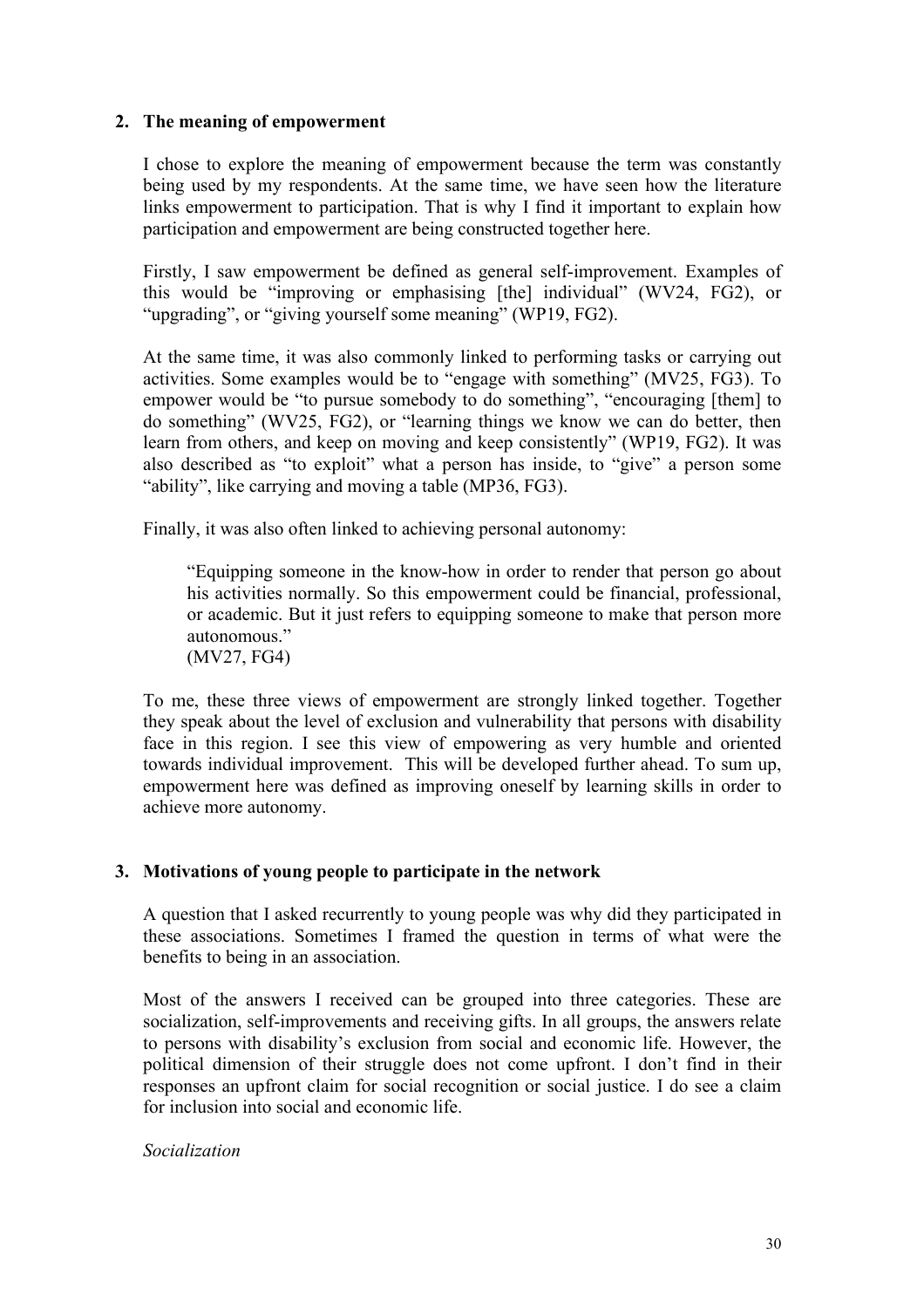A common response I received upon asking what were the benefits of being in an association was 'to be with people'. I found this to be strongly related to receiving emotional support. As a highly marginalized group, persons with disability are neglected from society and face constant prejudices that stigmatize them and alienate them from society. This leads them to (in many cases) live lonely lives. Participating in these associations helps them bond with others, find peers, create emotional connections, such as friendship, and increase their self-esteem.

"One of the advantages [of being in an association] is I've benefited from knowing other persons around. It gives me access to other persons around the town"

(MV25, FG3)

"When you see only one person like that you will think there are people that do not love you, you are just left alone. But when you are interacting with people, you will know that you are among people." (WP30 2018, personal interview)

This means that associations are being seen as spaces of socialization. In my observations of their meetings I was able to witness this (author's field notes). These meetings could have a very formal, structured format, with clear roles dictated among members and leader, and where the opportunity to speak is not free but is granted by a moderator. However, it was before and after this formal procedures where I would see the young and non-young members of the associations conversing, laughing, talking about their lives and sharing their daily struggles. From their responses in my interviews, I was able to see the importance of these spaces for them.

"Its good for me to come here. When I come here I can involve in all the activities, I will see my brothers and sisters, I will see other persons with disabilities. That would be very helpful for me, to go as a person in the future." (MH24, FG3)

Furthermore, this opportunity to socialize was also linked by some to enhancing their socializing capabilities and increasing their self esteem:

"I've learned many things. Even by talking I've learned that to be a among people is a good thing, to interact with people, don't keep yourself behind because you are not working, don't keep yourself behind, you have to be among people, and you have to do things that able people can do. Yes, don't say that [because] you are handicap you cannot do this, you cannot do this, those things are only be backing, backing, backing." (WP30 2018, personal interview)

"As I said, I've gained leadership skills, I've gained sociability of persons, know how to interact with others in terms of discussion, then I've also… my mind is in such a way that I know that I'm also with people that are like me, and I don't have to feel bad." (WV24, FG3)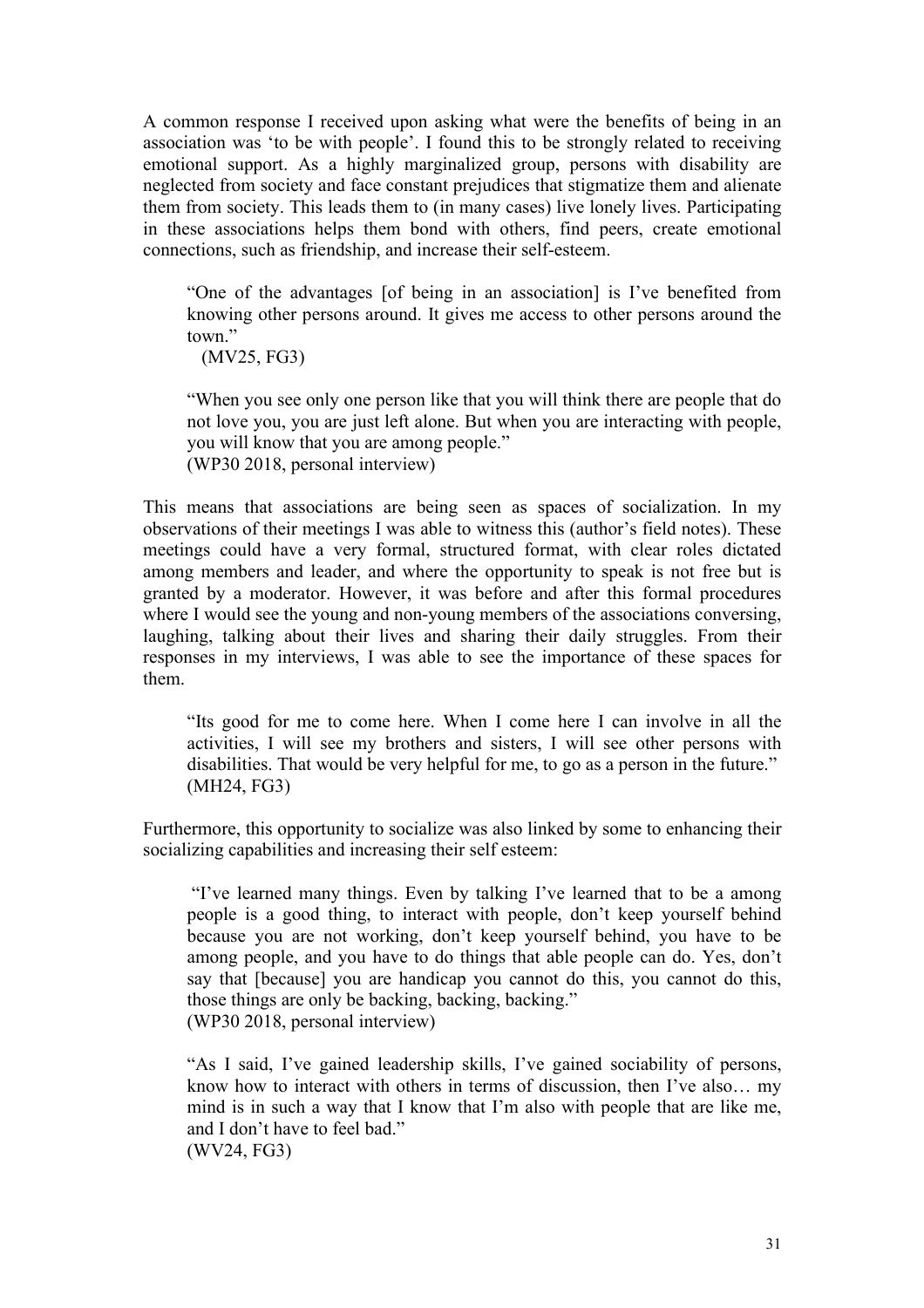I believe this importance also comes from the lack of other spaces young and nonyoung persons with disabilities have to socialize. As they are commonly marginalized from social life, they tend to not be able to access spaces such as schools, institutes, universities, or employment centres, which is where most of us tend to meet our friends outside our homes.

It also speaks about the type of overall exclusion persons with disability face in contexts such as this one. Hence the importance of these meetings as spaces to meet peers, discuss shared challenges, make friends and learn how to interact with others. For many, this might be their only space to socialize.

#### *Self-improvement*

The opportunity to learn new things was another reason mentioned repeatedly as why it was important to participate in these associations. The presence of workshops and learning activities was highly valued. Some associations organise workshops for their members to learn, for example, craftsmanship, either by external providers or amongst their own members.

"I think belonging to associations opens, makes your knowledge wide. You know other things that you are able to do." (MV25, FG3)

"We try to empower each other. Like for example, even I work here, I do cane chairs, cane baskets, weaving. I can offer my skills to a member who wants to learn. In the group I offer my skills. Another man can know how to fix shoes. A member may come, in order to empower ourselves, first of all. To be independent, self-reliant."

(MP39 2018, personal interview)

These learning opportunities were also strongly related to the hope of becoming income generating activities.

"Maybe persons that hear they have job opportunities, and its difficult for a deaf person to get a job. But here, we will be encouraged and we will learn more about other things. Maybe embroidery, sowing, carpentry, all those things to get ideas here. People will share their ideas in this association." (MH20, FG5)

The opportunities for generating income were also referred to other dimensions of life, such as having a partner and forming a family, or improving one's communicational skills:

"When I come here I learn much about business and work, and I see people who are handicap and they are able to do something, and then they save some money and they do business. I think in the future that will also help me to be involved and also work, maybe get married and I will live happily in family. Its not only about job, but its also about how to communicate. How you can advise the person, the deaf person, to save money, you can save money together and help each other."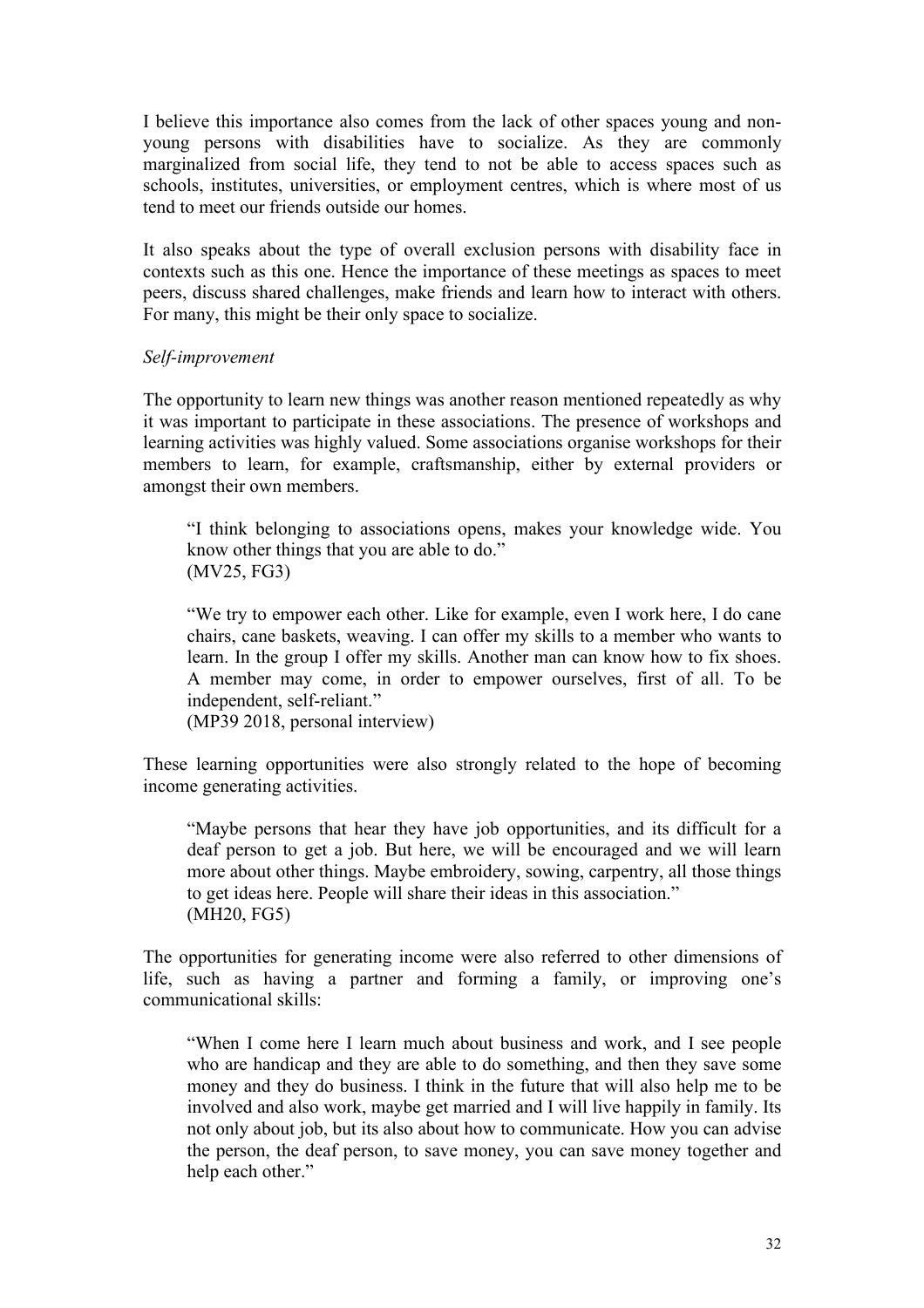#### (MH23, FG5)

For the hearing impaired, it was commonly mentioned that belonging to their association was a way to improve their communicational skills, basically by improving their knowledge of Sign language:

"In our association we can start to encourage people who are deaf to learn Sign language. That will promote the deaf and it will never change. Then we start sharing together with people who learn sign language. Identity will be better." (President of CANAD 2018, personal interview)

### *Receiving gifts*

Other benefits mentioned were related to gaining visibility in the eyes of society and of the Government. In the cases this was mentioned, I could observe traces of the charity model, as they relate to 'obtaining benefits'. This is because receiving gifts or assistance is easier for persons with disability when they are congregated in groups.

"The advantage that you get is to have benefits that come as a community, as a group. If somebody has to give you something, they give it to the community, they give it faster." (NMP36, FG3)

"Forming associations for people with visual impairments might equally attract the government to easily locate them and assist them." (MV25, FG3)

It is worth mentioning that these kind of mentality was contested by members of the CUAPWD as not good for persons with disability, who in their view, based on a rights-based approach, should focus more on their self-empowerment rather than on receiving assistance.

#### *Do these motivations entail active or passive participation?*

Viewing the associations' meetings as spaces of socialization for me denotes passive participation. This does not mean that it's not of enormous value. It means that it doesn't put those young or non-young persons with disability in a position where they can take command and make decisions about the association. The same can be said about widening one's knowledge (as a form of self-improvement).

Obtaining skills which can turn into income generation is also a passive way of participation. Especially taking into account that the skills commonly mentioned are simple and generate low income, such as craftsmanship and repairing shoes. Gaining these sort of skills does not change a person's position of power in an association as a result of it.

Finally, forming associations for receiving gifts in a way formalizes the relation of subjugation of persons with disability in society. As such, it does not denote any major decision making. Therefore, it denotes passive participation.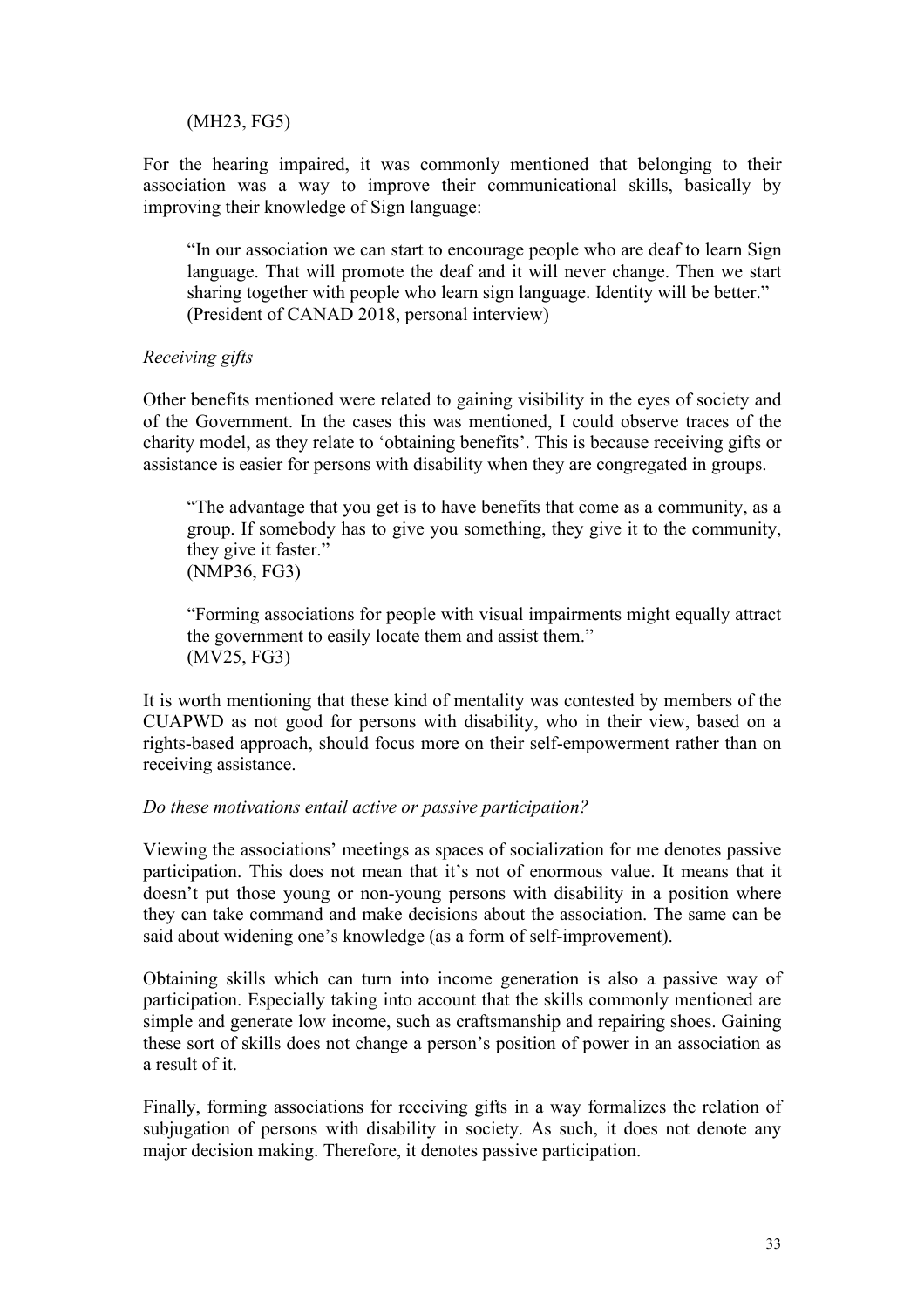#### **4. Constructing passive participation as empowering**

By contrasting these two analysis, I conclude that what I am calling passive participation is being interpreted by my respondents as empowering participation.

On one hand, empowerment is being seen as improving oneself by learning skills in order to achieve more autonomy. At the same time, the motives for participation are oriented towards gaining skills and socializing with people. I see these meanings and motives as coinciding. To me they both speak about the level of exclusion and vulnerability persons with disability face, specially in a context of almost no social protection and ongoing armed conflict.

Disability is a social construction, born out of the interaction of a person's condition with the environment. Three environmental realities of Bamenda stand out for me. Firstly, the condition of extreme poverty and almost non-existent social protection. Secondly, the authoritarian rule, which limits freedom of speech and of association. Thirdly, the ongoing armed conflict, which limits freedom of movement and threatens people's lives, particularly if they hold a condition of disability (author's field notes).

In my view, these three issues conflate to create a scenario which limits greatly the freedom of persons with disability to live their lives and fight for their rights. The barriers faced in this scenario are multiple and multi-dimensional. In this scenario of overpowering oppression, small improvements can make huge differences. Hence their definition of empowerment. At the same time, this conflictive scenario also creates the real risk of isolation. So simply being present and interacting with others becomes an aspiration.

I believe this would explain why the reasons given to participate in the associations are geared towards socialization and economic opportunities, even to receiving gifts, and not necessarily towards social recognition or social justice.

Of course, this construction of passive participation as empowering is not only limited to youth participation in the associations. It also applies to children:

"The young girls, if they are sent to school, if they are allowed to take part in every activity, in church, in school, in social events, it gives them that confidence, make them to have the sense of belonging, make them to be able to speak out when they have a sense of self-worth. Then because they are in their peers of the same group, they can have an idea on a vision in life." (Program Manager of CUAPWD 2018, personal interview)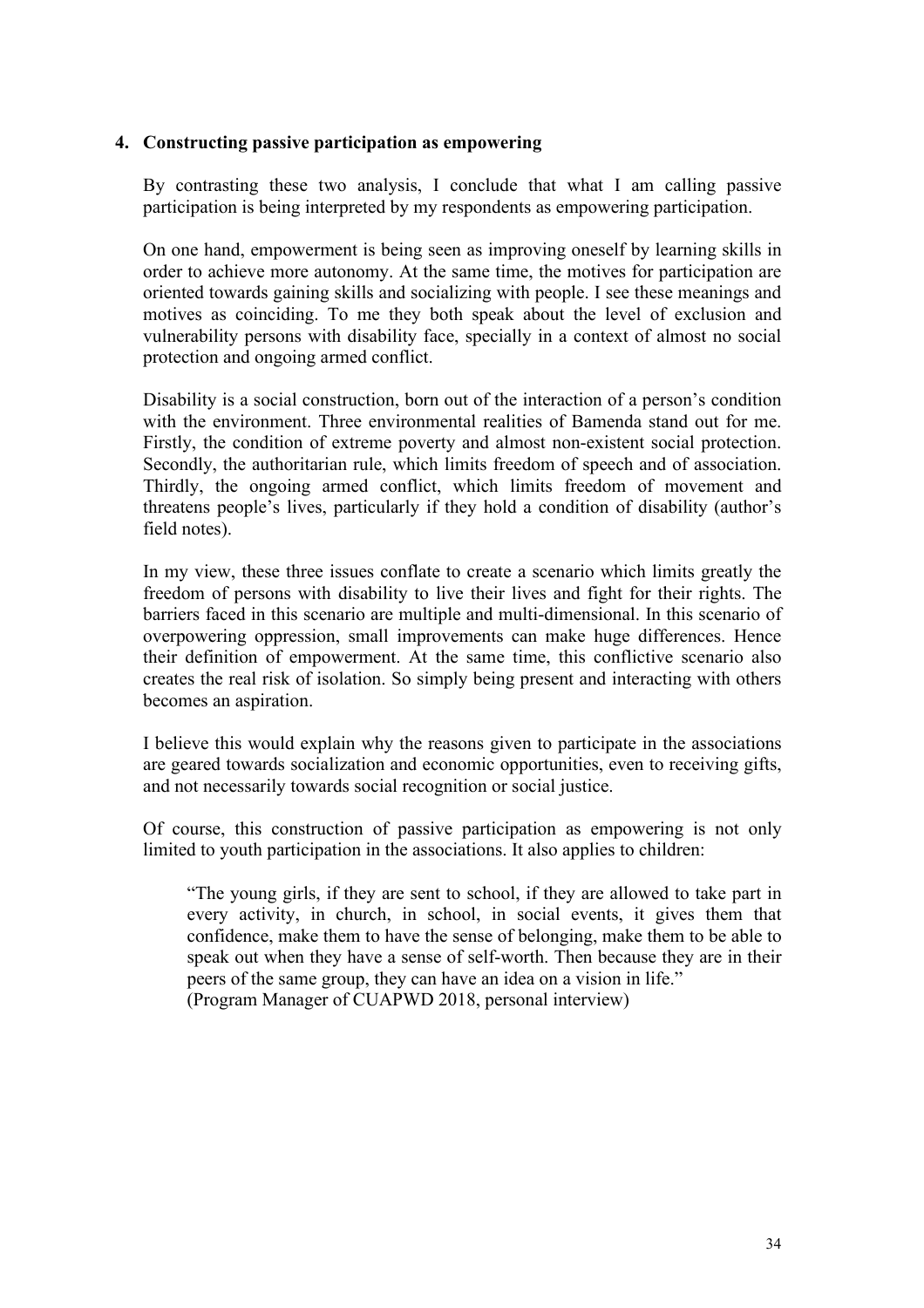#### **CHAPTER 8:**

## **THE INTERSECTIONALITY OF YOUTH PARTICIPATION**

As we have seen, not all young persons with disability can participate equally in the associations that make up this network. As mentioned previously, young people are a minority in most associations. However, age relations are embedded in a broader structure of institutional systems. In order to understand how participation is differentiated according to certain categories of identity, I have distinguished four categories. The most notorious is type of disability, but I also see age, gender and religion playing an important role.

#### **1. Type of disability**

#### *Participation of the visually impaired*

By my observations and conversations, I conclude that the visually impaired are currently the most successful group inside the disability movement. This can be exemplified by the fact that the CUAPWD is lead by visually impaired persons and that HSUVI is the most organised association, openly welcoming young people's participation.

Most of the young persons with visual impairment which I talked to where university students, which was definitely not true for other types of impairments. It also seemed to be the case that it had consciously made an effort to include young people since a long time ago, not only as members but also in leadership positions. Furthermore, most of the members of CUAPWD, who were mostly visually impaired, had been previously members of HSUVI.

I believe this can be explained by the fact that the visually impaired, along with the physically impaired, have received more support and assistance in the North West Region, and for a substantially longer period of time, than those with hearing or intellectual disabilities. This was explained to me by professionals of the CBCHS.

The CBCHS is a faith-based organisation focused on health-care provisioning and disability advocacy that has been present in North West Region since colonial times. After independence, its management was handed over to Cameroonian officials. As a health service provider, it focused from the beginning on the physically impaired, through rehabilitation programmes inspired by the medical model of disability, and on the visually impaired, through educational programmes. By its initiative, the first school for the visually impaired in the North West Region was opened in the 1952 (Program Manager of CBCHS' Empowerment and Disability Inclusive Development 2018, personal interview; Program Manager of CBHS' Socio-economic Empowerment For Disabled Persons 2018, personal interview).

This means that education for the visually impaired has been available for many generations now. As an example, the same is not true for the hearing impaired, who face serious barriers to education. As a consequence, several generations of visually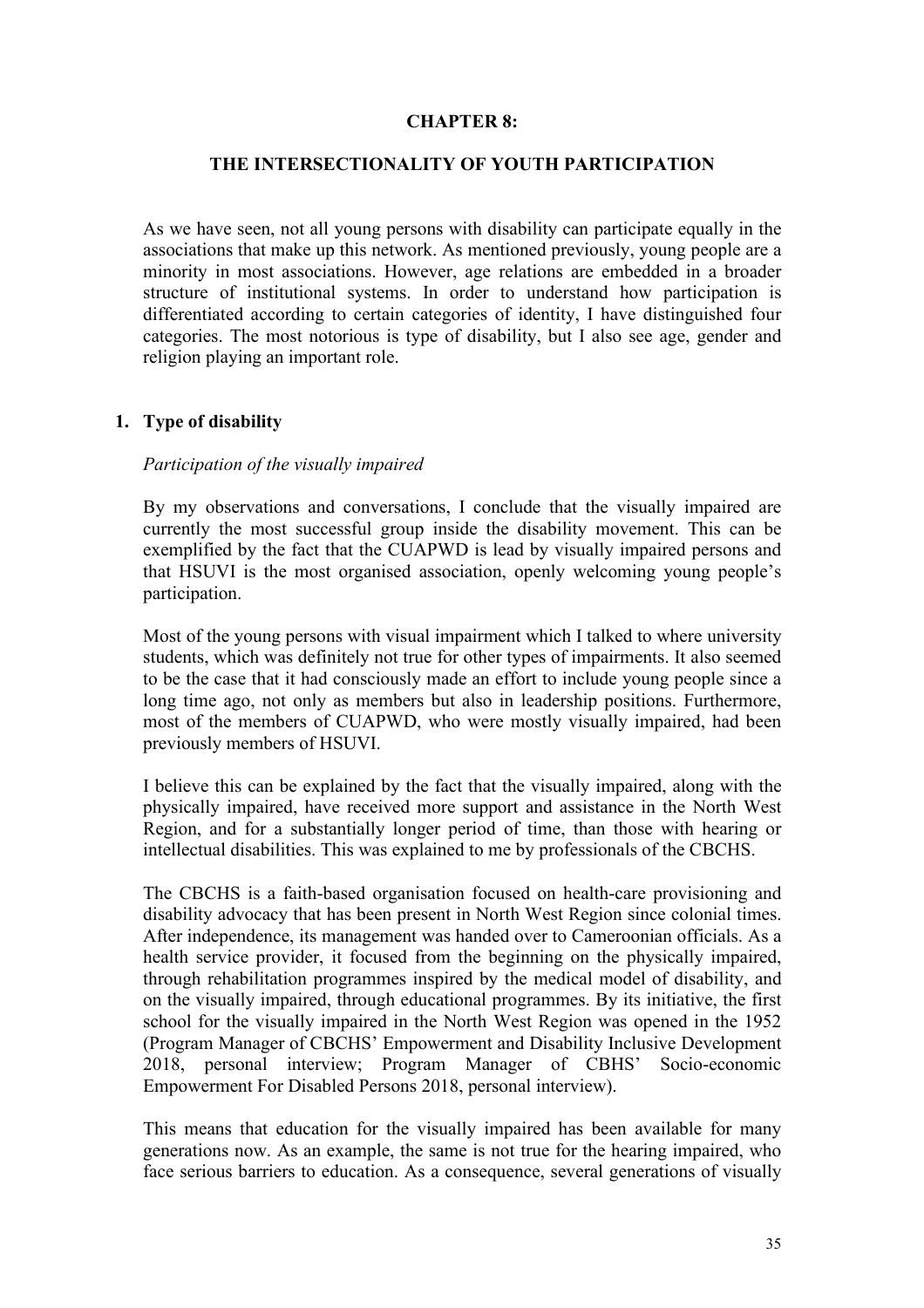impaired persons have had the opportunity to 'empower themselves' through education. The fact that HSUVI was so well managed and maintained can perhaps be a direct consequence of this.

### *Participation of the hearing impaired*

Overall, I found the hearing impaired to be a specially challenged group within the community of persons with disability. This is, in my view, a consequence of their lack of opportunities for education. Most of the young persons with hearing impairment I got to talk to had only achieved primary education, and only one had reached secondary level. This is perhaps because, if the first school for the visually impaired was opened in 1952, in the North West Region there has been no school for the hearing impaired until the year 2000.

Another critical issue that reinforces the exclusion of the hearing impaired is the lack of a professional body of Sign language interpreters. This was mentioned to me by all the youth with hearing impairment I talked to, and as well by the Sign language interpreters I interviewed, and by members of CUAPWD. There is no school that offers Sign language courses for somebody who wants to pursue it. Those who do, have to do it mainly out of their own initiative.

The lack of Sign language translators accentuates the exclusion of the hearing impaired from educational and job opportunities, as well as from other activities such as religious ceremonies and social gatherings.

It also presents an effective barrier to having a unified disability movement. As it turns out, persons with visual impairment and persons with hearing impairment simply cannot communicate with each other without the assistance of an interpreter or a technological device. The visually impaired use their voice to speak, which the hearing impaired cannot hear, and the hearing impaired use their hands and gestures, which the visually impaired cannot see. Given that most of the members of CUAPWD are visually impaired, including the President and the General Coordinator, their ability to assist the associations of the hearing impaired is limited (author's field notes).

During my time in the North West Region, I learned about the existence of two associations of hearing impaired persons. I learned by the CUAPWD officials that none of them was conducting meetings at the time. Through my own efforts, I got in contact with one, and managed to visit them in a meeting they summoned for me. There, I conducted FG5 with the help of an interpreter.

Almost all of the persons present in this meeting were young. They mentioned to me the managerial problems they were facing in order to sustain their association, which was having trouble keeping its members.

Upon mentioning this to the CUAPWD, they responded that, indeed, it seemed that the hearing impaired were finding trouble in organising themselves, particularly on how to rotate their leadership positions. The associations they formed were constantly disbanding due to internal quarrelling.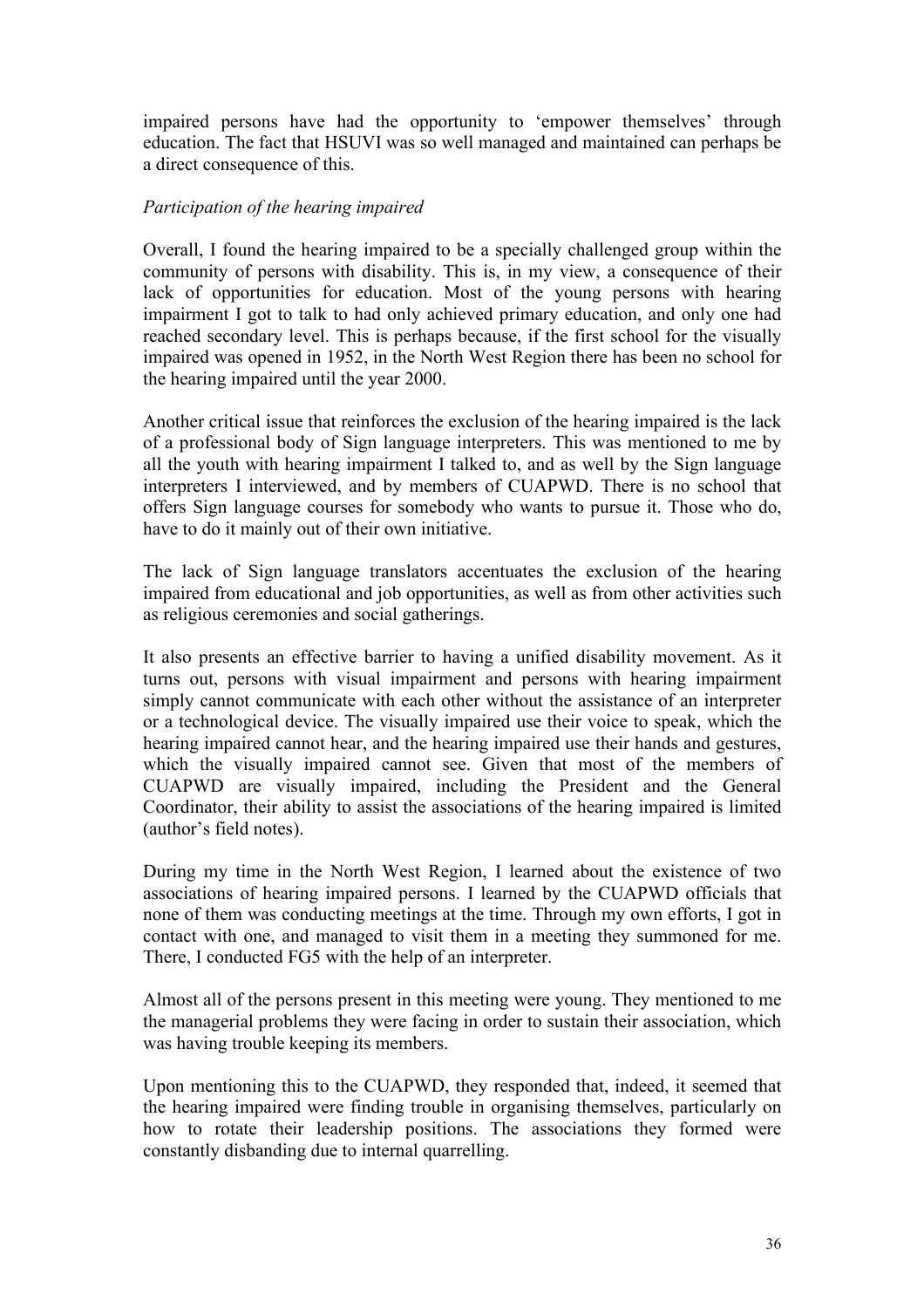To be able to provide assistance to them, the CUAPWD mentioned need for Sign language interpreters which are scarce and cost resources:

"We are planning to hold a meting with Sign language interpreters that we know around, because they are the ones who can really assist us in bringing them together. There is no way we can hold a meeting with a hearing impaired without the sign language interpreter being present. It would be very challenging for us. So we are planning to meet them next week, with sign language interpreters, to see if they can assist us." (President of CUAPWD 2018, personal interview)

Furthermore, using Sing interpreters as intermediates also creates an issue of dependency, as the hearing impaired are dependant of for their participation in open

## *Participation of the physically impaired*

associations and other activities.

The physically impaired were commonly described by persons with visual and hearing impairments as being the "least disabled" among the community of persons with disability (WV24, FG2). It was also mentioned that, in open associations (to different types of disability), persons with physical impairments would tend to dominate (WV25, FG2). Perhaps this is why the visually and hearing impaired had formed 'closed' associations. Because most of the open associations really concentrate a single type of disability, that is physical disability.

"Like for instance, in the university where am I, there is an association of persons with disabilities. Now, the issue is persons with physically challenged, it seems to be to be taken all the leadership position, and they tend to dictate, they seek to protect their own right, and not the general rights of persons with disabilities. And so we as visually impaired in the University of Bamenda we turned to be very disgruntled. It already creates a problem. It goes along the fact that there is mistrust, there is mismanagement, and that." (WV25, FG2)

Additionally, all of the associations I observed which congregated persons with physical disability were made up of mostly non-young persons, such as SNEG. Upon being questioned about this, they would answer that it was not the case, that they youth had simply not turned up that day.

#### *Participation of the intellectually impaired*

The intellectually challenged have been represented in this study by their parents or caregivers. I was not able to conduct interviews with any intellectually challenged persons directly. These parents were part of associations of parents of persons with disability, which mostly means parents of children with intellectual impairments. The challenges they mentioned to me were predominantly about information related to intellectual impairments. It was mentioned that more than often parents of a child born with autism or down syndrome have not heard of these conditions before, and simply do not know why their child is different. This makes the situation of persons with intellectual impairments particularly vulnerable to traditional beliefs of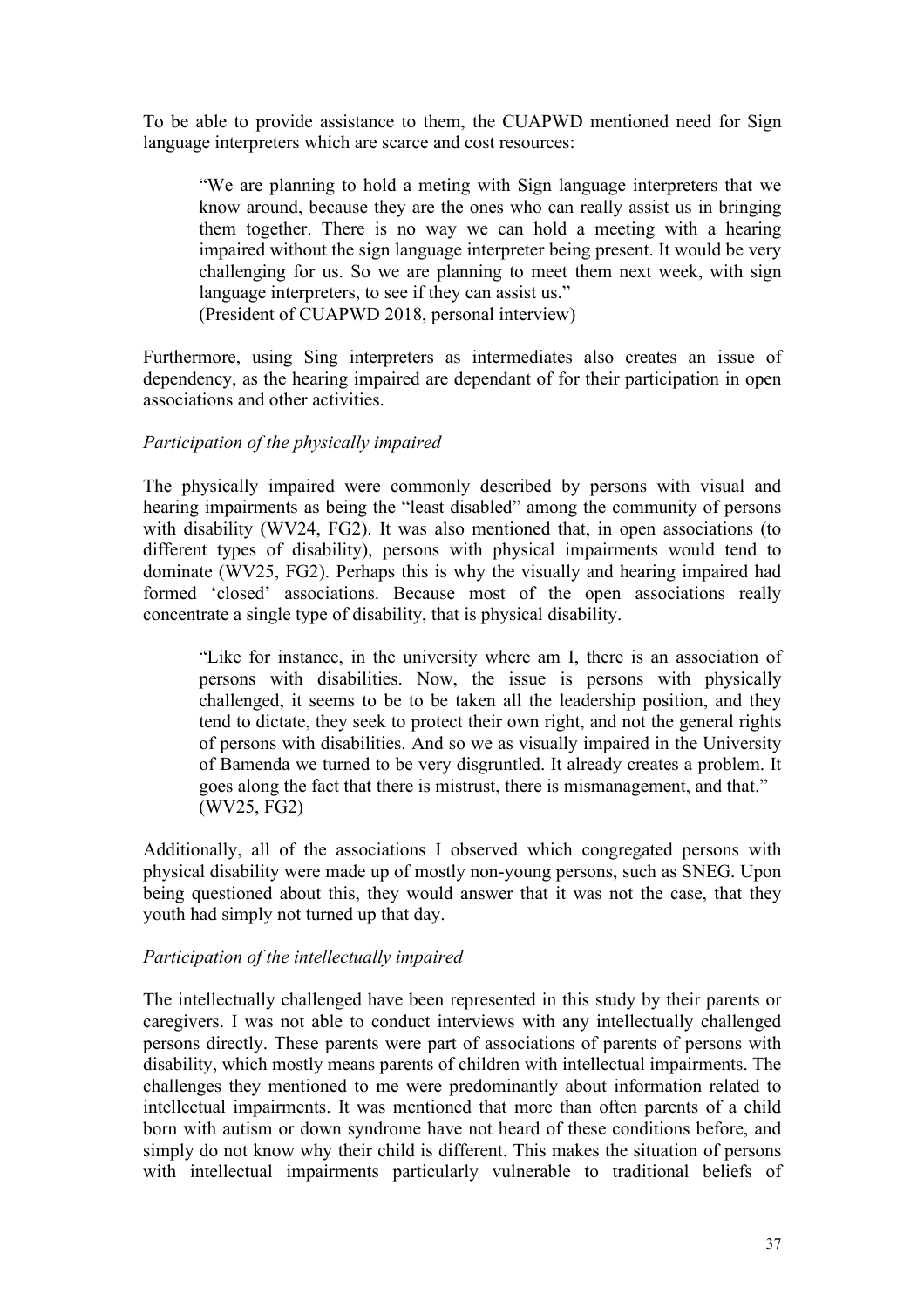witchcraft and superstition. To me this means that the needs of families of persons with intellectual impairments are very much related to the need of information, something which the associations can effectively help with, as exemplified by a caregiver of a child with intellectual impairment:

"I kept my child in the house. But since I came here, she's really improving now. Because you can only keep her in the house, I would not know what to do with her. But when she is here, and she is really improving. She even can walk now. Before she was not even walking." (W, FG1)

#### *The challenges to collective disability identity*

"As for collective identity, it is our optimal goal, but it has challenges." (General Coordinator of CUAPWD)

I used the concept of 'collective identity' in my focus groups to talk about the challenges of having open associations versus associations that would be specific to a type of disability.

The visually impaired, all members of HSUVI, were the most keen to talk about the challenges of having open associations. This was often related to having shared needs:

"I think having an association with one kind of disability, like just for visual impairment, it helps them to address their challenges better. Because its normal that the challenges that I face, because of my visual impairment, are going to be the same ones that my sister faces. Because I face those challenges because of my disability. So coming together now as persons with that type of disability makes it easier for us to see maybe our plight and see solutions to it." (MV24, FG3)

They also talked about having formed other associations only for the visually impaired, apart from HSUVI:

"- WV27: Let me just put it. This association started as a people with visual impairment, because we were all students at the time. As time goes on, many people coming closer so we could not reject, we see we are all one no matter the situation.

- Moderator: Why did you create that group?

- MV25: We were not the ones that wanted to create. The main motive for this was to bring us together, see how to empower ourselves.

- Moderator: Was there not other group around you could join?

- MV25: The initial purpose was for visual. He wanted to unite [the] visual impaired. Then, we saw that it could not only be to visual impairments living here. The problem is not that others were far, but to unite visual impairments."

(FG6)

The hearing impaired mentioned the issue of communication: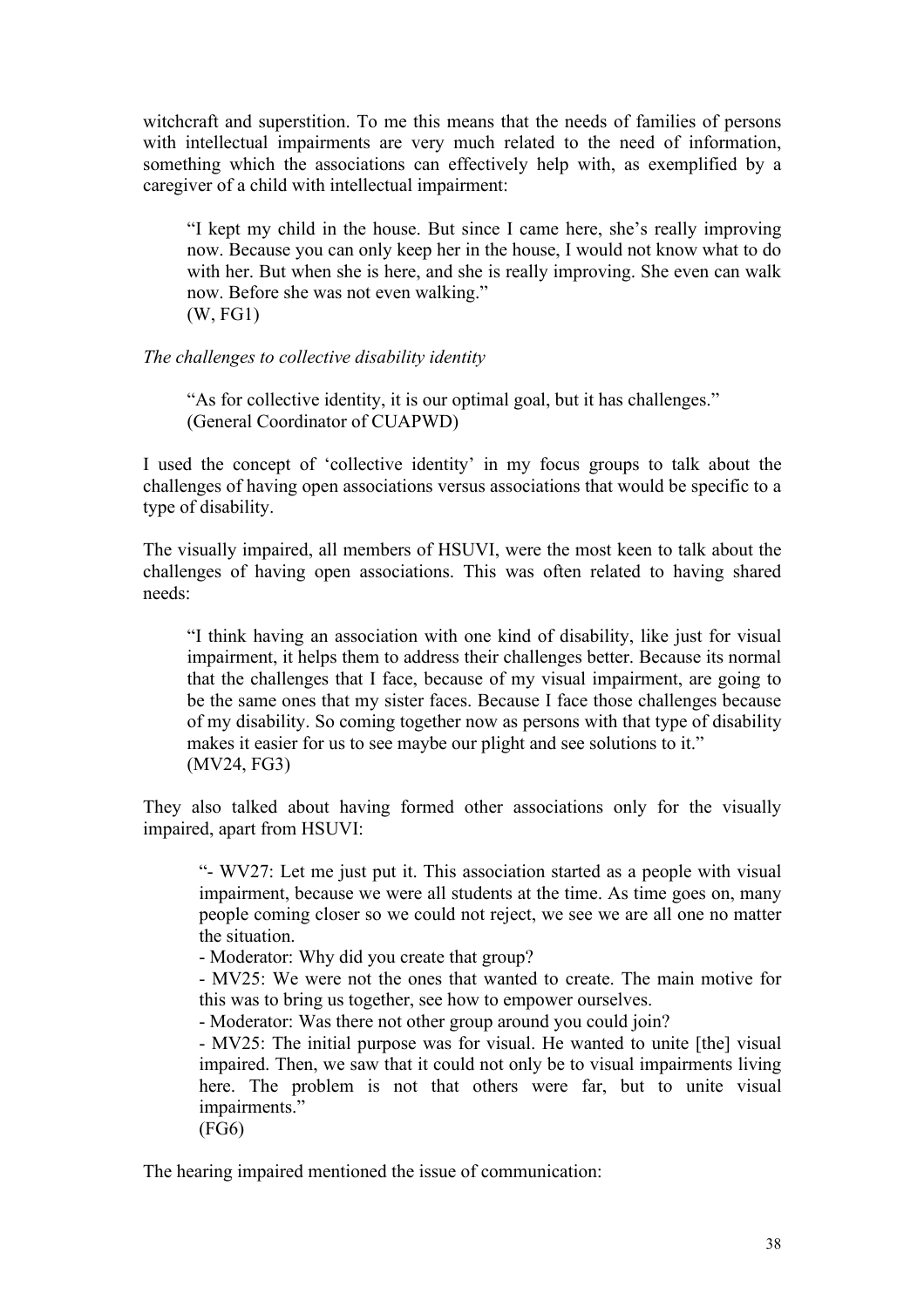"If they come together, and deaf persons do not have a Sign language interpreter, what will happen? If there is absence of sign language interpreter, deaf persons will not be happy. Because they will be passing out a lot of information and they will not be able to understand." (MH25, FG3)

This was also mentioned as a challenge by a participants of physical impairment during a focus group which included persons with different disabilities:

"Firstly, like this, we need somebody to sign for the deaf. Second, I want to run. If you want to move faster, like me, to go faster, having other types of disability limits the movement you are doing. You need that person to sign for him, [you have to] organise it." (MP36, FG3)

Participants also recognised the value of uniting different types of disability, mentioning that meeting more people meant creating more opportunities and also that opening to different disabilities might meant making their associations stronger as they would be bigger, although it could also meant more difficulties in organising the meetings (FG2, FG3, FG4, FG5, FG6).

However, in practice what has been priming in the network is the fragmentation by type of disability. At the same time, internal structural divides within each type of disability also reproduce inequality in other complex ways.

## **2. Age**

Another structural divide in the participation of persons in this network is age. I can distinguish three generations between the actors I've interacted with. Firstly, an elder generation, made up of members of older associations of persons with disability, mostly of physical impairment, but also some of visual impairment.

Secondly, I've also encountered a new generation of persons with disability, roughly in their thirties or forties. These are the General Coordinator and President of CUAPWD, as well as the President of CANAD. I see them as are currently leading the movement.

Thirdly, there is the younger generation, which they pointed at me when I asked them about youth participation (the purpose of my research). That is, those who are in their twenties.

The first generation started the movement. That is why they hold today most leadership roles, which they have not surrendered to younger generations. However, a new generation of young visually impaired emerged, the middle generation, which has taken over the leadership of the movement by creating and installing the CUAPWD, linking the associations together and creating a disability network.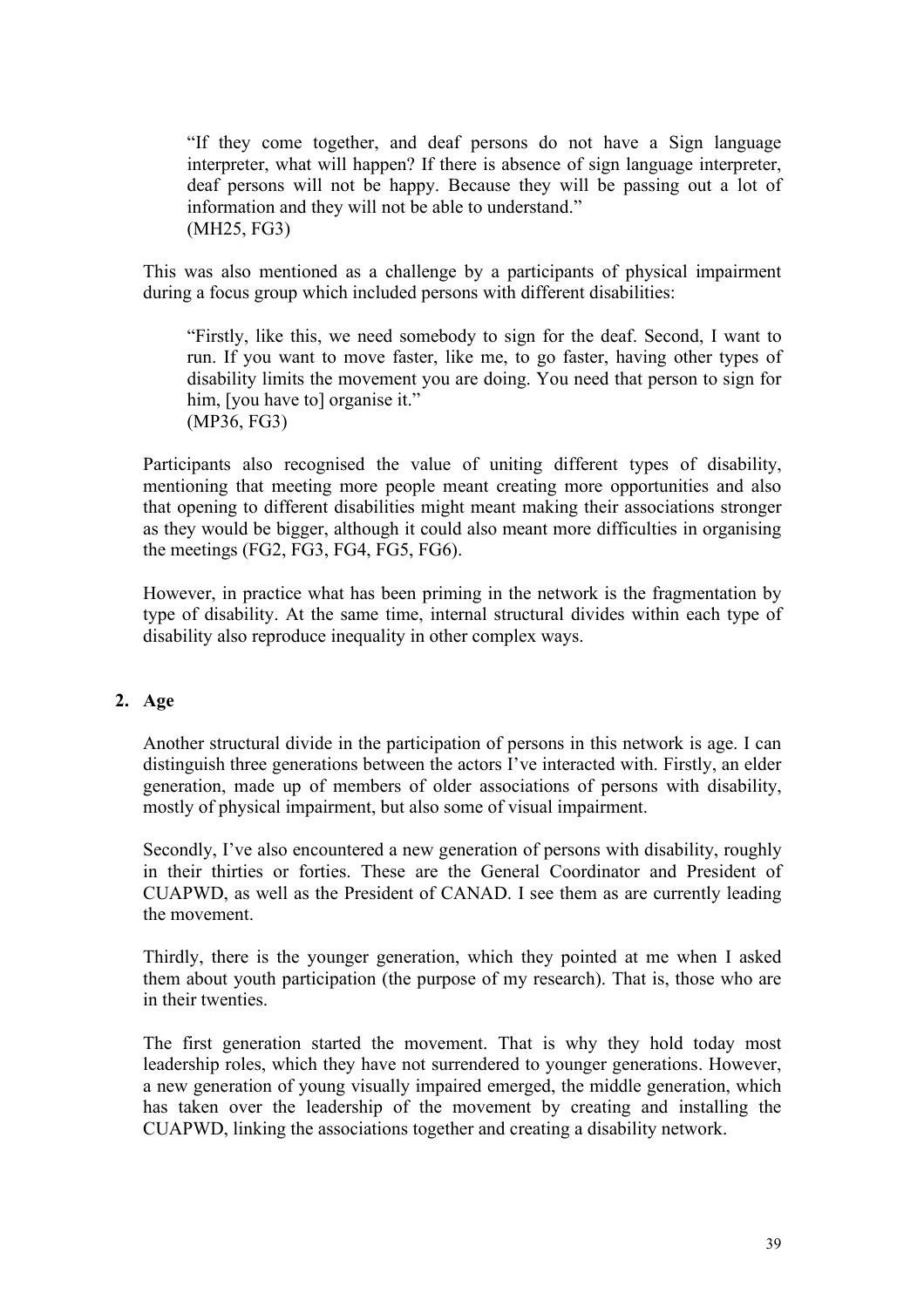This generation is opening the movement to the younger ones through associations such as HSUVI and CANAD, although with different results.

As we have seen, there is a recognition here of youth as a relational category. This exemplifies how age boundaries are fluent and contextual. As pointed by Yuval-Davis:

"Age (…) shows even more clearly than other social divisions how categories and their boundaries are not fixed and how their social and political meanings can vary in different historical contexts as well as being continually challenged and restructured both individually and socially." (Yuval-Davis 2006: 200)

Furthermore, this does re-create a structure of hierarchy among people based on their age. This is related to a culture of respect for the elderly. Within the movement, this discourse is reproduced by the middle generation towards the third by stating that young people need to be mentored, need to learn leadership skills, which are to be taught by those older and more experienced than them, before they can take leadership positions:

"Its because professionally, the adults or the elderly, have the professional know-how to do advocacy. It is those elderly people in the leadership positions that can teach the young ones how to do advocacy assertively, how to understand how to fight for their rights without hurting anyone. So the young ones, they think they are still growing, and they need more mentorship." (Program Manager of CUAPWD 2018, personal interview)

## **3. Gender**

It became evident to me that marginalization of women is deeply rooted in Cameroonian society. Because men tend to dominate different dimensions of life, women's voices are often hard to hear (author's field notes; Gender Officer at CBCHS 2018, personal interview; Program Manager of CUAPWD 2018, personal interview). At the same time, not surprisingly, men participate extensively in these associations and show no barriers to accessing positions of leadership.

"And it gets worse for women with disabilities because most parents think that women are meant to be given out for marriage. And as a woman with a disability, if they are empowering you, for what? You will not bring them any dairy to the family, so they tend to maybe neglect you from benefiting from the opportunities."

(General Coordinator of CUAPWD 2018, personal interview)

The CUAPWD explicitly has a gender component (General Coordinator 2018, personal interview; President 2018, personal interview). For this reason, they created an associations only for women with disabilities. The President of this association was also the Program Manager of CUAPWD. She explained to me that often women "shy away" from participating, excluding themselves rather than being pushed behind by men (Program Manager of CUAPWD 2018, personal interview). To me,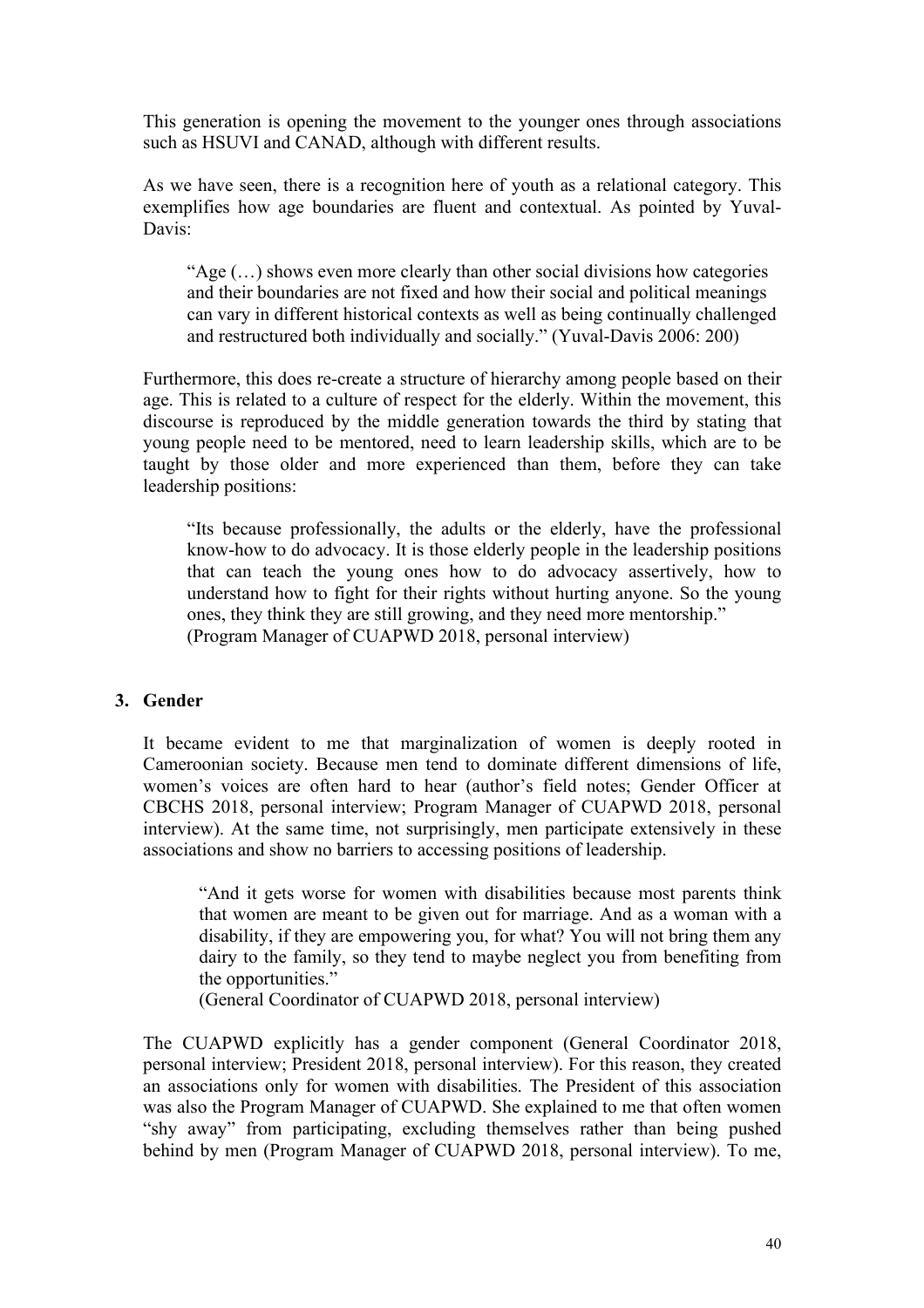this means that patriarchy is overtly present in the interactions of the persons of the network, and that it shapes the self-perception of both men and women.

Women in positions of leadership were also a minority. Although women do participate actively in the network, positions of leadership are typically held by men.

## *Participation of other genders*

I asked how or if other types of gender were welcomed in the associations of persons with disability. Specifically, I asked about members of the LGBT+ community. The responses I have received varied from explicit rejection to these community to the denial of their existence in Cameroonian society.

It is worth to remember that homosexuality is criminalized in Cameroon, and therefore we can expect members of this community to have to hide their sexual identity in order to participate in society.

To me, this means that this group remains excluded from participating in the disability movement. My conclusion is that gay, lesbian, bisexual or transsexual persons with disability might be among the most excluded or marginalized (and even persecuted) groups in this society.

## **4. Religion**

Something that became evident for me during fieldwork was the strong weight Christianity on the lives of people I interacted with. The weight of Christianity in social life makes it permeate into the activities of the disability associations. For instance, all the meetings I attended were opened and closed with prayer. Sometimes prayer would happen in the middle of the meetings too. To the extent that was possible for me to observe, I concluded that all persons participating in these associations were Christian.

First, it meant people of the Muslim faith, which are a minority group in the North West Region, might not feel welcome to participate in the network. Second, that there was an interesting conversation happening between the Human Rights approach and the Christian view of disability..

#### *Exclusion of the Muslim population from the disability movement*

There is a small Muslim minority in Bamenda. They are congregated in a specific neighbourhood, which coincidentally is where the CUAPWD's office is located. I inquired CUAPWD officials about the possibility that Muslim persons with disability would be discouraged to participate in the associations of persons with disability, given the prime role Christianity had to play in their activities. They said it might be true. Additionally, the CUAPWD had no knowledge of any association of Muslim persons with disability. There was, however, a development NGO which was run by people of the Muslim faith and focused on the development of the Muslim population of the North West Region, in Boskuda. The CUAPWD had conducted advocacy activities with them in order to persuade them to include an inclusive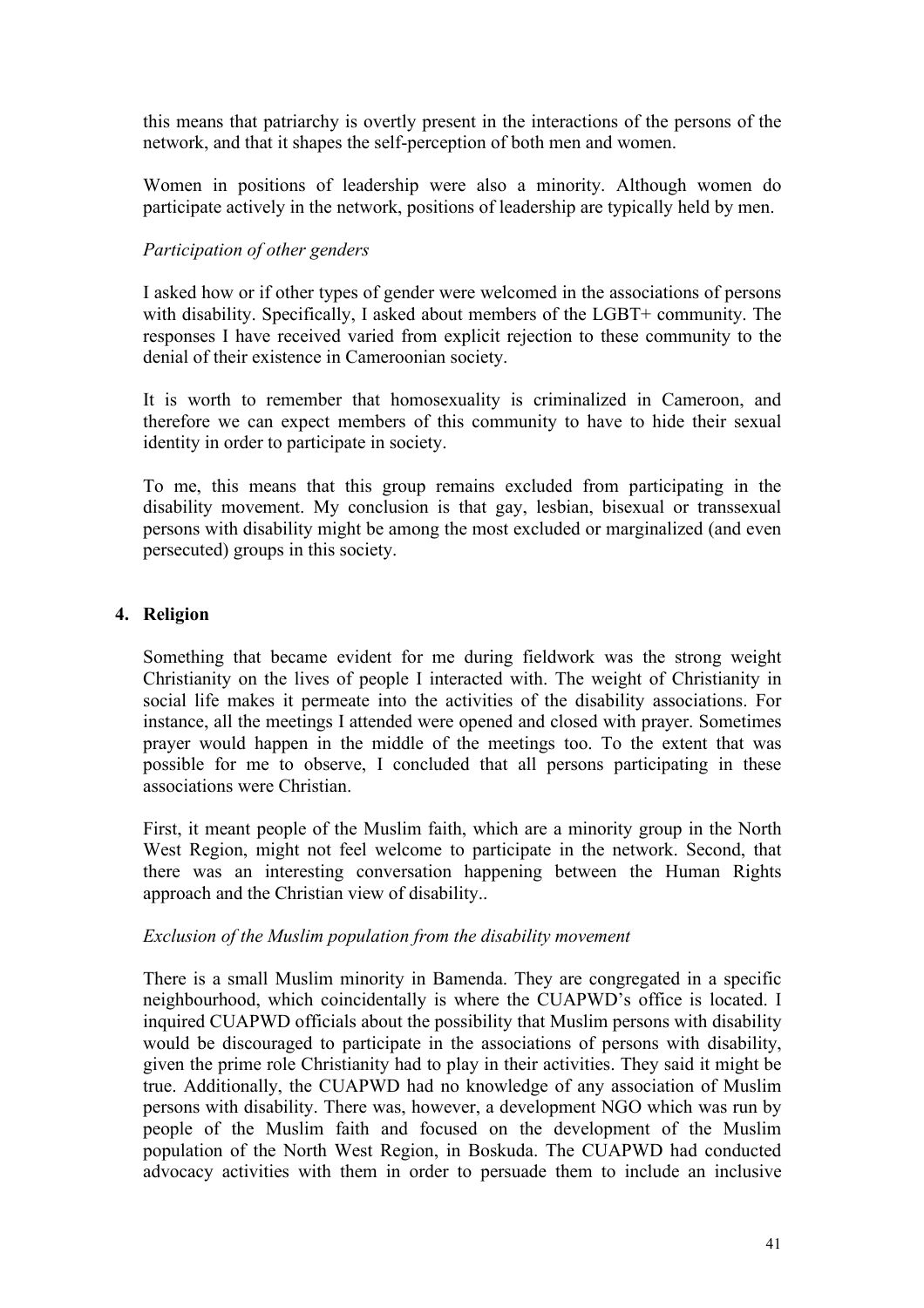approach to disability in their activities. A meeting was organised for me to come and meet them. I talked to a representative of this NGO. From what he explained to me, I understood that through certain contacts they had had with CUAPWD, they had started to include a disability inclusive approach in their programs. But, from what I could get from our conversation, this was mostly a nominal thing and had not yet turned into practice.

From this, I can conclude that people with disabilities of Muslim faith in the North West Region are not being reached by the advocacy activities of CUAPWD or any other association of persons with disabilities, and remain excluded from the disability movement. This, of course, includes young people with disability of the Muslim faith.

## *Debating the human rights approach with Christianity*

During the lectures given by the General Coordinator of CUAPWD in Christian ceremonies about the Human Rights approach to disability, which were conducted as part of his advocacy activities, I observed how certain beliefs rooted in Christianity can be challenging from to a human rights based approach.

For example, apparently, it is a common practice that, during a religious ceremony, a moment is given to collectively pray so that the condition of disability of a specific person present in the room 'disappears' by the power of prayer and the grace of God. This comes from a literal interpretation of the Bible. When the condition of disability does not disappear, this is explained by the lack of faith of this person, as was explained by the second speaker in one of the ceremonies I attended, which was a woman with physical impairment, also present to advocate for the rights of persons with disability:

"I stopped coming to Church because I would be held in a corner until the time would come for them to pray for me. I would be put in the centre and everybody would start praying for me to walk. And then I would be blamed, I would be told it is my lack of faith, that I should have more faith and continue praying. This made me feel ashamed, that's why I stopped coming to Church." (Non-young woman with physical disability, speaking at a Christian religious ceremony)

The Church offering this ceremony was open to changing this practice, as was obvious by the fact that they had invited CUAPWD officials and other persons with disability to talk about these issues. It did allow me to see, however, how the way Christianity is lived in the North West Region can be detrimental to the rights of persons with disability.

Finally, it was very interesting to observe the General Coordinator of CUAPWD answering the questions of aspiring Ministers, who would ask if it was expected of them to "stop praying for him to see", which he would answer 'no'. In his response, I would sense an effort to marry the human based approach, which he was advocating for, with Christianity, a faith that he also shared. He would say "you can pray for me to be strong, don't pray for me to see, I do not wish to see, if I could see, I would not have accomplished what I've accomplished in life", and so on (author's field notes).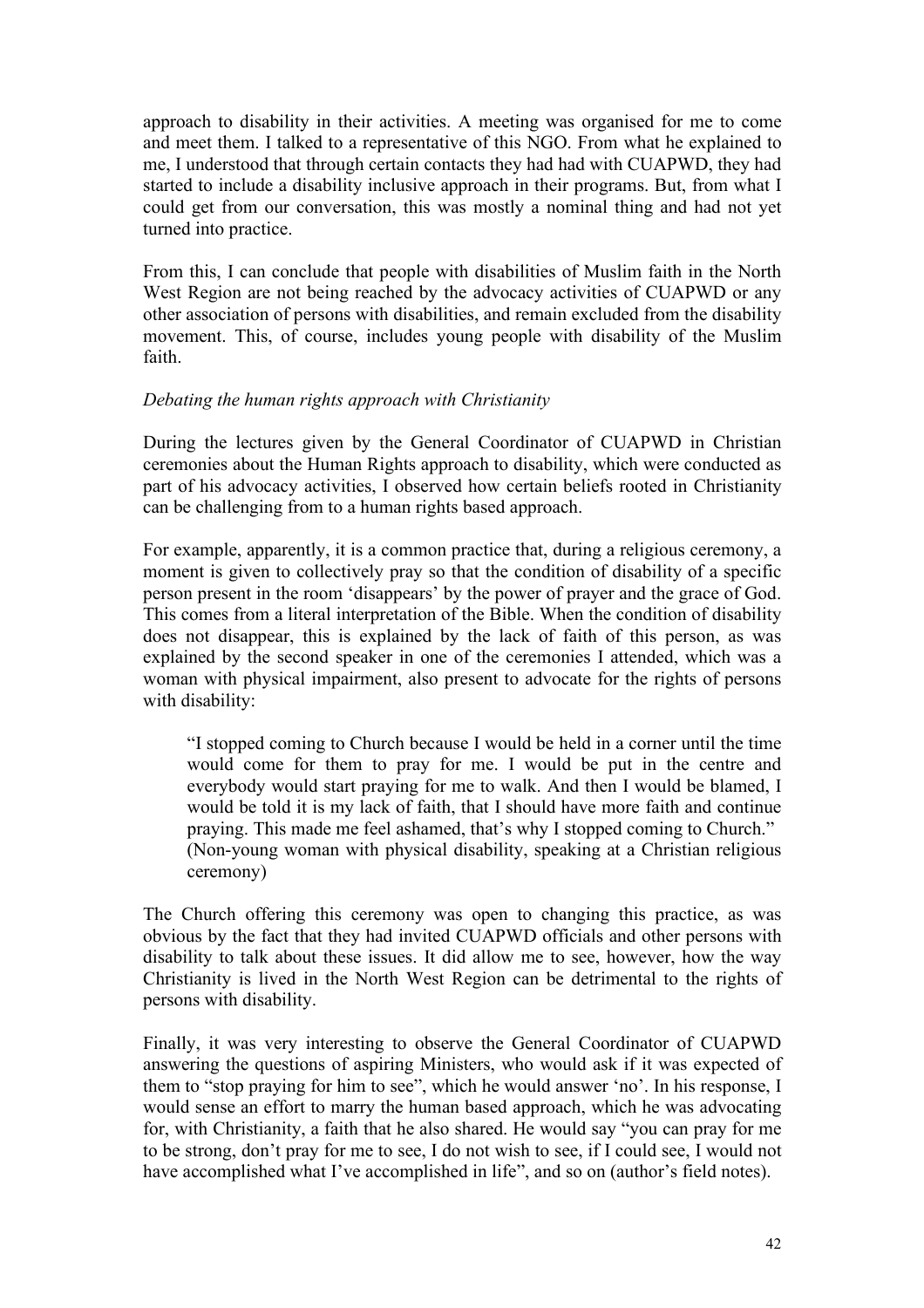I conclude from these observations that certain forms of Christianity can be problematic for persons with disability, and can promote their exclusion rather than their inclusion. I say 'certain forms', because this is by no means an absolute. Like I said, all persons I met in the associations of persons with disability were Christian, and all of them, in their responses to me, would undoubtedly mention their faith as a source of strength in their struggle.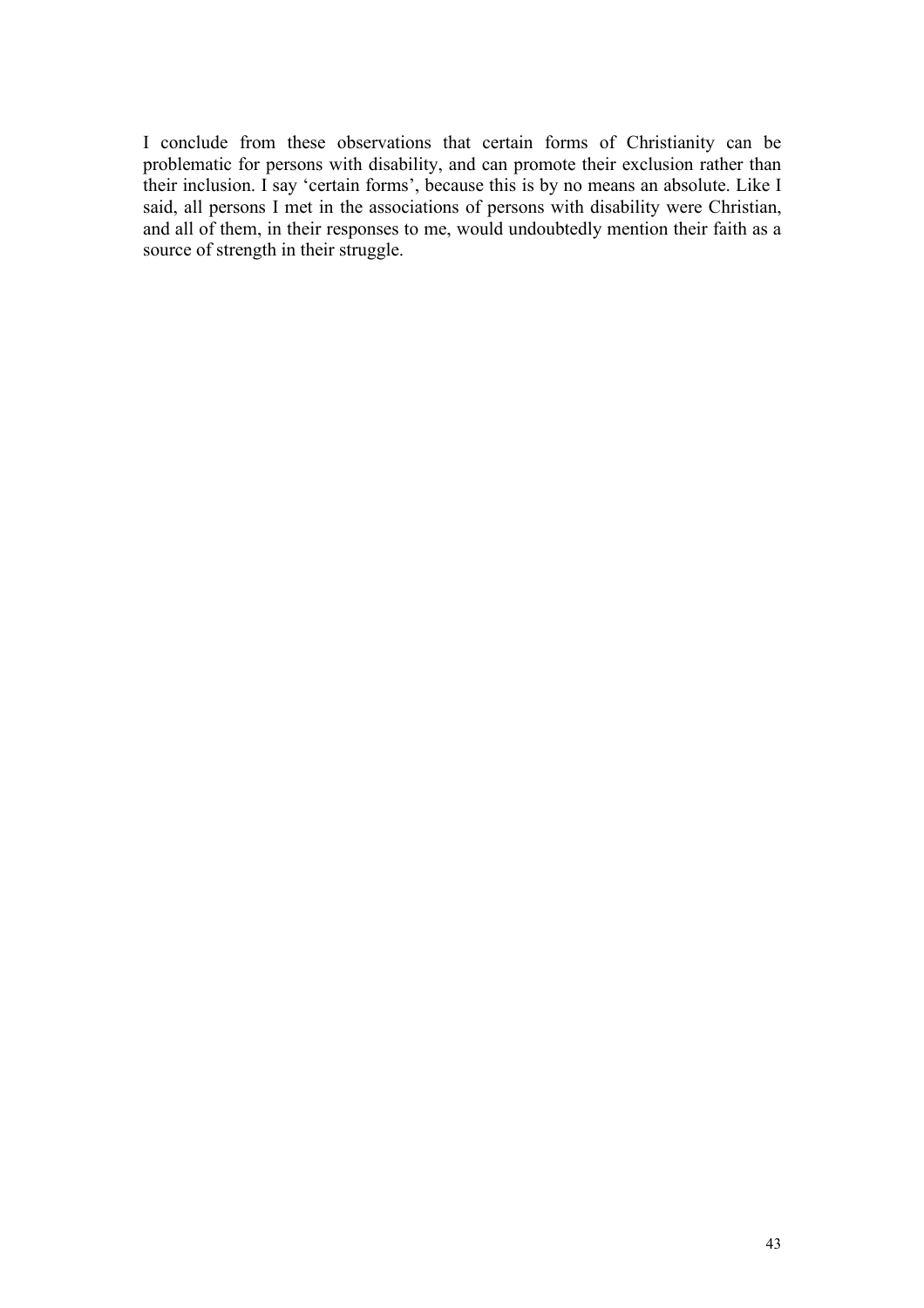#### **CHAPTER 9:**

### **CONCLUSIONS**

Because of all of this, the participation of young people with disability within this network has to understand youth in all its diversity and complexity.

Youth, like women, are marginalized group in this network. Their spaces for active participation are few. Only two examples serve as youth-led associations, although with different results.

The definition of youth is strongly influenced by official age parameters set by policy. At the same time, this definition can be instrumentalized, which shows youth to be a relational, negotiable category.

Hierarchies between those of different ages are maintained through discourses of mentorship and acquiring leadership skills. These relations can be productive, which leads to some young persons, the visually impaired, to say that they are not in subjugated positions.

Generally, the participation of young persons remains mostly in passive form, from what I saw of this network. With some notable exceptions, I found little youth involvement in activities that implied making decisions or bringing change.

I also found this participation to be highly gendered, as young men's participation was favoured over women's.

However, this passive participation is being constructed as empowering. This speaks about the level of vulnerability and exclusion persons with disability face in the North West Region today. Their environment is increasingly hostile because of the convergence of extreme poverty, authoritative rule and armed conflict. Because of how this context limits the opportunities for participation, meetings of the associations, with their sociability and learning opportunities, become an empowering activity.

Passive participation, such as socializing or obtaining skills, is being appreciated and is being found encouraging by the participants. The mere presence of persons with disability in certain activities is described as a forms of self-improvement, which makes it a form of empowerment. The humbleness of this aspiration relates to the level of oppression persons with disability live in Bamenda, an increasingly hostile environment to disability and human rights.

Notwithstanding the above, the participation of youth in this network is also reproducing larger discourses of inequality, based on type of disability, age, gender and religion. In this sense, it is also creating marginalized groups, such as women, LGBT+ persons, persons with hearing impairment and Muslims. All these groups have issues that limit or constrain their participation in this network of disability, which is dominated by adult Christian men, primarily of visual and physical disability.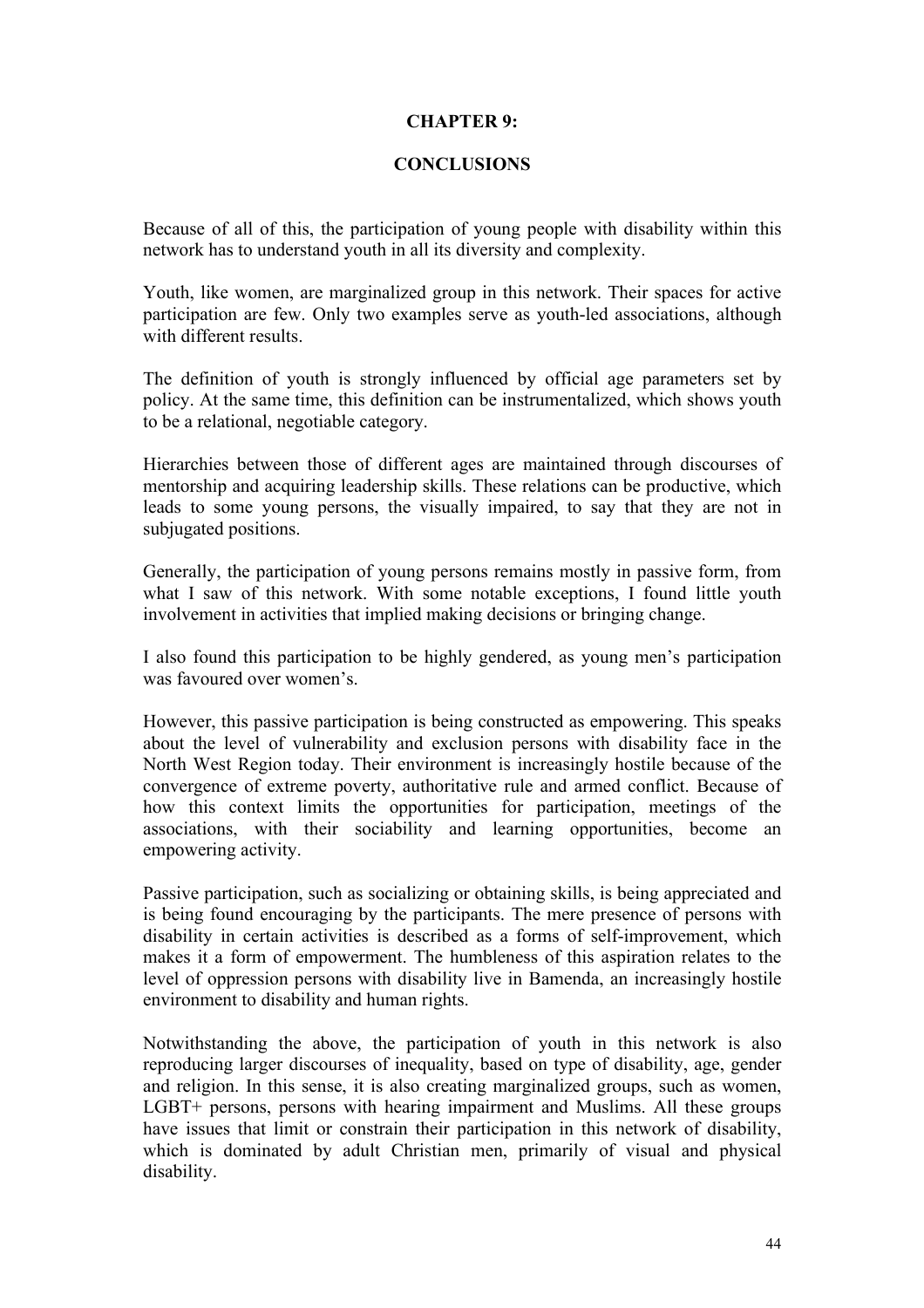This means the relations young people have with adults within this network is constructed not only in relation to their condition of disability, but also as part of larger structural relations of gender, age, religion and type of disability, which are unequal and embedded with relations of power.

Despite CUAPWD having a gender program, for example, gender inequalities are being reproduced in the network as the active participation of young men is favoured over that of women, which is preferred to be passive. At the same time, those who don't adhere to the heterosexual principle are explicitly not welcome to participate.

Regarding age-relations, I have pointed out that power dynamics between age groups, reproduce the discourse of the wise elderly who need to be treated with respect. Even among those who below are 35, age plays a role in determine who can find themselves in leadership positions and why. The situation is naturalized by saying that those 'younger youths' currently lack preparation and skills.

Finally, these relations are also embedded in larger religious structures that influence people's lives greatly in the region and often go unchallenged. The network reproduces Christianity's discourse willingly. This presents the challenge for Muslim persons with disability, who might be discourged to participate. At the same time, the dominance of Christianity, informed by the charity model, creates a debate with CUAPWD's human rights approach, based on the social model. These present opposite views on disability. A positive note is that I saw this conversation happening in CUAPWD's advocacy activities.

The structure of inequality created by type of disability is also of central importance. This is because of the different contextual histories each type of disability has in the region. This divergences are critical. The distance between the experiences of HSUVI and CANAD speak about this difference. This critical divide can determine weather one group achieves university education (such as the visually impaired) versus only primary school (such as the hearing impaired).

For that reason, if we are to fully understand what participation of youth with disability mean, it is necessary to accept youth as fluent and relational, but also as intersected by gender, age, religion and type of disability. The forms of participation young persons with disability have available to them are shaped by how these different interrelated systems of knowledge mediate the interactions between them and their environment. This means understanding youth participation as embedded with multi-dimensional power dynamics, that are expressed in locations such as type of disability, gender, age and religion.

At the same time, to understand the construction of passive participation as empowerment, it has to be examined in its own context. It is a reminder that, although young people may participate differently, they all share a harsh reality of exclusion, discrimination and vulnerability.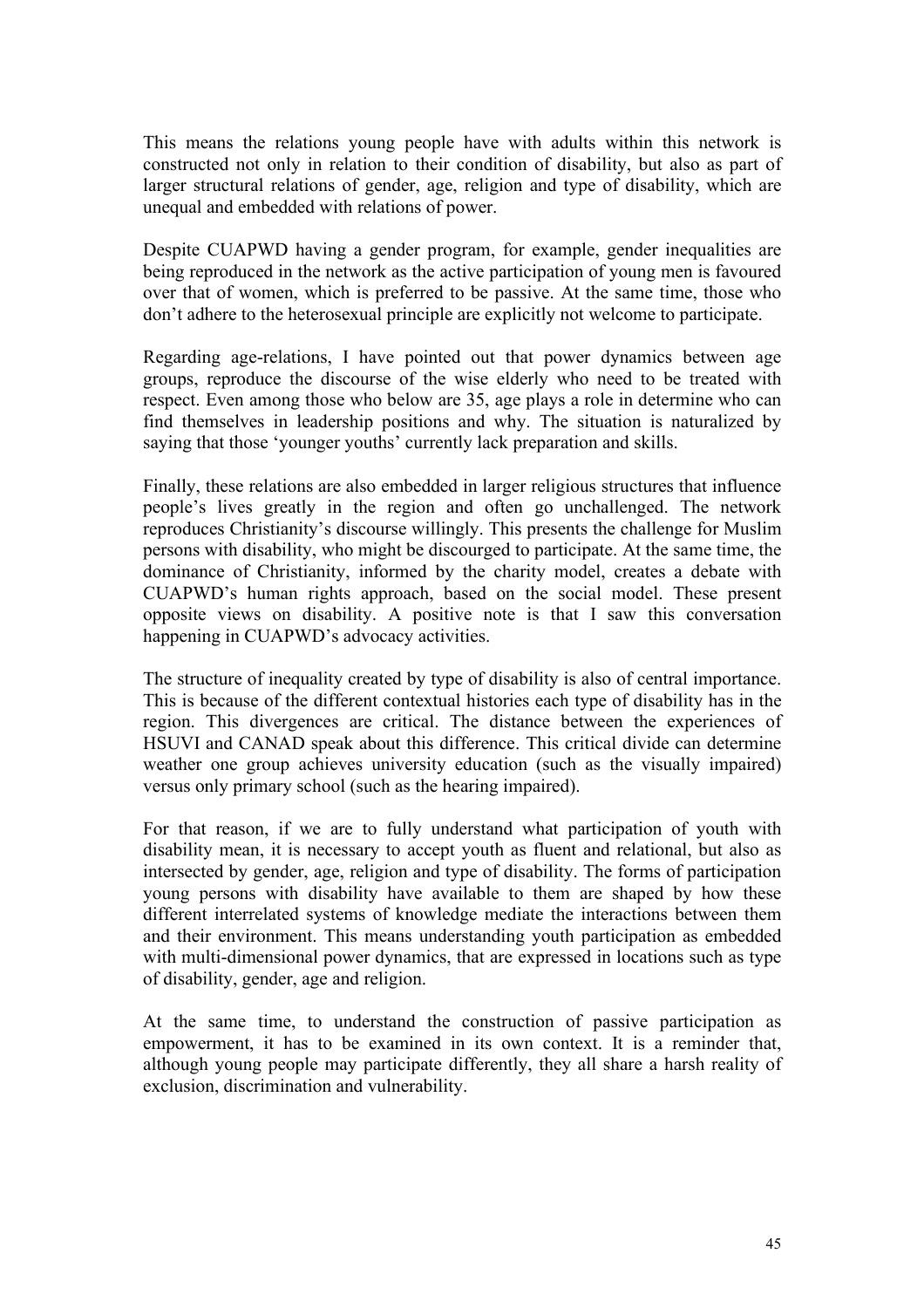#### *List of references*

' "Anglophone crisis" : 258 articles' (2018). Accessed 9 August 2018 at <https://www.journalducameroun.com/en/tag/anglophone-crisis/>

Anonymous (2018) 'The Old Man and the Insurgency', *The Economist*, 429(9112), pp. 46–46.

Amnesty International (2018) 'A Turn For The Worse: Violence And Human Rights Violations In Anglophone Cameroon'. Accessed 9 August 2018 at <https://www.amnesty.org/download/Documents/AFR1784812018ENGLISH.PDF>

Bamu, B., De Schauwer, E., & Van Hove, G. (2016). 'I can't say I wasn't anticipating it, but I didn't see it coming in this magnitude: A Qualitative Fieldwork Experience in the North West Region of Cameroon.' *The Qualitative Report*, 21(3), 571-583.

Berressem, H., Ingwersen, M. and Waldschmidt, A. (2017) Culture - theory disability : encounters between disability studies and cultural studies. 1. Aufl. Bielefeld: Transcript-Verlag (Disability studies, volume 10). doi: 10.14361/9783839425336.

Block, F. and M. Somers, (2003) 'In the Shadow of Speenhamland: Social Policy and the Old Poor Law' *Politics and Society* 31: 283 – 323

'Burning Cameroon: Images you're not meant to see' (2018). Accessed 9 August 2018 at <https://www.bbc.com/news/world-africa-44561929?intlink from url=&link location=live-reporting-story>

Callus, A. M. and Farrugia, R (2016) The disabled child's participation rights. London and New York: Routledge (Interdisciplinary Disability Studies).

Corker, M. and French, S. (1999) *Disability discourse*. Buckingham: Open University Press (Disability, human rights, and society).

Cornwall, A. and Eade, D. (2010) *Deconstructing development discourse : buzzwords and fuzzwords*. Rugby, Warwickshire, UK: Practical Action Pub.

Cornwall, A (n.d.) 'Beyond Empowerment Lite: Women's Empowerment, Neoliberal Feminism and Global Justice'. Accessed 2 November 2018 at <http://www.academia.edu/20119760/Beyond\_Empowerment\_Lite\_Womens\_Empo werment Neoliberal Feminism and Global Justice>.

Cortez Segura, J. E (2016) 'La Promoción del Acceso al Empleo Para Personas con Discapacidad', Revista Derecho & Sociedad, N° 46 (ISSN 2079-3634): 247-257. Accessed 3 April 2018 at

<http://revistas.pucp.edu.pe/index.php/derechoysociedad/article/download/18837/19  $058>$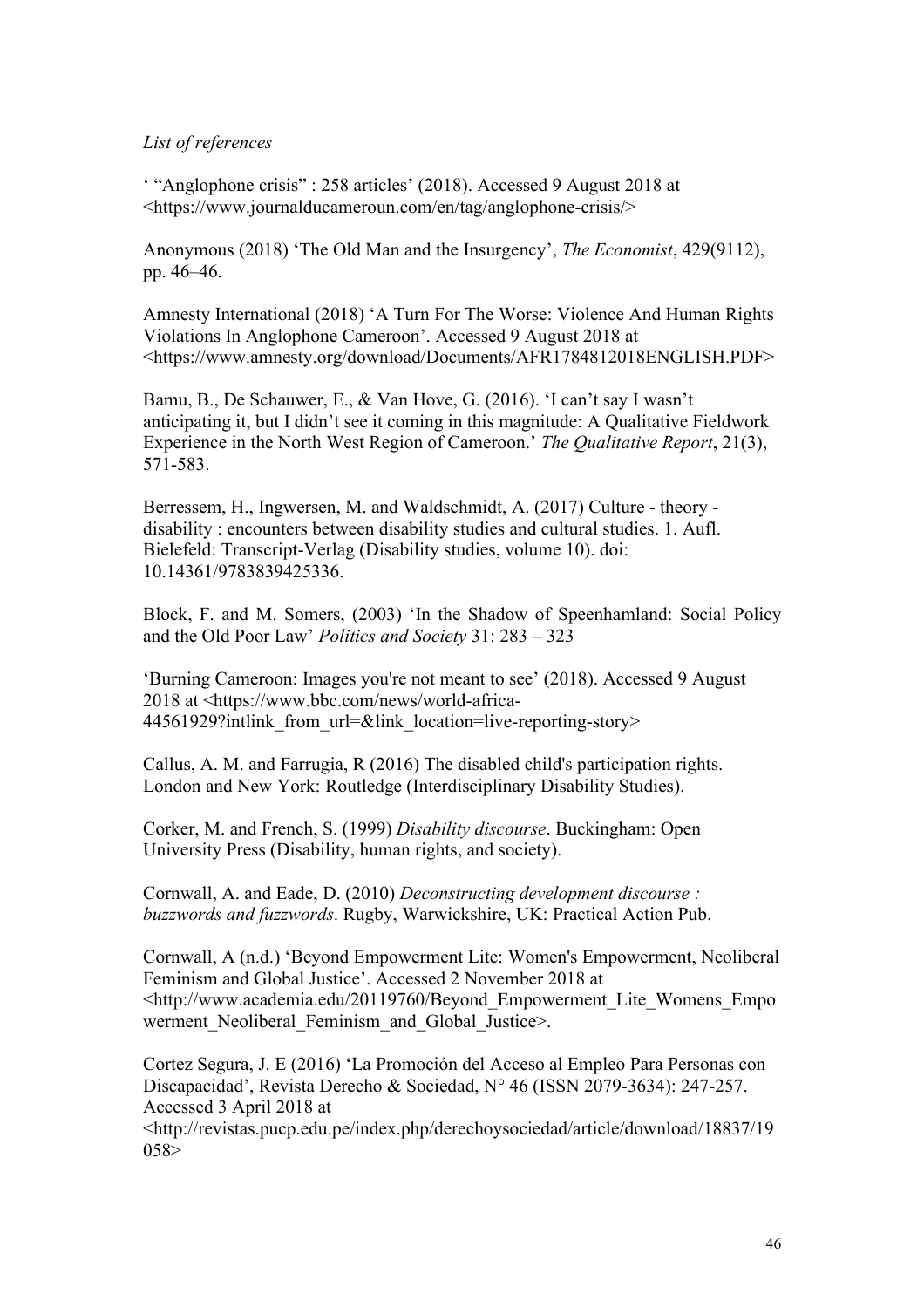Diez Canseco, J (n.d.) '¿Personas con discapacidad o sociedad discapacitada?'. Accessed 10 November 2017 at <http://www.infodisperu.org/data/articulos/Personas%20con%20discapacidad%20o %20soc%20discapacitada.pdf>

Diez Canseco, J (2002) 'Discriminación y personas con discapacidad'. Accessed 7 November 2017 <http://larepublica.pe/politica/341780-discriminacion-y-personascon-discapacidad-javier-diez-canseco>

Elbers, W. (2015) 'Breaking down barriers to exclusion. A research design paper'. African Studies Centre Leiden, Leiden University. Accessed 3 April 2018 at <https://www.barriersfree.org/uploads/media/59c3c4e968e0c/breaking-downbarriers-research-design-paper.pdf>

Fokwang, J. (2003) "Ambiguous Transitions: Mediating Citizenship among Youths in Cameroon," *Africa Development*, Vol. XXVIII, Nos. 1&2, 2003, pp. 76–104 .

Fokwang, J. (2007) "Youth Involvement in Civil Society in Cameroon Since 1990 : Democracy, Governance and Civic Participation," *Africa Insight*, 37(3), pp. 308– 326.

Fominaya, C. (2010) "Collective Identity in Social Movements: Central Concepts and Debates," *Sociology Compass*, 4(6), pp. 393–404. doi: 10.1111/j.1751- 9020.2010.00287.x.

Hankivsky, O et al. (2014) 'An intersectionality-based policy analysis framework: critical reflections on a methodology for advancing equity'. In International Journal for Equity in Health 13:119

Honwana, A. M. R. M. (2012) *The Time of Youth : Work, Social Change, and Politics in Africa*. Sterling, VA: Kumarian Press.

ICED - International Centre for Evidence in Disability, (2014) 'The North West Cameroon Disability Study Country Report, London School of Hygiene and Tropical Medicine (LSHTM).

ICF - International Classification of Functioning, Disability and Health (2018) 'Activities and Participation'. Accessed 2 November 2018 at <http://apps.who.int/classifications/icfbrowser/>.

Jones, G. (2009) *Youth*. Cambridge: Polity (Key concepts).

Kitidi, A (2018) 'Anglophone Cameroonians in Nigeria pass 20,000 mark'. Accessed 9 August 2018 at

<http://www.unhcr.org/uk/news/briefing/2018/3/5ab0cf2b4/anglophonecameroonians-nigeria-pass-20000-mark.html>

Lesutis, G. (2018) "The Politics of Narrative: Methodological Reflections on Analysing Voices of the Marginalized in Africa," *African Affairs*, 117(468), pp. 509– 521. doi: 10.1093/afraf/ady017.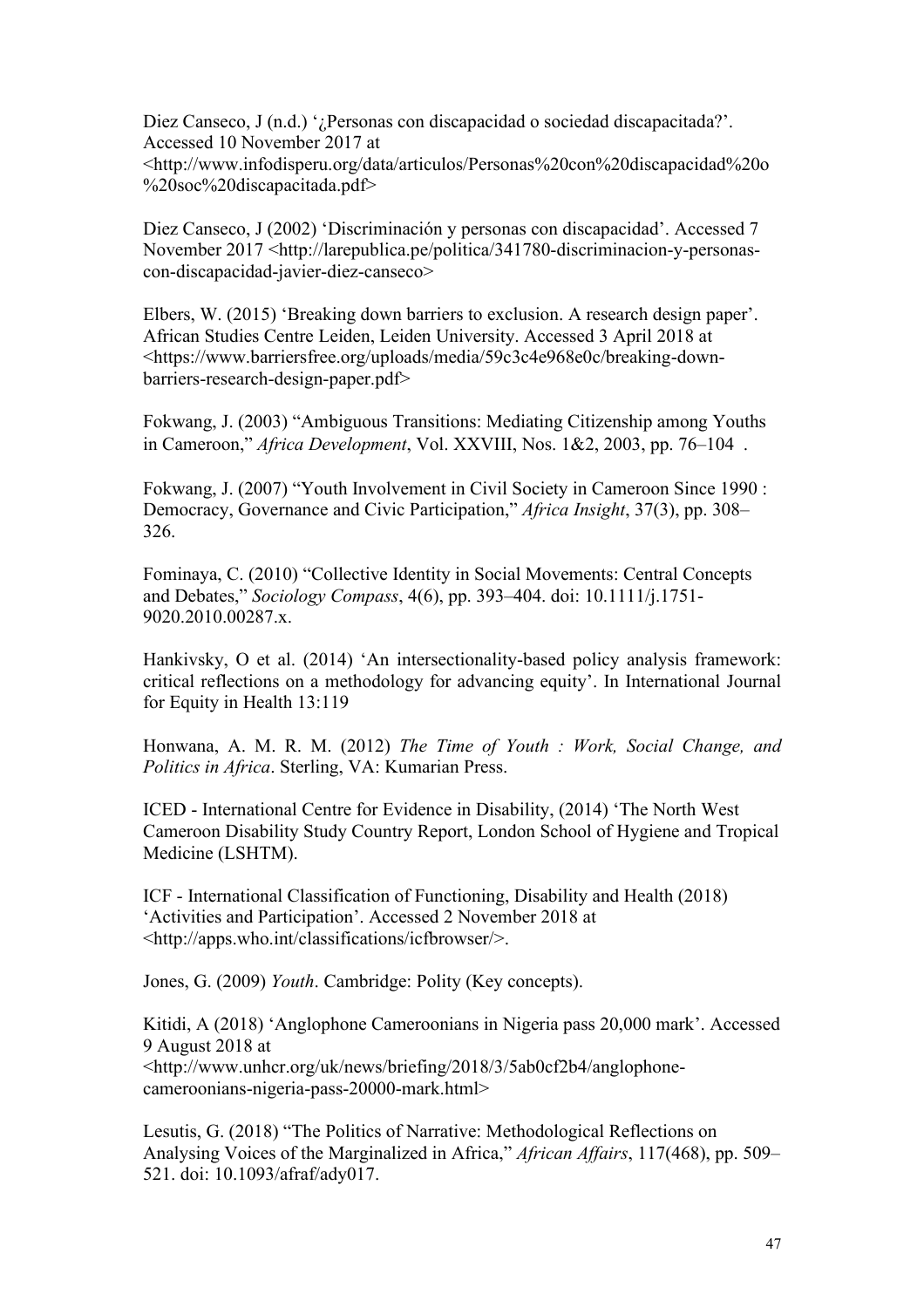Marx Ferree, M (2009) 'Inequality, intersectionality and the politics of discourse: Framing feminist alliances', in Lombardo, E. (ed) *The discursive politics of gender equality : stretching, bending, and policymaking*. Abingdon, Oxon: Routledge (Routledge/ECPR studies in European political science, 59). Chapter 6, 84-101.

Mbibeh, L. (2013) 'Implementing Inclusive Education in Cameroon: Evidence from the Cameroon Baptist Convention Health Board.' *International Journal of Education*. Vol 5 No 1. Macrothink Institute.

Ministére des Affaires Sociales (2010) 'Loi no.2010/002 Portant sur la Protection et la Promotion des Personnes Handicapées'. Accessed 27 September 2018 at <https://www.mindbank.info/item/2312>

Ministére de la Jeunesse et de l'Education Civique (2005) 'Politique Nationale de la Jeunesse'. Accessed 27 September 2018 at <http://www.minjec.gov.cm/images/politiquenationale/politique.pdf>.

Ngutuku, E; Munene, A; Okwany, A; Ombagi, E; Ochieng, B; Ouma, H; Omondi, A; Juma, I; and Wamira, D (n.d.) 'Sexuality and Reproductive Health of Deaf and Deaf and Hard Hearing Youth in Kenya: Infantilizing and Disabling Discourses'

Nixon, S.A., Cockburn, L., Acheinegeh, R., Bradley, K., Cameron, D., Mue, P., Nyingcho, S., Gibson, B.E.. (2015)'Using Postcolonial Perspectives to Consider Rehabilitation with Children with Disabilities: The Bamenda-Toronto Dialogue.' Disability and the Global South. 2(2): 570-589.

OESD - Open Education Sociology Dictionary (2018A) 'Intersectionality'. Accessed 3 November 2018 at <https://sociologydictionary.org/intersectionality/>.

OESD - Open Education Sociology Dictionary (2018B) 'Social action'. Accessed 3 November 2018 at <https://sociologydictionary.org/social-action/>.

OESD - Open Education Sociology Dictionary (2018C) 'Status (social status)'. Accessed 3 November 2018 at <https://sociologydictionary.org/status/>.

Okwany, A (forthcoming) 'Gendering Youth: Decentering the Male in Youth Discourse'. In M. Ntarangwi (eds.), Youth and Social Transformation in Africa, CODESRIA. Dakar.

Percy-Smith, B. and Thomas, N. (2010) *A handbook of children and young people's participation : perspectives from theory and practice*. London: Routledge.

Population Pyramids of the World from 1950 to 2100: Cameroon (2018). Accessed 3 May 2018 at <https://www.populationpyramid.net/cameroon/2017/>

Richter, L. and Panday, S. (2007) "Youth in Africa : Participation and Protection," *Africa insight*, 37(3), pp. 291–307.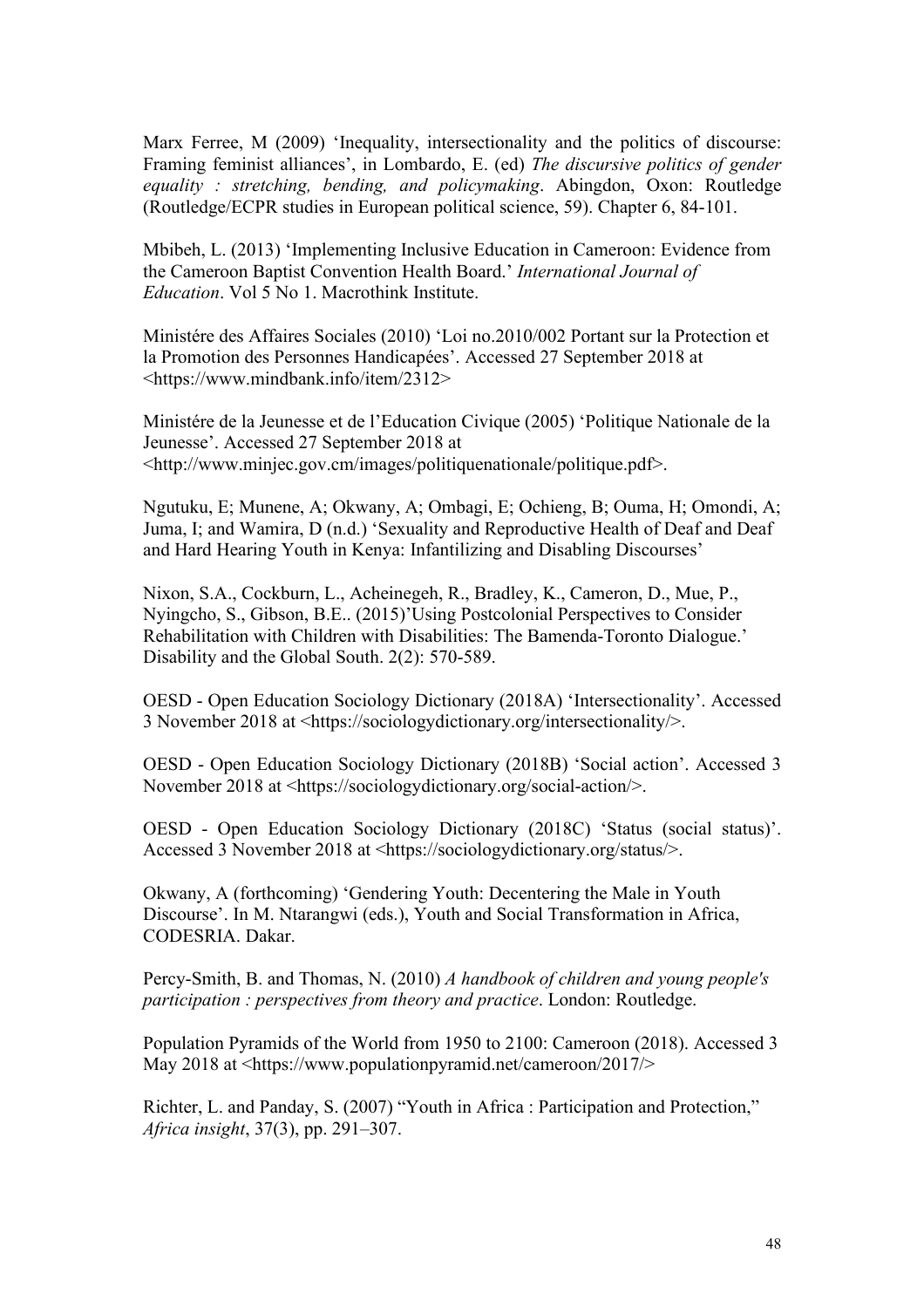Sachs, W. (1992) *The development dictionary : a guide to knowledge as power*. London: Zed Books.

Shaban, A. R. A (2018) 'Cameroon must de-escalate Anglophone crisis, allow human rights monitors: U.N.'. Accessed 9 August 2018 at <http://www.africanews.com/2018/03/08/cameroon-must-de-escalate-anglophonecrisis-allow-human-rights-monitors-un/>

Shroff, C., Utas, M. and Vigh, H. (eds) (2006) *Navigating Youth, Generating Adulthood : Social Becoming in an African Context.* Uppsala: Nordiska Afrikainstitutet.

Siebers, T. (2001) "Disability in Theory: From Social Constructionism to the New Realism of the Body," *American Literary History*, 13(4), pp. 737–754.

Sinclair, R. (2004) "Participation in Practice: Making It Meaningful, Effective and Sustainable," *Children & Society*, 18(2), pp. 106–118.

Sotkasiira, T., L. Haikkola, L. Horelli (2010) 'Building Towards Effective Participation', in Percy-Smith, B. and Thomas, N. (eds) *A handbook of children and young people's participation : perspectives from theory and practice*. London: Routledge.

' 'This is a genocide': villages burn as war rages in blood-soaked Cameroon' (2018). Accessed 9 August at <https://www.theguardian.com/globaldevelopment/2018/may/30/cameroon-killings-escalate-anglophone-crisis>

United Nations (2006) 'Convention on the Rights of Persons with Disabilities' 13 December 2006. Accessed 10 January 2018 at <https://www.un.org/development/desa/disabilities/convention-on-the-rights-of-

persons-with-disabilities/convention-on-the-rights-of-persons-with-disabilities-2.html>

United Nations '(2006) '15, Convention on the Rights of Persons with Disabilities'. Accessed 27 September 2018 at <https://treaties.un.org/Pages/ViewDetails.aspx?src=TREATY&mtdsg\_no=IV-15&chapter=4&clang=\_en>.

United Nations (2018) 'World Programme of Action for Youth: Participation'. Accessed 2 November 2018 at < https://www.un.org/development/desa/youth/worldprogramme-of-action-for-youth/participation.html>.

UNDP - United Nations Development Programme (2018) 'Women's participation in decision-making'. Accessed 2 November 2018 at <http://www.undp.org/content/undp/en/home/gender-equality/women\_sparticipation-in-decision-making.html>.

UNCEF – United Nations Children's Fund (2007) *A Human Rights-Based Approach to Education For All*. New York.